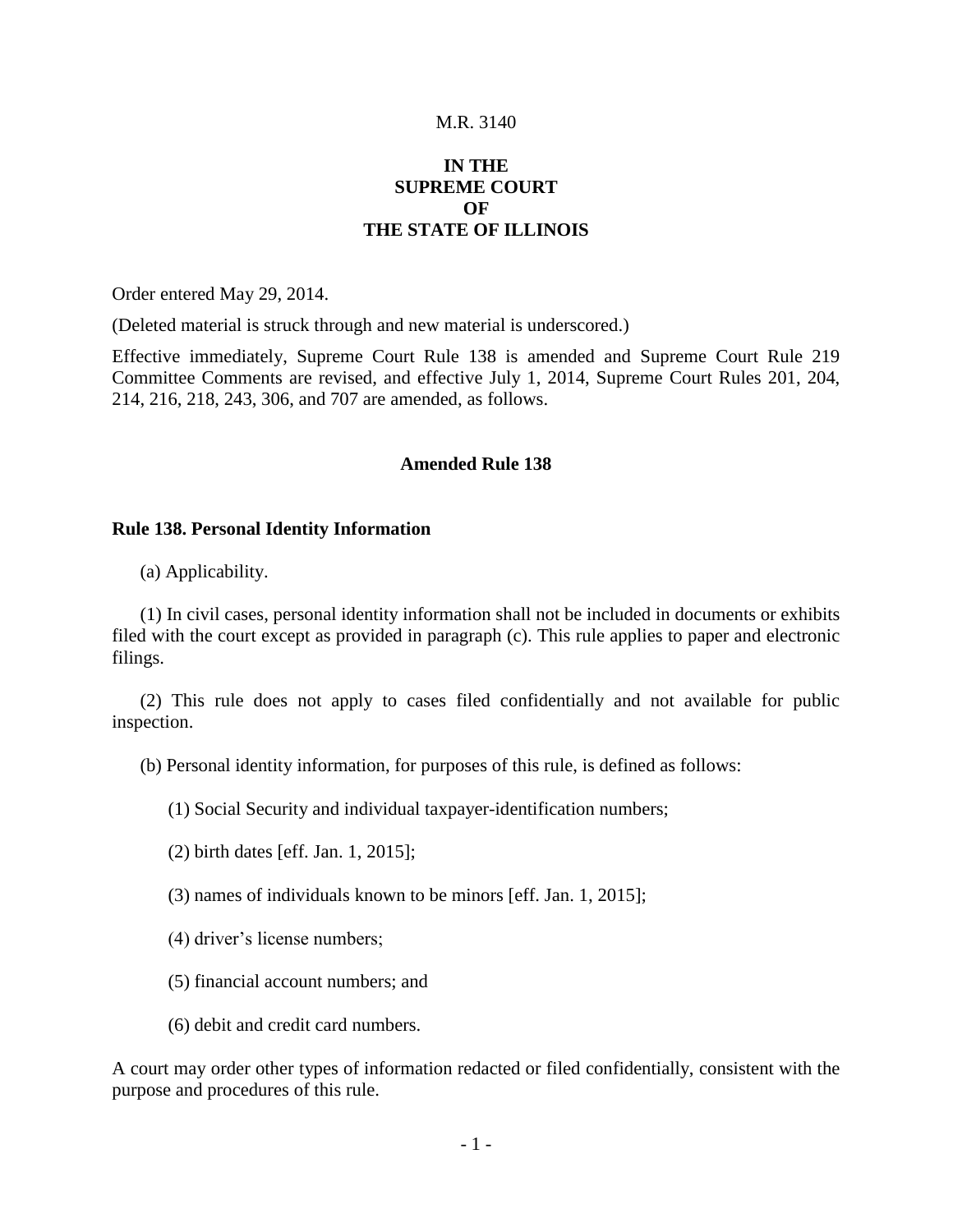(c) A redacted filing of personal identity information for the public record is permissible and shall only include:

(1) the last four digits of the Social Security or individual taxpayer-identification number;

- (2) the year of the individual's date of birth [eff. Jan. 1, 2015];
- (3) the minor's initials [eff. Jan. 1, 2015];
- (4) the last four digits of the driver's license number;
- (5) the last four digits of the financial account number; and
- (6) the last four digits of the debit and credit card number.

When the filing of personal identity information is required by law, ordered by the court, or otherwise necessary to effect disposition of a matter, the party shall file a form in substantial compliance with the appended "Notice Of Confidential Information Within Court Filing." This document shall contain the personal identity information in issue, and shall be impounded by the clerk immediately upon filing. Thereafter, the document and any attachments thereto shall remain impounded and be maintained as confidential, except as provided in paragraph (d) or as the court may order.

After the initial impounded filing of the personal identity information, subsequent documents filed in the case shall include only redacted personal identity information with appropriate reference to the impounded document containing the personal identity information.

If any of the impounded personal identity information in the initial filing subsequently requires amendment or updating, the responsible party shall file the amended or additional information by filing a separate "Notice Of Confidential Information Within Court Filing" form.

(d) The information provided with the "Notice of Personal Identity Confidential Information Within Court Filing" shall be available to the parties, to the court, and to the clerk in performance of any requirement provided by law, including the transfer of such information to appropriate justice partners, such as the sheriff, guardian *ad litem*, and the State Disbursement Unit (SDU), the Secretary of State or other governmental agencies, and legal aid agencies or bar association *pro bono* groups. In addition, the clerk, the parties, and the parties' attorneys may prepare and provide copies of documents without redaction to financial institutions and other entities or persons which require such documents.

(e) Neither the court nor the clerk is required to review documents or exhibits for compliance with this rule. If the clerk becomes aware of any noncompliance, the clerk may call it to the court's attention. The court, however, shall not require the clerk to review documents or exhibits for compliance with this rule.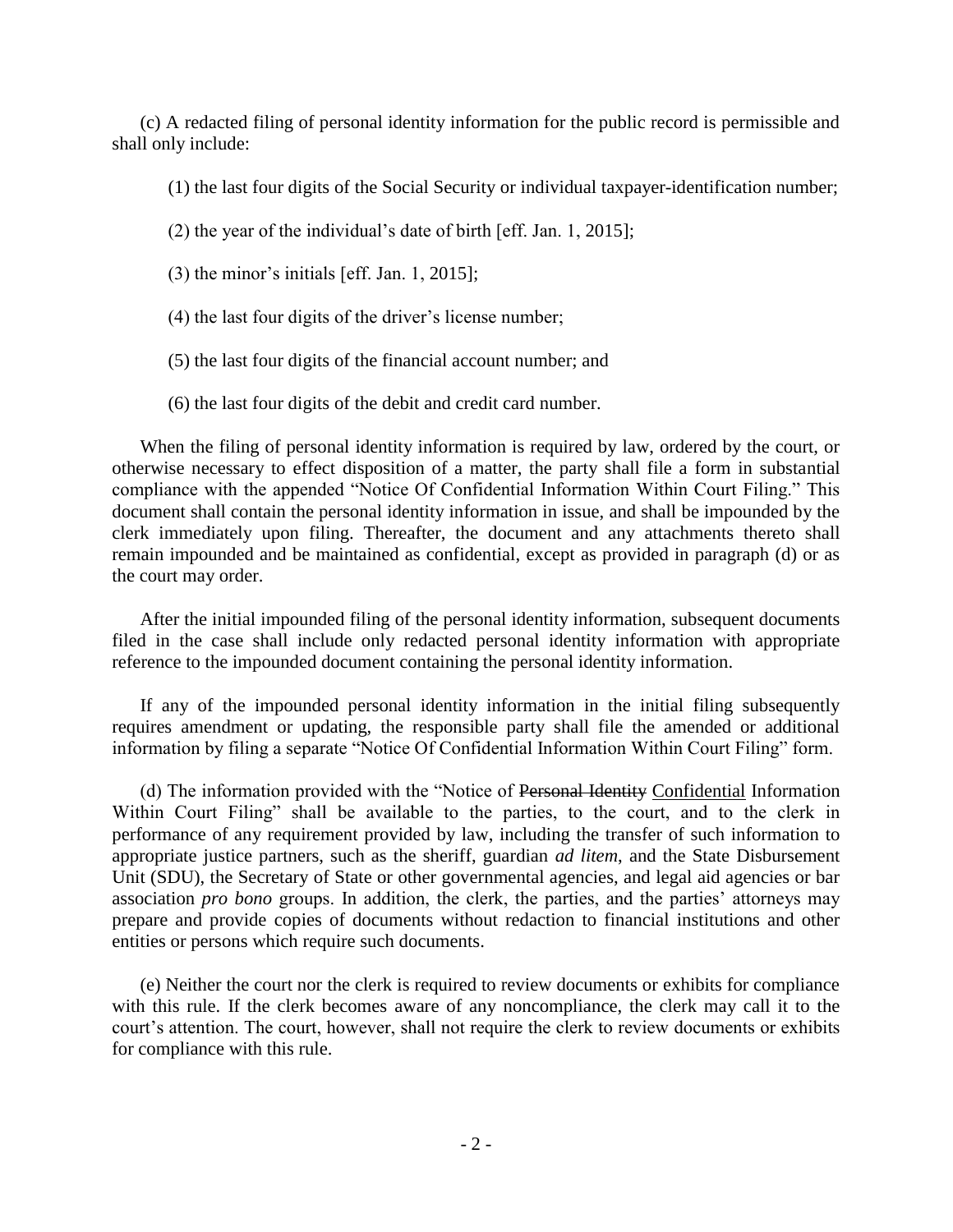$(f)(1)$  If a document or exhibit is filed containing personal identity information, a party or any other person whose information has been filed may move that the court order redaction and confidential filing as provided in paragraph (b). The motion shall be impounded, and the clerk shall remove the document or exhibit containing the personal identity information from public access pending the court's ruling on the substance of the motion. A motion requesting redaction of a document in the court file shall have attached a copy of the redacted version of the document. If the court allows the motion, the clerk shall retain the unredacted copy under impoundment and the redacted copy shall become part of the court record.

(2) If the court finds the inclusion of personal identity information in violation of this rule was willful, the court may award the prevailing party reasonable expenses, including attorney fees and court costs.

(g) This rule does not require any clerk or judicial officer to redact personal identity information from the court record except as provided in this rule.

Adopted Oct. 24, 2012, eff. July 1, 2013; amended June 3, 2013, eff. July 1, 2013; amended June 27, 2013, eff. July 1, 2013; amended Dec. 24, 2013, eff. Jan. 1, 2014; amended May 29, 2014, eff. immediately.

#### Committee Comments

October 24, 2012 (Revised June 3, 2013) (Revised December 24, 2013) (Revised May 29, 2014)

Paragraph (a)

Supreme Court Rule 138, adopted October 24, 2012, prohibits the filing of personal identity information that could be used for identity theft. For instance, financial disclosure statements used in family law cases typically contain a variety of personal information that shall remain confidential to protect privacy concerns.

#### Paragraph (b)

While paragraph (b) defines the most common types of personal identity information, it further allows the court to order redaction or confidential filing of other types of information as necessary to prevent identity theft.

### Paragraph (c)

The procedures in paragraph (c) address the filing of personal identity information in redacted form for the public record. Where the personal identity information is required by law, ordered by the court, or otherwise necessary to effect a disposition of a matter, the litigant shall file the document in redacted form and separately file the subject personal identity information in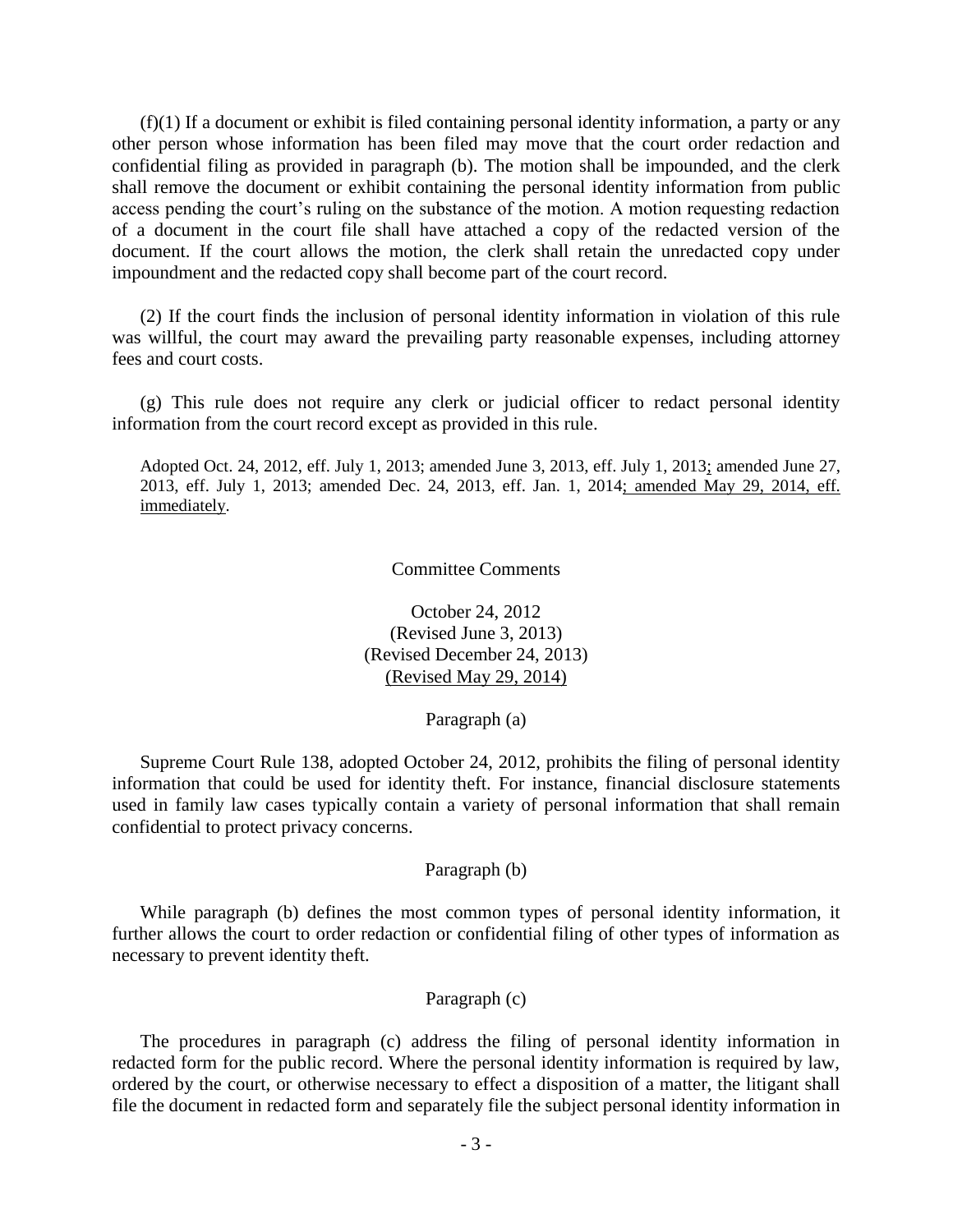a protected document titled a "Notice of Personal Identity Confidential Information Within Court Filing," using the appended form. The filing of a separate document without redaction is not necessary or required because the personal identity information will be available to authorized persons by referring to the "Notice of Personal Identity Confidential Information Within Court Filing" form.

### Paragraph (d)

The clerk of court can utilize personal identity information and share that information with other agencies, entities and individuals, as provided by law.

# **[Appendix]**

In the Circuit Court of the \_\_\_\_\_\_\_\_\_\_\_\_\_\_\_\_\_\_ Judicial Circuit,

\_\_\_\_\_\_\_\_\_ County, Illinois

(Or, In the Circuit Court of Cook County, Illinois)

| Plaintiff/Petitioner, |          |
|-----------------------|----------|
|                       |          |
| V.                    | Case No. |
|                       |          |
|                       |          |
| Defendant/Respondent  |          |

# **NOTICE OF CONFIDENTIAL INFORMATION WITHIN COURT FILING**

Pursuant to Illinois Supreme Court Rule 138(c), the filer of a document containing personal identity information required by law, ordered by the court, or otherwise necessary to effect disposition of a matter shall, at the time of such filing, include this confidential information form which identifies the personal identity information redacted from such filing pursuant to Rule 138(c), and which will be redacted from future filings to protect the subject personal identity information. **This personal identity information will not be available to the public and this document will be stored in a separate location from the case file.**

### **Party/Individual Information:**

1. Name: \_\_\_\_\_\_\_\_\_\_\_\_\_\_\_\_\_\_\_\_\_\_\_

Address: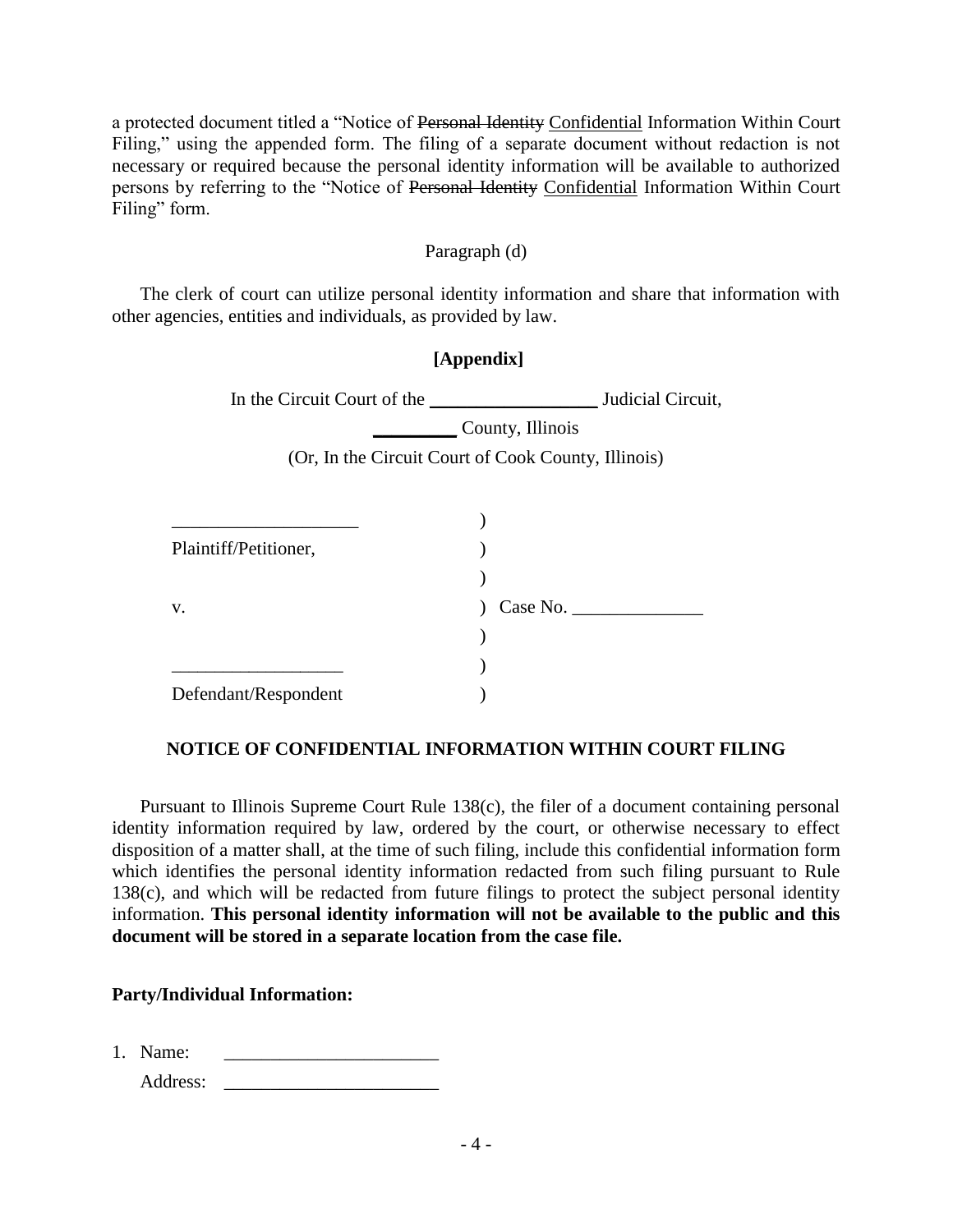| Phone: |  |
|--------|--|
| SSN:   |  |

Other personal identity information as defined in Rule 138(b), to the extent applicable:

| 2. Name: |  |
|----------|--|
| Address: |  |
|          |  |
| Phone:   |  |
| SSN:     |  |

Other personal identity information as defined in Rule 138(b), to the extent applicable:

(Attach additional pages, if necessary.)

### **Amended Rule 201**

#### **Supreme Court Rule 201. General Discovery Provisions**

**(a) Discovery Methods.** Information is obtainable as provided in these rules through any of the following discovery methods: depositions upon oral examination or written questions, written interrogatories to parties, discovery of documents, objects or tangible things, inspection of real estate, requests to admit and physical and mental examination of persons. Duplication of discovery methods to obtain the same information and discovery requests that are disproportionate in terms of burden or expense should be avoided.

#### **(b) Scope of Discovery.**

(1) *Full Disclosure Required.* Except as provided in these rules, a party may obtain by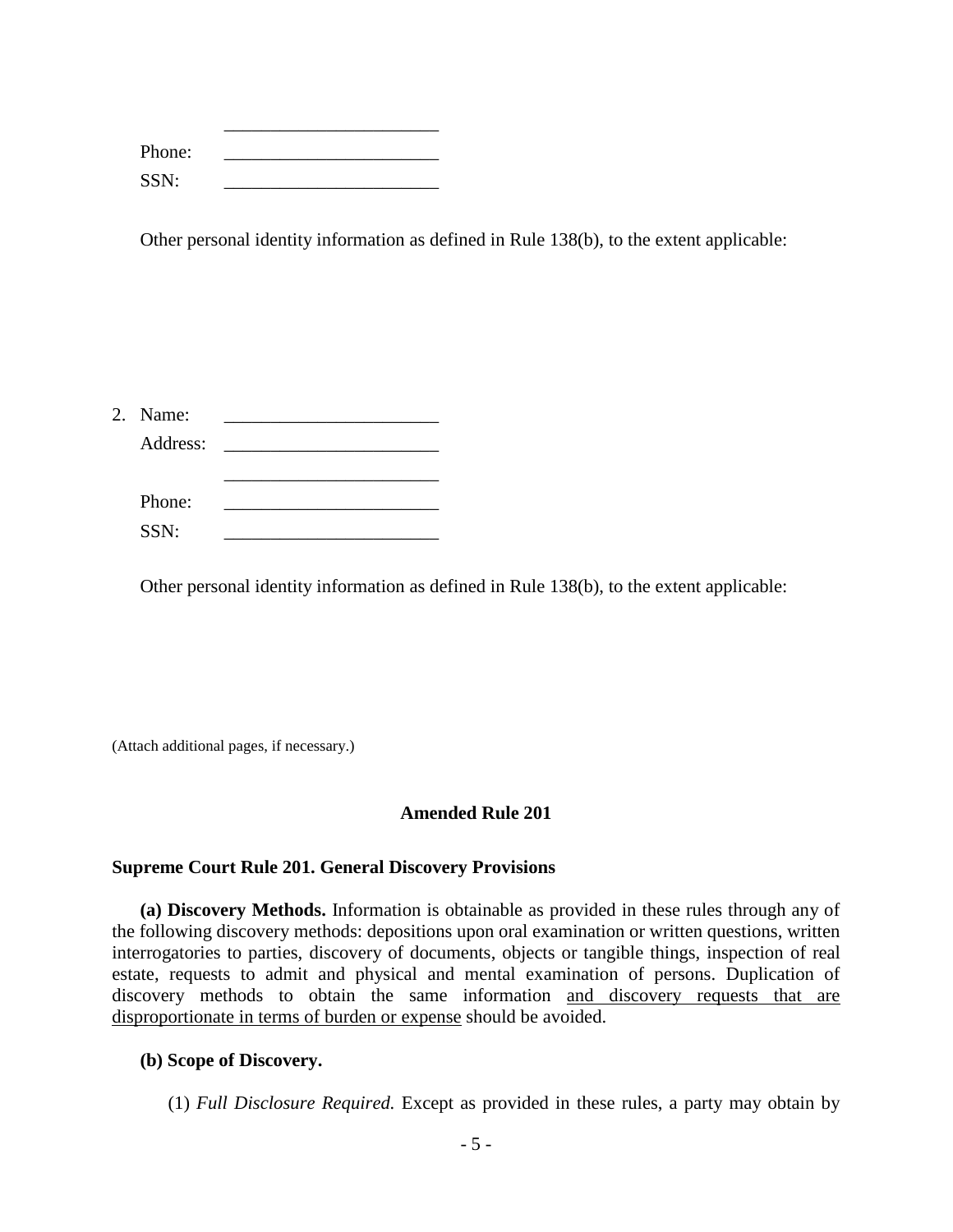discovery full disclosure regarding any matter relevant to the subject matter involved in the pending action, whether it relates to the claim or defense of the party seeking disclosure or of any other party, including the existence, description, nature, custody, condition, and location of any documents or tangible things, and the identity and location of persons having knowledge of relevant facts. The word "documents," as used in these rules as used in Part E of Article II, includes, but is not limited to, papers, photographs, films, recordings, memoranda, books, records, accounts, communications and all retrievable information in computer storage and electronically stored information as defined in Rule 201(b)(4).

(2) *Privilege and Work Product.* All matters that are privileged against disclosure on the trial, including privileged communications between a party or his agent and the attorney for the party, are privileged against disclosure through any discovery procedure. Material prepared by or for a party in preparation for trial is subject to discovery only if it does not contain or disclose the theories, mental impressions, or litigation plans of the party's attorney. The court may apportion the cost involved in originally securing the discoverable material, including when appropriate a reasonable attorney's fee, in such manner as is just.

(3) *Consultant.* A consultant is a person who has been retained or specially employed in anticipation of litigation or preparation for trial but who is not to be called at trial. The identity, opinions, and work product of a consultant are discoverable only upon a showing of exceptional circumstances under which it is impracticable for the party seeking discovery to obtain facts or opinions on the same subject matter by other means.

(4) *Electronically Stored Information.* ("ESI") shall include any writings, drawings, graphs, charts, photographs, sound recordings, images, and other data or data compilations in any medium from which electronically stored information can be obtained either directly or, if necessary, after translation by the responding party into a reasonably usable form.

### **(c) Prevention of Abuse.**

(1) *Protective Orders.* The court may at any time on its own initiative, or on motion of any party or witness, make a protective order as justice requires, denying, limiting, conditioning, or regulating discovery to prevent unreasonable annoyance, expense, embarrassment, disadvantage, or oppression.

(2) *Supervision of Discovery.* Upon the motion of any party or witness, on notice to all parties, or on its own initiative without notice, the court may supervise all or any part of any discovery procedure.

(3) *Proportionality.* When making an order under this Section, the court may determine whether the likely burden or expense of the proposed discovery, including electronically stored information, outweighs the likely benefit, taking into account the amount in controversy, the resources of the parties, the importance of the issues in the litigation, and the importance of the requested discovery in resolving the issues.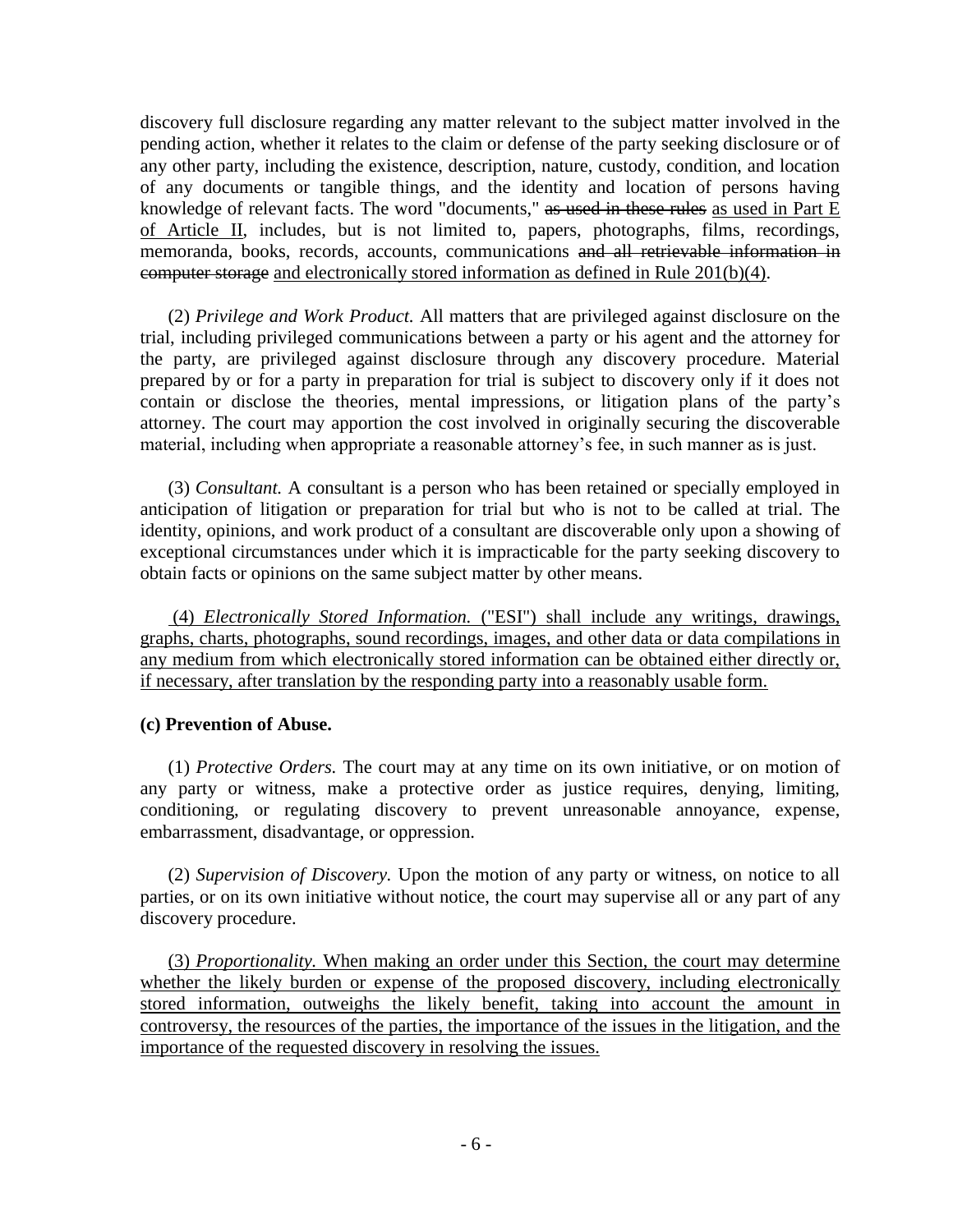**(d) Time Discovery May Be Initiated.** Prior to the time all defendants have appeared or are required to appear, no discovery procedure shall be noticed or otherwise initiated without leave of court granted upon good cause shown.

 **(e) Sequence of Discovery.** Unless the court upon motion, for the convenience of parties and witnesses and in the interests of justice, orders otherwise, methods of discovery may be used in any sequence, and the fact that a party is conducting discovery shall not operate to delay any other party's discovery.

 **(f) Diligence in Discovery.** The trial of a case shall not be delayed to permit discovery unless due diligence is shown.

**(g) Discovery in Small Claims.** Discovery in small claims cases is subject to Rule 287.

 **(h) Discovery in Ordinance Violation Cases.** In suits for violation of municipal ordinances where the penalty is a fine only no discovery procedure shall be used prior to trial except by leave of court.

 **(i) Stipulations.** If the parties so stipulate, discovery may take place before any person, for any purpose, at any time or place, and in any manner.

 **(j) Effect of Discovery Disclosure.** Disclosure of any matter obtained by discovery is not conclusive, but may be contradicted by other evidence.

 **(k) Reasonable Attempt to Resolve Differences Required.** The parties shall facilitate discovery under these rules and shall make reasonable attempts to resolve differences over discovery. Every motion with respect to discovery shall incorporate a statement that counsel responsible for trial of the case after personal consultation and reasonable attempts to resolve differences have been unable to reach an accord or that opposing counsel made himself or herself unavailable for personal consultation or was unreasonable in attempts to resolve differences.

### **(l) Discovery Pursuant to Personal Jurisdiction Motion.**

 (1) While a motion filed under section 2-301 of the Code of Civil Procedure is pending, a party may obtain discovery only on the issue of the court's jurisdiction over the person of the defendant unless: (a) otherwise agreed by the parties; or (b) ordered by the court upon a showing of good cause by the party seeking the discovery that specific discovery is required on other issues.

 (2) An objecting party's participation in a hearing regarding discovery, or in discovery as allowed by this rule, shall not constitute a waiver of that party's objection to the court's jurisdiction over the person of the objecting party.

**(m) Filing Materials with the Clerk of the Circuit Court.** No discovery may be filed with the clerk of the circuit court except upon leave of court or as authorized or required by local rule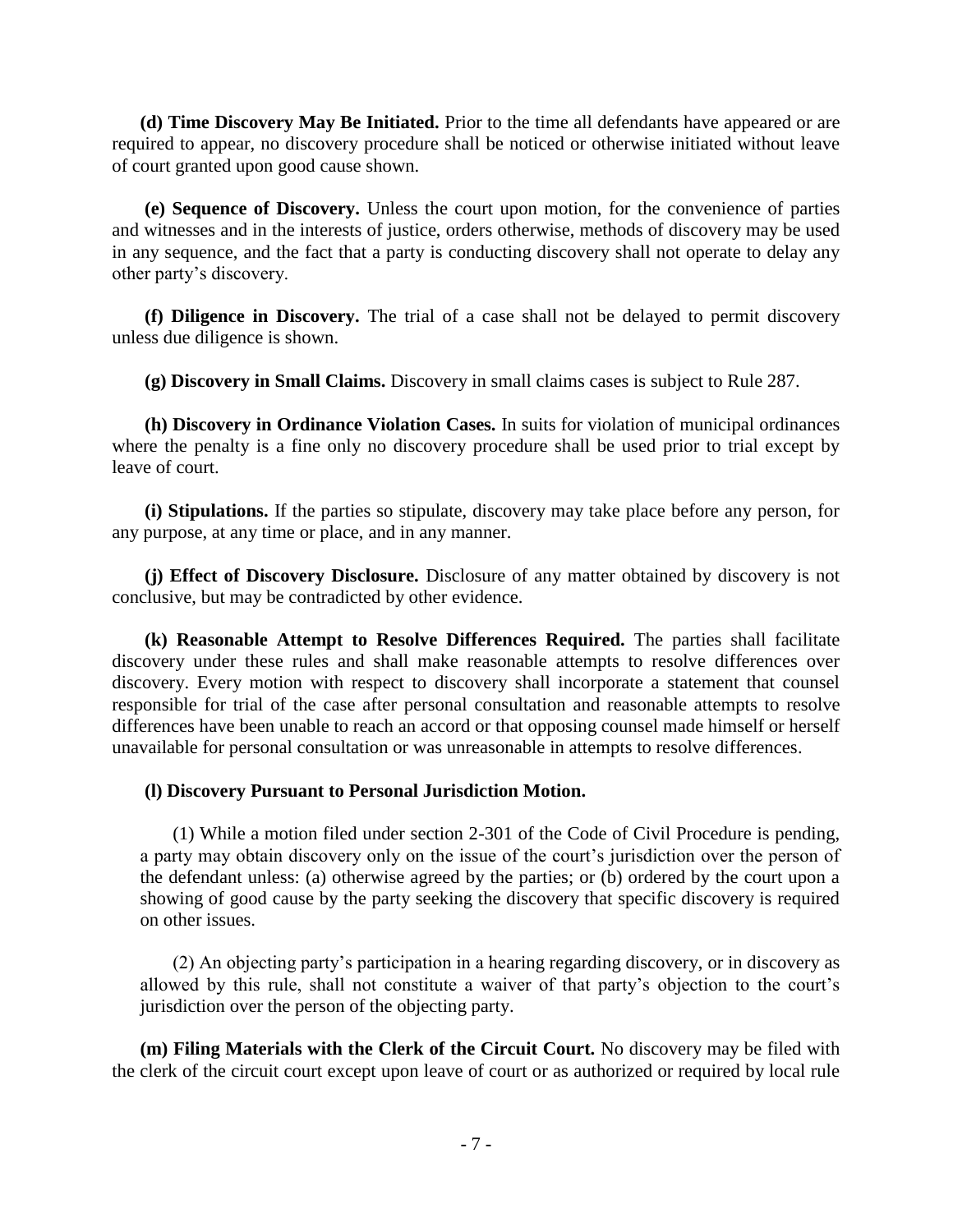or these rules. Service of discovery shall be made in the manner provided for service of documents in Rule 11.

**(n) Claims of Privilege.** When information or documents are withheld from disclosure or discovery on a claim that they are privileged pursuant to a common law or statutory privilege, any such claim shall be made expressly and shall be supported by a description of the nature of the documents, communications or things not produced or disclosed and the exact privilege which is being claimed.

 **(o) Filing of Discovery Requests to Nonparties.** Notwithstanding the foregoing, a copy of any discovery request under these rules to any nonparty shall be filed with the clerk in accord with Rule 104(b).

**(p) Asserting Privilege or Work Product Following Discovery Disclosure.** If information inadvertently produced in discovery is subject to a claim of privilege or of work-product protection, the party making the claim may notify any party that received the information of the claim and the basis for it. After being notified, each receiving party must promptly return, sequester, or destroy the specified information and any copies; must not use or disclose the information until the claim is resolved; must take reasonable steps to retrieve the information if the receiving party disclosed the information to third parties before being notified; and may promptly present the information to the court under seal for a determination of the claim. The producing party must also preserve the information until the claim is resolved.

Amended effective September 1, 1974; amended September 29, 1978, effective November 1, 1978; amended January 5, 1981, effective February 1, 1981; amended May 28, 1982, effective July 1, 1982; amended June 19, 1989, effective August 1, 1989; amended June 1, 1995, effective January 1, 1996; amended March 28, 2002, effective July 1, 2002; amended Oct. 24, 2012, effective Jan. 1, 2013; amended Nov. 28, 2012, eff. Jan. 1, 2013; amended May 29, 2014, eff. July 1, 2014.

## **Committee Comments** (Revised May 29, 2014)

# Paragraph (b)

Paragraph (b), subparagraph (1) was amended to conform with the definition in newly added paragraph (b), subparagraph (4) and complies with the Federal Rules of Civil Procedure.

Paragraph (b), subparagraph (4) was added to provide a definition of electronically stored information that comports with the Federal Rule of Civil Procedure 34(a)(1)(a) and is intended to be flexible and expansive as technology changes.

# Paragraph (c)

Subparagraph (3) was added to address the production of materials when benefits do not outweigh the burden of producing them, especially in the area of electronically stored information ("ESI").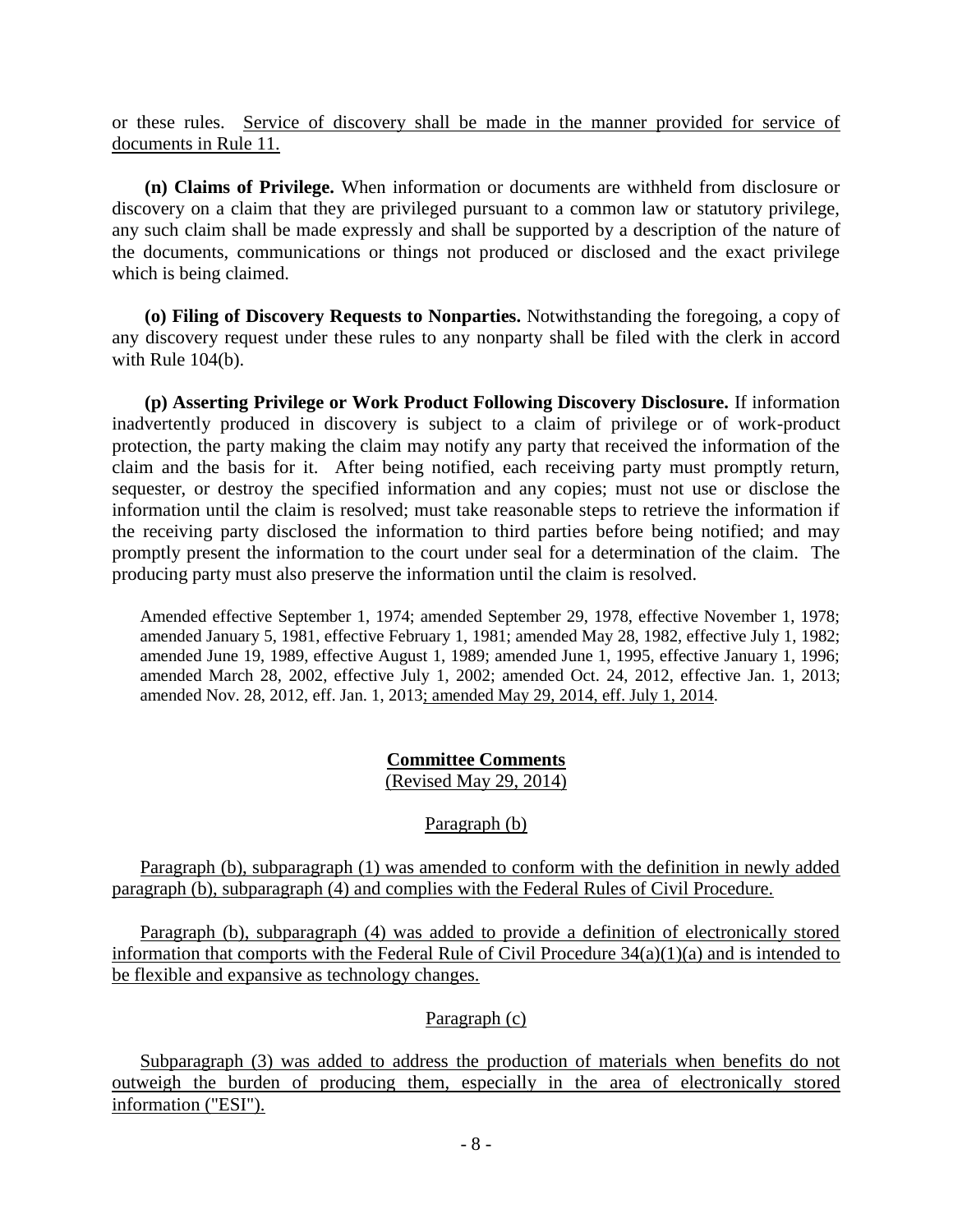The proportionality analysis called for by subparagraph (3) often may indicate that the following categories of ESI should not be discoverable; (A) "deleted," "slack," "fragmented," or "unallocated" data on hard drives; (B) random access memory ("RAM") or other ephemeral data; (C) on-line access data; (D) data in metadata fields that are frequently updated automatically; (E) backup data that is substantially duplicative of data that is more accessible elsewhere; (F) legacy data; (G) information whose retrieval cannot be accomplished without substantial additional programming or without transforming it into another form before search and retrieval can be achieved; and (H) other forms of ESI whose preservation or production requires extraordinary affirmative measures. *See* Seventh Circuit Electronic Discovery Committee, "Principles Relating to the Discovery of Electronically Stored Information," Principle 2.04(d). In other cases, however, the proportionality analysis may support the discovery of some of the types of ESI on this list. Moreover, this list is not static, since technological changes eventually might reduce the cost of producing some of these types of ESI. Subparagraph (3) requires a case-bycase analysis. If any party intends to request the preservation or production of potentially burdensome categories of ESI, then that intention should be addressed at the initial case management conference in accordance with Supreme Court Rule 218(a)(10) or as soon thereafter as practicable.

# Paragraph (p)

This provision is referred to as the "clawback" provision and comports with the new Code of Ethics requirement that if an attorney receives privileged documents, he or she must notify the other side.

### Committee Comments (October 24, 2012)

 Paragraph (m) was amended in 2012 to eliminate the filing of discovery with the clerk of the circuit court absent leave of court granted in individual cases based on limited circumstances. The rule is intended to minimize any invasion of privacy that a litigant may have by filing discovery in a public court file.

### Committee Comments (March 28, 2002)

# Paragraph (l)

 The words "special appearance," which formerly appeared in paragraph (1) of Rule 201(l), were replaced in 2002 with the word "motion" in order to conform to changes in terminology in section 2–301of the Code of Civil Procedure (735 ILCS 5/2–301 (West 1998)).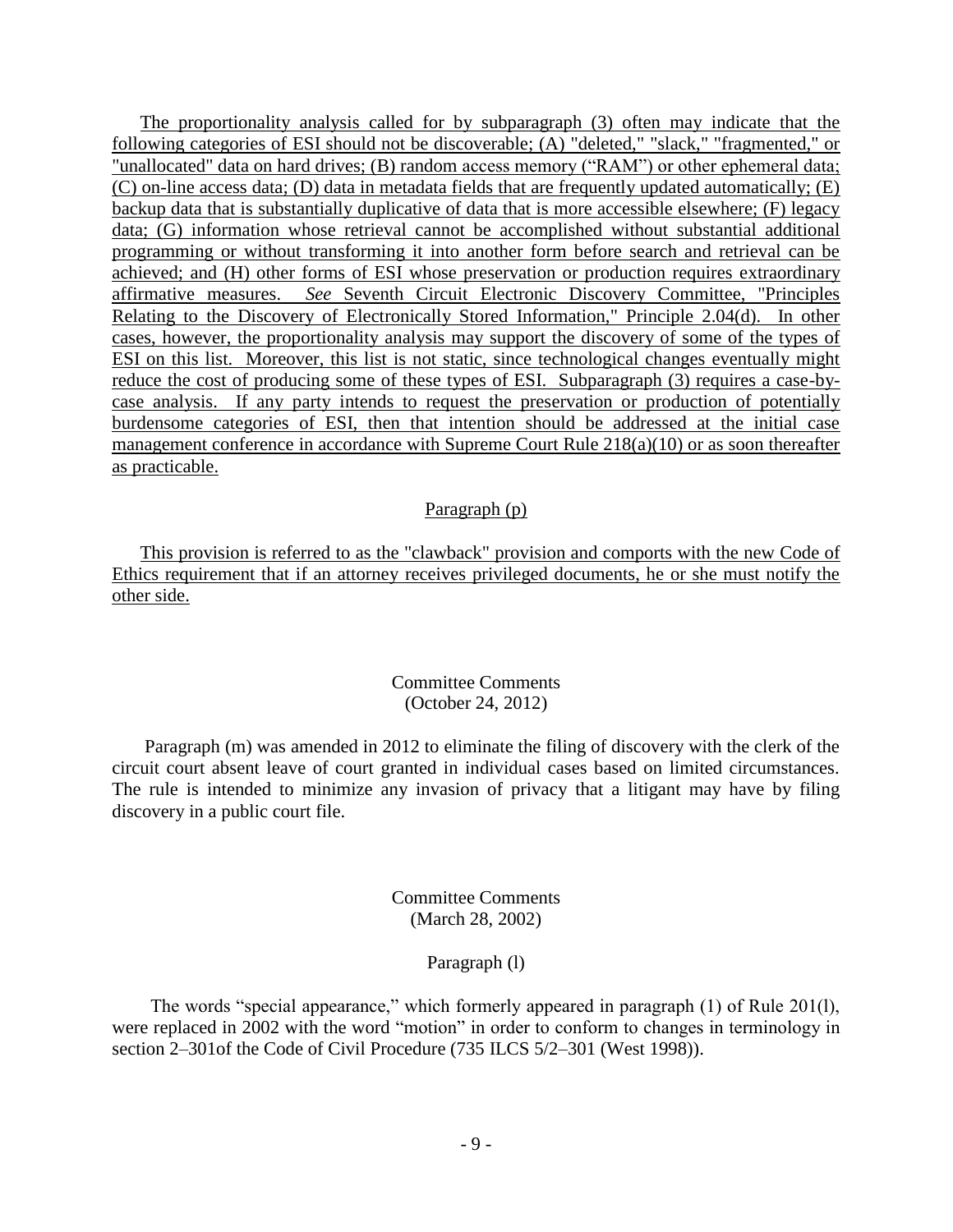Since the amendment to section 2–301 allows a party to file a combined motion, it is possible that discovery could proceed on issues other than the court's jurisdiction over a party's person prior to the court ruling on the objection to jurisdiction. While the court may allow discovery on issues other than the court's jurisdiction over the person of the defendant prior to a ruling on the defendant's objection to jurisdiction, it is expected that in most cases discovery would not be expanded by the court to other issues until the jurisdictional objection is ruled upon. It sometimes may be logical for the court to allow specific, requested discovery on other issues, for example, where a witness is about to die or leave the country, when the party requesting the additional discovery makes a prima facie showing that the party will suffer substantial injustice if the requested discovery is not allowed.

 Paragraph (2) recognizes that discovery may proceed on other than jurisdictional issues before the court rules on the objecting party's motion objecting to jurisdiction. Participation in discovery by the objecting party does not constitute a waiver by the objecting party's challenge to jurisdiction.

### Committee Comments (Revised June 1, 1995)

### Paragraph (a)

 Paragraph (a) of this rule sets forth the four discovery methods provided for and cautions against duplication. The committee considered and discarded a provision requiring leave of court before a party could request by one discovery method information already obtained through another. The committee concluded that there are circumstances in which it is justifiable to require answers to the same or related questions by different types of discovery procedures but felt strongly that the rules should discourage time-wasting repetition; hence the provision that duplication should be avoided. This language is precatory but in the application of the medical examination rule, and in the determination of what is unreasonable annoyance under paragraph (c) of this rule, dealing with prevention of abuse, such a phrase has the beneficial effect of drawing particular attention to the question whether the information sought has already been made available to the party seeking it so that further discovery should be curtailed.

#### Paragraph (b)

 Paragraph (b), subparagraph (1), sets forth generally the scope of discovery under the rules. The language "any matter relevant to the subject matter involved in the pending action" is the language presently employed in Federal Rule 26. The Federal rule also contains the sentence: "It is not ground for objection that the testimony will be inadmissible at the trial if the information sought appears reasonably calculated to lead to the discovery of admissible evidence." The Joint Committee Comments that accompanied former Illinois Rule 19–4 indicate that a similar sentence appearing in the pre-1970 Federal rule was deliberately omitted from the Illinois rule and suggest that perhaps the language "relating to the merits of the matter in litigation" was intended to limit discovery to evidence. This language was not construed in this restrictive fashion, however. (See Monier v. Chamberlain, 31 Ill. 2d 400, 202 N.E.2d 15 (1964), 66 Ill.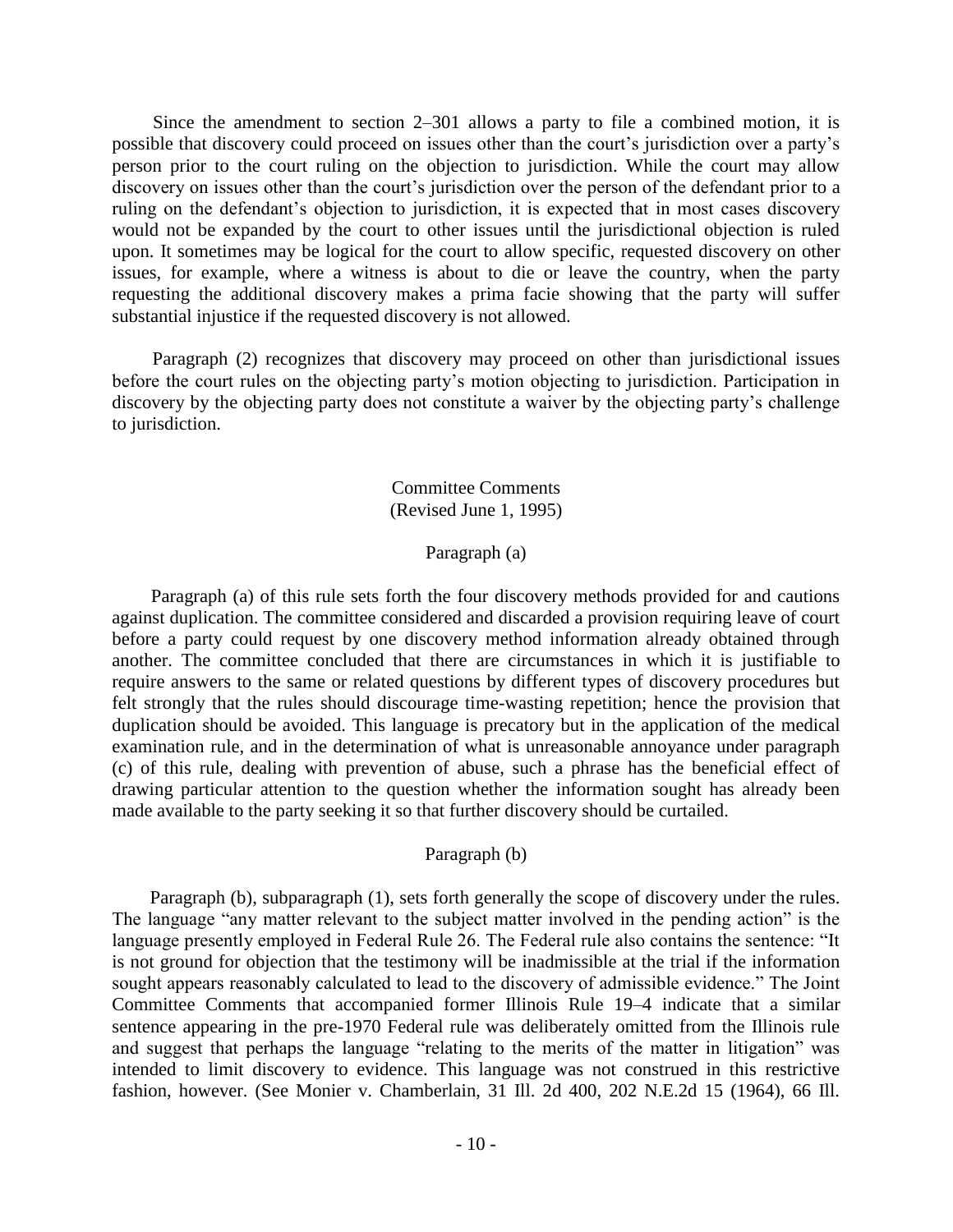App. 2d 472, 213 N.E.2d 425 (3d Dist. 1966), aff'd, 35 Ill. 2d 351, 221 N.E.2d 410 (1966); People ex rel. Terry v. Fisher, 12 Ill. 2d 231, 145 N.E.2d 588 (1957); Krupp v. Chicago Transit Authority, 8 Ill. 2d 37, 132 N.E.2d 532 (1956).) The only other effect the term "merits" could have would be to prevent discovery of information relating to jurisdiction, a result the committee thought undesirable. Accordingly, the phrase "relevant to the subject matter" was substituted for "relating to the merits of the matter in litigation" as more accurately reflecting the case law.

 The phrase "identity and location of persons having knowledge of relevant facts," which appears in both former Rule 19–4 and Federal Rule 26, was retained. This language has been interpreted to require that the interrogating party frame his request in terms of some stated fact rather than simply in the language of the rule, because the use of the broad term "relevant facts" places on the answering party the undue burden of determining relevancy. See Reske v. Klein, 33 Ill. App. 2d 302, 305-06, 179 N.E.2d 415 (1st Dist. 1962); Fedors v. O'Brien, 39 Ill. App. 2d 407, 412-13, 188 N.E.2d 739 (1st Dist. 1963); Nelson v. Pals, 51 Ill. App. 2d 269, 273-75, 201 N.E.2d 187 (1st Dist. 1964); Grant v. Paluch, 61 Ill. App. 2d 247, 210 N.E.2d 35 (1st Dist. 1965).

The definition of "documents" in subparagraph (b)(1) has been expanded to include "all retrievable information in computer storage." This amendment recognizes the increasing reliability on computer technology and thus obligates a party to produce on paper those relevant materials which have been stored electronically.

 The first sentence of subparagraph (b)(2) is derived from the first sentence of former Rule 19–5(1). The second sentence was new. It constituted a restatement of the law on the subject of work product as it had developed in the cases decided over the previous decade. See Monier v. Chamberlain, 35 Ill. 2d 351, 221 N.E.2d 410 (1966), aff'g 66 Ill. App. 2d 472, 213 N.E.2d 425 (3d Dist. 1966); Stimpert v. Abdnour, 24 Ill. 2d 26, 179 N.E.2d 602 (1962); Day v. Illinois Power Co., 50 Ill. App. 2d 52, 199 N.E.2d 802 (5th Dist. 1964); Oberkircher v. Chicago Transit Authority, 41 Ill. App. 2d 68, 190 N.E.2d 170 (1st Dist. 3d Div. 1963); Haskell v. Siegmund, 28 Ill. App. 2d 1, 170 N.E.2d 393 (3d Dist. 1960); see also City of Chicago v. Harrison-Halsted Building Corp., 11 Ill. 2d 431, 435, 143 N.E.2d 40 (1957), and City of Chicago v. Shayne, 46 Ill. App. 2d 33, 40, 196 N.E.2d 521 (1st Dist. 1964). The final sentence of this subparagraph was new and is intended to prevent penalizing the diligent and rewarding the slothful.

Discovery of consultants as provided by Rule 201(b)(3) will be proper only in extraordinary cases. In general terms, the "exceptional circumstances" provision is designed to permit discovery of consultants only when it is "impracticable" for a party to otherwise obtain facts or opinions on the same subject. Discovery under the corresponding Federal provision, Rule  $26(b)(4)(B)$  of the Federal Rules of Civil Procedure, has generally been understood as being appropriate, for example, in cases in which an item of physical evidence is no longer available because of destructive testing and the adversary's consultant is the only source of information about the item, or in cases in which all the experts in a field have been retained by other parties and it is not possible for the party seeking discovery to obtain his or her own expert.

Paragraph (c)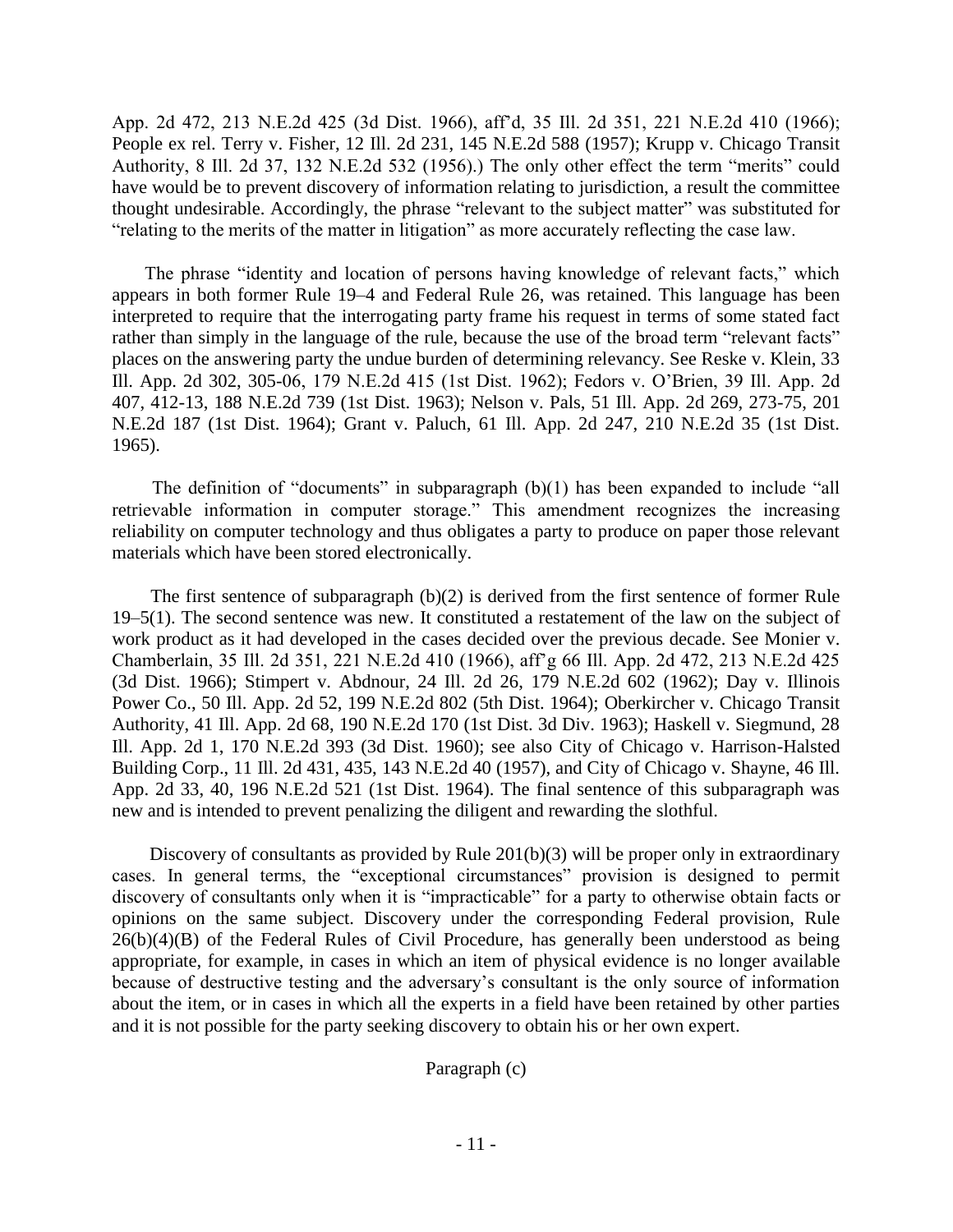Subparagraph  $(c)(1)$  covers the substance of former Rule 19–5(2). That rule listed a number of possible protective orders, ending with the catchall phrase, "or \*\*\* any other order which justice requires to protect party or deponent from annoyance, embarrassment, or oppression." Subparagraph (c)(2) substitutes the language "denying, limiting, conditioning, or regulating discovery to prevent unreasonable annoyance, expense, embarrassment, disadvantage, or oppression." The list of possible discovery orders was deleted as unnecessary in view of the broader language of the new rule. The change in language is by way of clarification and was not intended to effect any change in the broad discretion to make protective orders that was provided by former Rule 19–5(2). See Stowers v. Carp, 29 Ill. App. 2d 52, 172 N.E.2d 370 (2d Dist. 1961).

Subparagraph  $(c)(2)$ , like subparagraph  $(c)(1)$ , is designed to clarify rather than change the Illinois practice. The committee was of the opinion that under certain circumstances it might be desirable for the trial court to direct that discovery proceed under its direct supervision, and that this practice might be unusual enough to call for special mention in the rule. The language was taken from section 3104 of the New York Civil Practice Act.

#### Paragraph (d)

 Paragraph (d) of this rule makes it clear that except by order of court discovery procedures may not be initiated before the defendants have appeared or are required to appear. Former Rule 19–1 provided that depositions could not be taken before the defendants had appeared or were required to appear, and former Rule 19–11 made the time requirements for taking depositions applicable to the serving of interrogatories. The former rules, however, left the plaintiff free to serve notice at any time after the commencement of the action of the taking of a deposition, just as long as the taking was scheduled after the date on which the defendants were required to appear, a practice which the bar has found objectionable.

#### Paragraph (e)

 Paragraph (e), as adopted in 1967, provided that unless otherwise ordered "depositions and other discovery procedures shall be conducted in the sequence in which they are noticed or otherwise initiated." The effect of this provision was to give the last defendant served priority in discovery, since he could determine the date of his appearance. In 1978, this paragraph was amended to adopt the practice followed in the Federal courts since 1970, permitting all parties to proceed with discovery simultaneously unless the court orders otherwise. While empirical studies conducted preliminary to the proposals for amendment of the Federal discovery rules adopted in 1970 indicate that both defendants and plaintiffs are so often dilatory in beginning their discovery that a race for priority does not occur very frequently, affording a priority based on first notice in some cases can result in postponing the other parties' discovery for a very long time. (See Advisory Committee Note to Fed. R. Civ. P. 26.) In most cases it appears more efficient to permit each party to proceed with its discovery, whether by deposition or otherwise, unless in the interests of justice the establishment of priority seems to be called for. The amended rule reserves to the court the power to make such an order. In most instances, however, problems of timing should be worked out between counsel. See paragraph (k).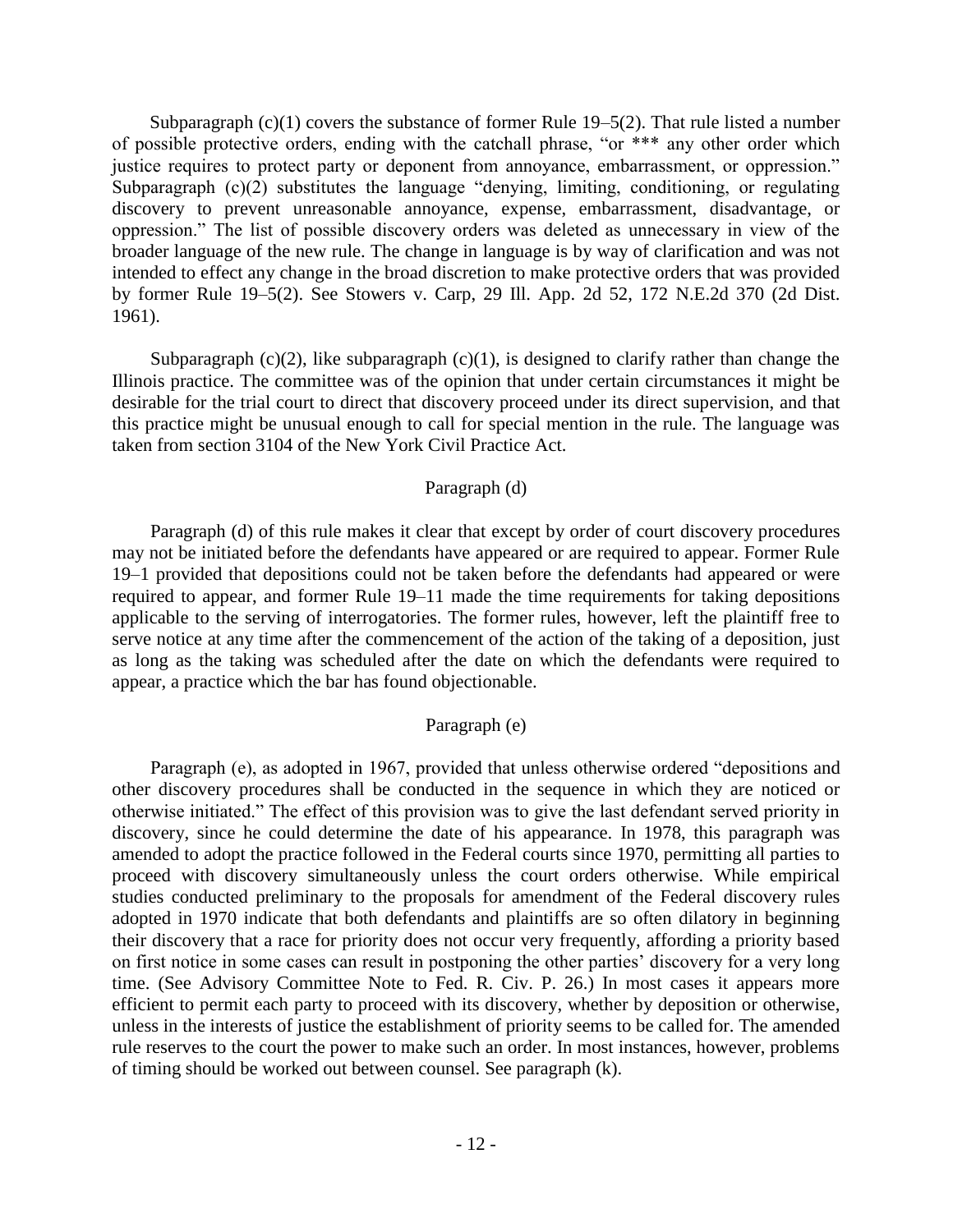### Paragraph (f)

 Paragraph (f) of this rule is derived from the last sentence of former Rule 19–1. The language is unchanged except that it is made applicable to all discovery proceedings.

### Paragraph (g)

 Paragraph (g) of this rule is a cross-reference to Rule 287, which provides that discovery is not permitted without leave of court in small claims cases, defined in Rule 281 as actions for money not in excess of \$2,500, or for the collection of taxes not in excess of that amount.

#### Paragraph (h)

 Rule 201 was amended in 1974 to add paragraph (h) and to reletter former paragraphs (h) and (i) as (i) and (j). Paragraph (h) extends to ordinance violation cases the principle applicable to small claims that discovery procedures under the rules may not be used without leave of court.

#### Paragraph (i)

 Paragraph (i) of this rule makes the provisions of former Rule 19–3, dealing with stipulations for the taking of depositions, applicable to discovery in general. As originally adopted this paragraph was (h). It was relettered (i) in 1974, when the present paragraph (h) was added.

### Paragraph (j)

 Paragraph (j) of this rule is derived from the last sentence of former Rule 20. The language is unchanged. As originally adopted, this was paragraph (i). It was relettered (j) when present paragraph (h) was added in 1974.

### Paragraph (k)

 Paragraph (k) was added in 1974. Patterned after the practice in the United States District Courts for the Eastern and Northern Districts of Illinois, it is designed to curtail undue delay in the administration of justice and to discourage motions of a routine nature.

 Paragraph (k) was amended to remedy several problems associated with discovery. Language has been added to encourage attorneys to try and resolve discovery differences on their own. Also, committee members cited the problem of junior attorneys, who are not ultimately responsible for cases, perpetuating discovery disagreements. It was agreed that many discovery differences could be eliminated if the attorneys responsible for trying the case were involved in attempts to resolve discovery differences. Reasonable attempts must be made to resolve discovery disputes prior to bringing a motion for sanctions. Counsel responsible for the trial of a case are required to have or attempt a personal consultation before a motion with respect to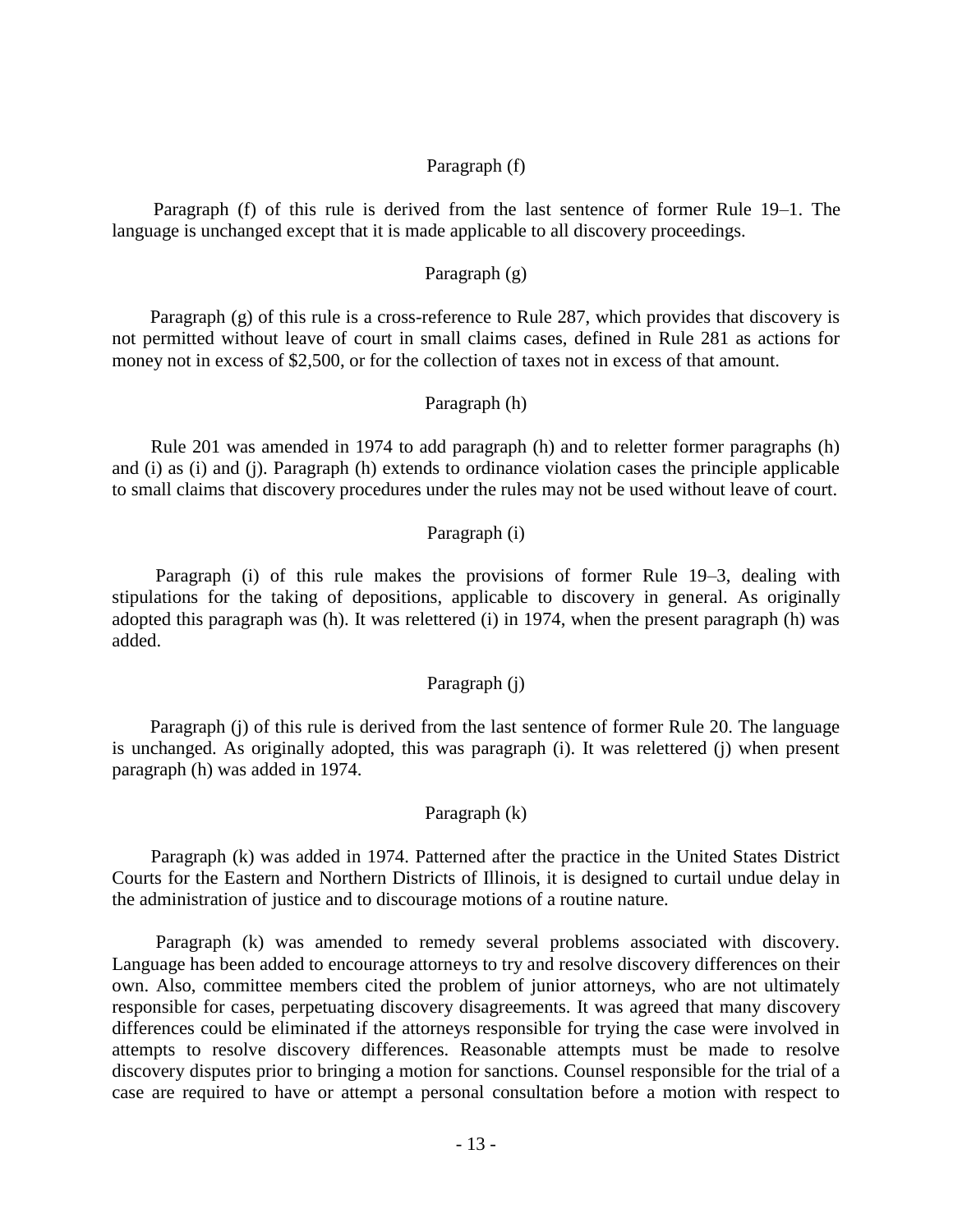discovery is initiated. The last sentence of paragraph (k) has been deleted, as the consequences of failing to comply with discovery are discussed in Rule 219.

### Paragraph (l)

 Paragraph (l) was added in 1981 to negate any possible inference from the language of section 20 of the Civil Practice Act that participation in discovery proceedings after making a special appearance to contest personal jurisdiction constitutes a general appearance and waives the jurisdictional objection, so long as the discovery is limited to the issue of personal jurisdiction.

### Paragraph (m)

 Paragraph (m) was added in 1989. The new paragraph allows the circuit courts to adopt local rules to regulate or prohibit the filing of designated discovery materials with the clerk. The identity of the affected materials should be designated in the local rules, as should any procedures to compel the filing of materials that would otherwise not be filed under the local rules.

### Paragraphs (n) and (o)

 Regarding paragraph (n), any claim of privilege with respect to a document must be stated specifically pursuant to this rule. Pursuant to paragraph (o), all discovery filed upon a nonparty shall be filed with the clerk of the court.

# **Amended Rule 204**

# **Rule 204. Compelling Appearance of Deponent**

### **(a) Action Pending in This State.**

(1) *Subpoenas.* Except as provided in paragraph (c) hereof: (i) the clerk of the court shall issue subpoenas on request; or (ii) subpoenas may be issued by an attorney admitted to practice in the State of Illinois who is currently counsel of record in the pending action. The subpoena may command the person to whom it is directed to produce documents or tangible things which constitute or contain evidence relating to any of the matters within the scope of the examination permitted under these rules subject to any limitations imposed under Rule  $201(c)$ .

(2) *Service of Subpoenas.* A deponent shall respond to any lawful subpoena of which the deponent has actual knowledge, if payment of the fee and mileage has been tendered. Service of a subpoena by mail may be proved prima facie by a return receipt showing delivery to the deponent or his authorized agent by certified or registered mail at least seven days before the date on which appearance is required and an affidavit showing that the mailing was prepaid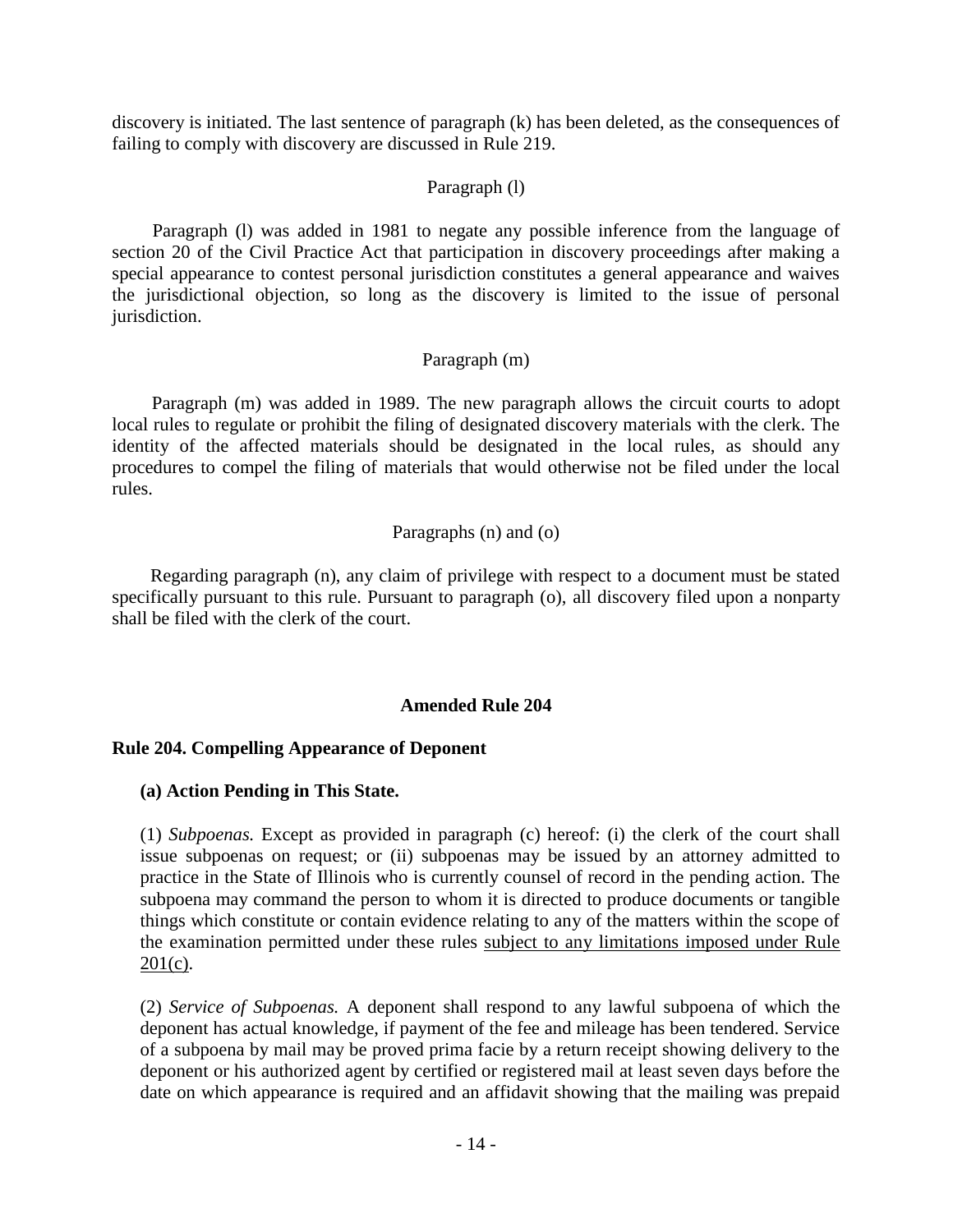and was addressed to the deponent, restricted delivery, return receipt requested, showing to whom, date and address of delivery, with a check or money order for the fee and mileage enclosed.

(3) *Notice to Parties, et al.* Service of notice of the taking of the deposition of a party or person who is currently an officer, director, or employee of a party is sufficient to require the appearance of the deponent and the production of any documents or tangible things listed in the notice.

(4) *Production of Documents in Lieu of Appearance of Deponent.* The notice, order or stipulation to take a deposition may specify that the appearance of the deponent is excused, and that no deposition will be taken, if copies of specified documents or tangible things are served on the party or attorney requesting the same by a date certain. That party or attorney shall serve all requesting parties of record at least three days prior to the scheduled deposition, with true and complete copies of all documents, and shall make available for inspection tangible things, or other materials furnished, and shall file a certificate of compliance with the court. Unless otherwise ordered or agreed, reasonable charges by the deponent for production in accordance with this procedure shall be paid by the party requesting the same, and all other parties shall pay reasonable copying and delivery charges for materials they receive. A copy of any subpoena issued in connection with such a deposition shall be attached to the notice and immediately filed with the court, not less than 14 days prior to the scheduled deposition. The use of this procedure shall not bar the taking of any person's deposition or limit the scope of same.

 **(b) Action Pending in Another State, Territory, or Country**. Any officer or person authorized by the laws of another State, territory, or country to take any deposition in this State, with or without a commission, in any action pending in a court of that State, territory, or country may petition the circuit court in the county in which the deponent resides or is employed or transacts business in person or is found for a subpoena to compel the appearance of the deponent or for an order to compel the giving of testimony by the deponent. The court may hear and act upon the petition with or without notice as the court directs.

 **(c) Depositions of Physicians.** The discovery depositions of nonparty physicians being deposed in their professional capacity may be taken only with the agreement of the parties and the subsequent consent of the deponent or under a subpoena issued upon order of court. A party shall pay a reasonable fee to a physician for the time he or she will spend testifying at any such deposition. Unless the physician was retained by a party for the purpose of rendering an opinion at trial, or unless otherwise ordered by the court, the fee shall be paid by the party at whose instance the deposition is taken.

# **(d) Noncompliance by Nonparties: Body Attachment.**

(1) An order of body attachment upon a nonparty for noncompliance with a discovery order or subpoena shall not issue without proof of personal service of the rule to show cause or order of contempt upon the nonparty.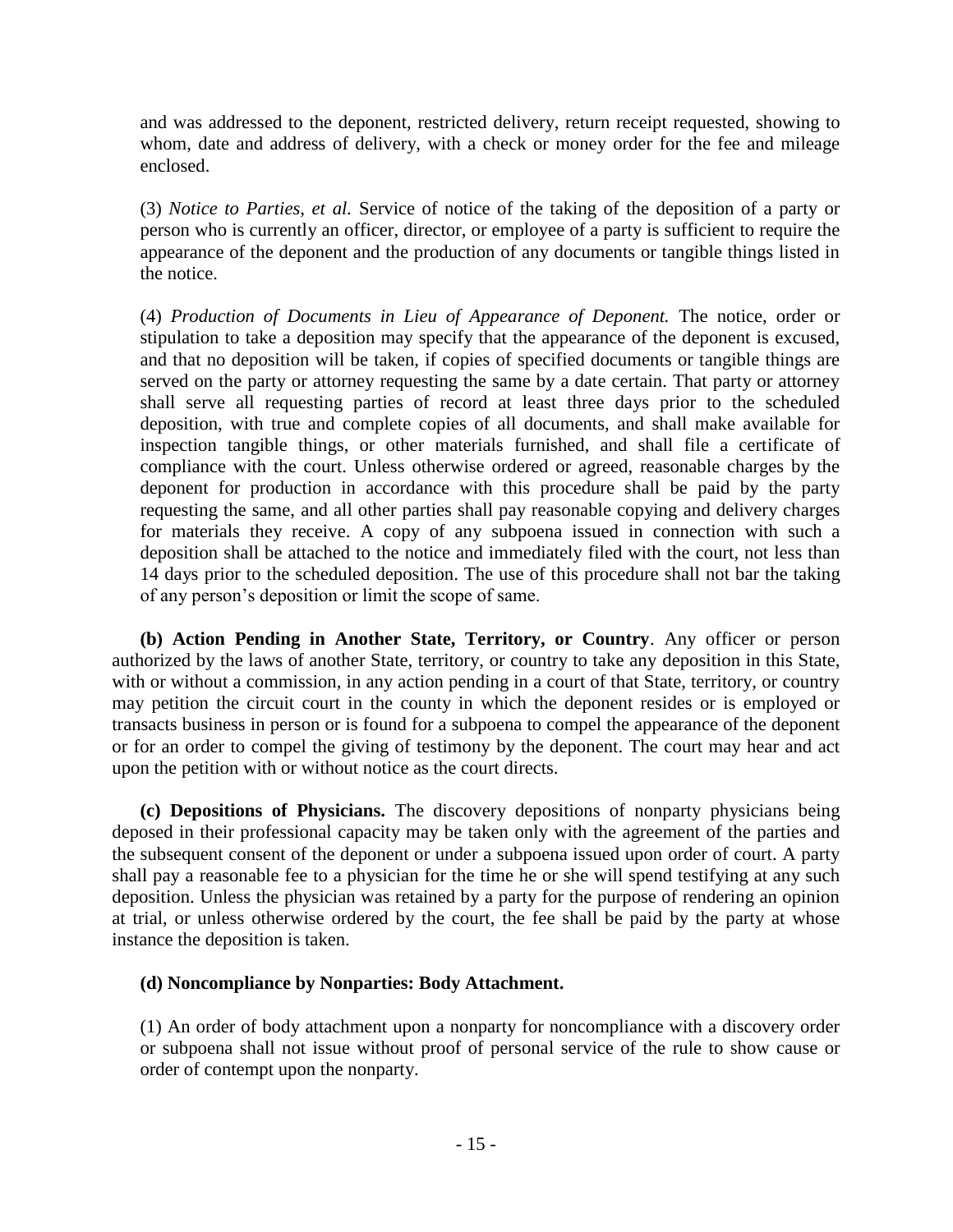(2) The service of the rule to show cause or order of contempt upon the nonparty, except when the rule or order is initiated by the court, shall include a copy of the petition for rule and the discovery order or subpoena which is the basis for the petition for rule.

(3) The service of the rule to show cause or order of contempt upon the nonparty shall be made in the same manner as service of summons provided for under sections 2–202, 2–  $203(a)(1)$  and  $2-203.1$  of the Code of Civil Procedure.

Amended June 23, 1967, and amended October 21, 1969, effective January 1, 1970; amended September 29, 1978, effective November 1, 1978; amended July 1, 1985, effective August 1, 1985; amended November 21, 1988, effective January 1, 1989; amended June 19, 1989, effective August 1, 1989; amended June 1, 1995, effective January 1, 1996; amended June 11, 2009, effective immediately; amended December 16, 2010, effective immediately; amended May 29, 2014, eff. July 1, 2014.

## Committee Comments (Revised June 1, 1995)

Paragraph (a) of this rule was revised effective June 23, 1967, to divide it into three subparagraphs and add the material contained in subparagraph (a)(2), dealing with service of subpoenas.

The first sentence of the subparagraph (a)(2) states existing law. (*Chicago and Aurora R.R. Co. v. Dunning* (1857), 18 Ill. 494.) The second sentence simplifies proof of actual notice when service is made by certified or registered mail. It was amended in 1978 to conform its requirements to presently available postal delivery service. See Committee Comments to Rule 105.

Subparagraphs  $(a)(1)$  and  $(a)(3)$ , without their present subtitles, appeared as paragraph  $(a)$  of Rule 204(a) as adopted effective January 1, 1967. New at that time was the provision now in subparagraph (a)(1) making an order of the court a prerequisite to the issuance of subpoena for the discovery deposition of a physician or surgeon. Also new in the 1967 rule was the use of the term "employee" instead of the former "managing agent" in what is now subparagraph (a)(3). The phrase "and no subpoena is necessary" which appeared in former Rule 19--8(1) (effective January 1, 1956), on which Rule 204(a) was based, was placed there to emphasize a change in practice to which the bar had been accustomed by 1967, and it was deleted in the 1967 revision as no longer needed.

Subparagraph (4) of paragraph (a) sets forth the procedures to be followed in those instances where the production of documents or tangible things by an individual may obviate the need for taking that person's deposition. The rule recognizes that subpoenas must be directed to individuals, not inanimate objects. Existing law regarding privilege and permissible discovery in a given case is unaffected by the rule. (See *Lewis v. Illinois Central R.R. Co.*, 234 Ill. App. 3d 669 (5th Dist. 1992).) The rule requires disclosure to all parties with prompt and complete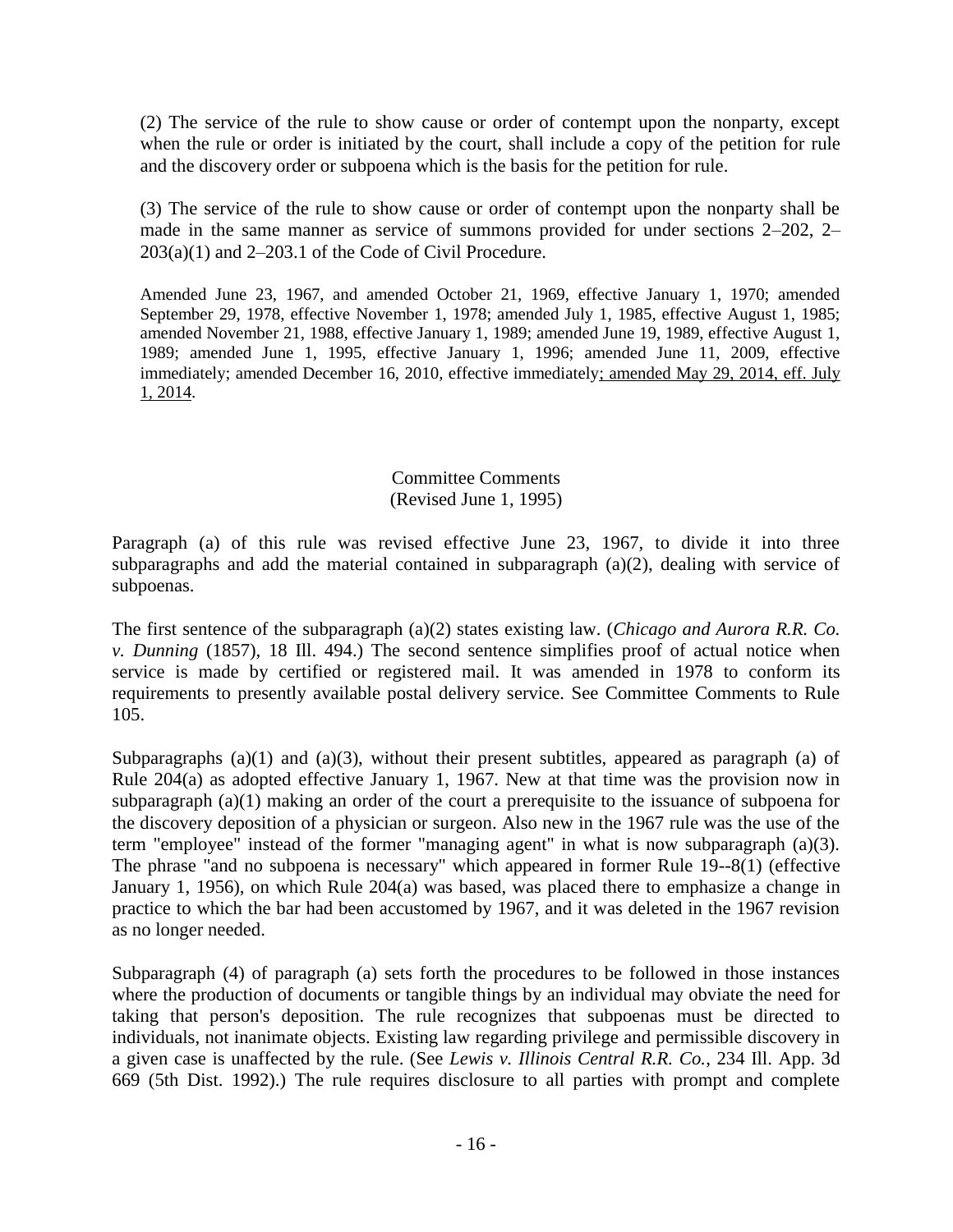production of all materials received, regardless of whether materials in addition to those specified are furnished by the deponent.

Paragraph (b) was not affected by the June 23, 1967, amendment. It was derived from former Rule 19--8(2) as it stood before 1967.

In 1985 paragraph (a) was amended and paragraph (c) was added to regulate the practice of compelling physicians and surgeons to appear to be deposed in their professional capacity and to set guidelines concerning professional fees which may, by agreement, be paid to physicians and surgeons for attending such depositions. Traditionally, expert witnesses are in the same position as other witnesses with respect to their fees. (*In re Estate of James* (1956), 10 Ill. App. 2d 232.) Physicians and other experts subpoenaed to testify may not refuse to do so on the ground that they are entitled to be paid some additional fee on the basis of being an expert. (*Dixon v. People* (1897), 168 Ill. 179.) Expert witnesses, like other witnesses, normally are entitled only to \$20 per day and 20 cents per mile of necessary travel. (*Falkenthal v. Public Building Com.* (1983), 111 Ill. App. 3d 703.) As a practical matter, however, physicians and surgeons usually do request a professional fee, in addition to the statutory witness fee, to reimburse them for the time they spend testifying at depositions, and the party at whose instance the physician or surgeon is subpoenaed is normally loathe to refuse. This rule is intended to regulate this practice. A party may agree to pay a reasonable professional fee to a physician or surgeon for the time he or she will spend testifying at any deposition. The fee should be paid only after the doctor has testified, and it should not exceed an amount which reasonably reimburses the doctor for the time he or she actually spent testifying at deposition. Unless the doctor was retained for the purpose of rendering an expert opinion at trial, or unless otherwise ordered by the court, the party at whose instance the deposition is being taken would be responsible for paying the professional fee, as well as other fees and expenses provided for in Rule 208.

Rule 204(c) implies that the trial court will exercise discretion in ordering the issuance of a subpoena upon a physician or surgeon and will refuse to do so unless there is some preliminary showing of good cause, regardless of whether there has been an objection by opposing counsel. At a minimum the moving party must be able to show that he has received the medical records available in the case and nevertheless has good reason to believe that a deposition is necessary. If appropriate, the court may require that such a showing of good cause be accomplished by an affidavit accompanying the motion.

Paragraph (c) was amended in 1989 to provide that a party "shall pay," rather than "may agree to pay," a reasonable fee to a physician or surgeon for the time the physician or surgeon will spend testifying at any such deposition. This change will clarify the responsibility of parties to not intrude on the time of physicians and surgeons without seeing to it that the physicians or surgeons receive reasonable compensation for the time they spend undergoing questioning on deposition.

The reference in paragraph (c) to "surgeons" has been stricken because it is redundant. Moreover, paragraph (c) is made applicable only to "nonparty" physicians. The protection afforded a physician by paragraph (c), including the payment of a fee for time spent, has no application to a physician who is a party to the suit. Such protection should likewise be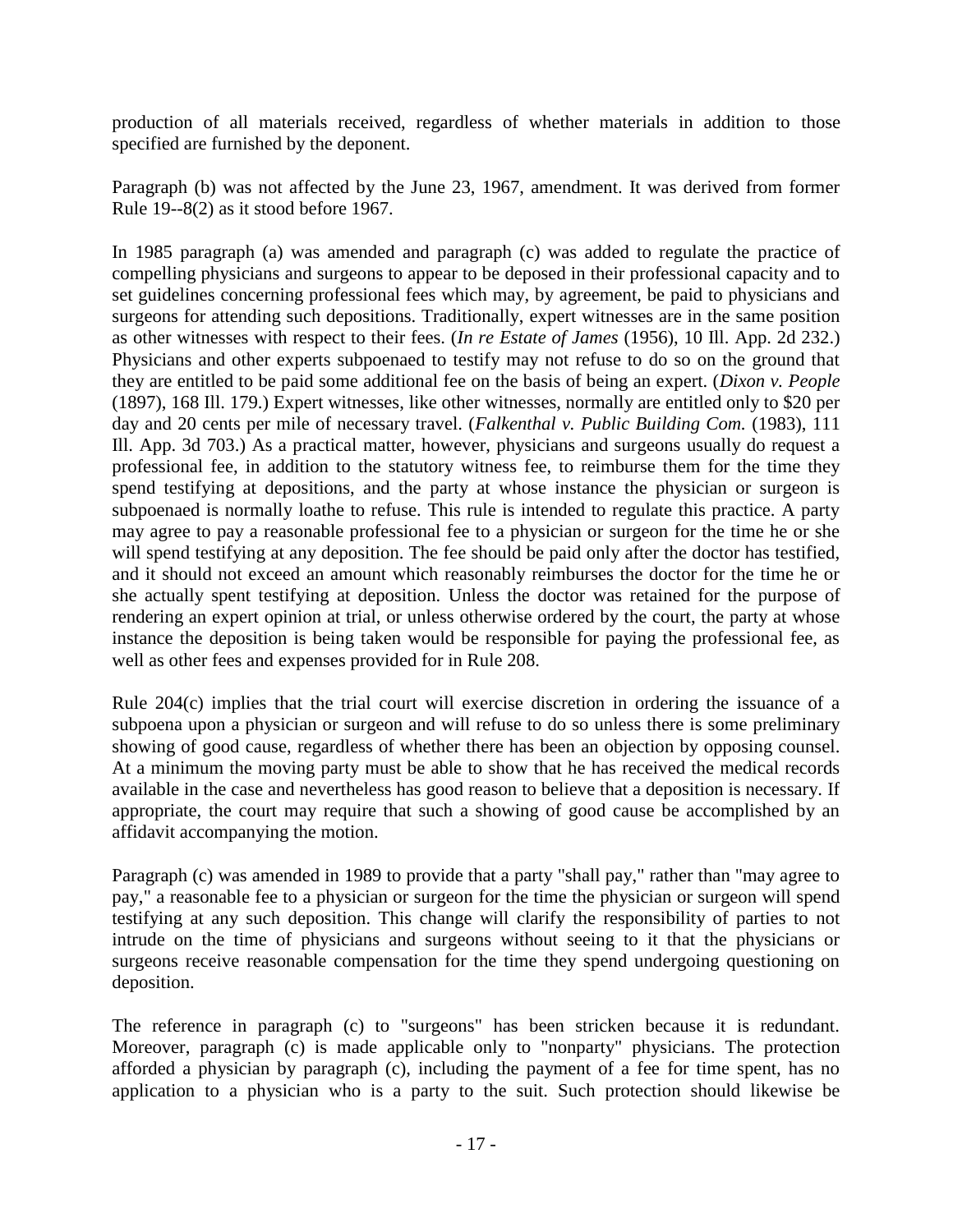unavailable to nonparty physicians who are closely associated with a party, such as physicians who are stockholders in or officers of a professional corporation named as a defendant, or a physician who is a respondent in discovery.

# **Amended Rule 214**

# **Rule 214. Discovery of Documents, Objects, and Tangible Things--Inspection of Real Estate**

(a) Any party may by written request direct any other party to produce for inspection, copying, reproduction photographing, testing or sampling specified documents, including electronically stored information as defined under Rule 201(b)(4), objects or tangible things, or to permit access to real estate for the purpose of making surface or subsurface inspections or surveys or photographs, or tests or taking samples, or to disclose information calculated to lead to the discovery of the whereabouts of any of these items, whenever the nature, contents, or condition of such documents, objects, tangible things, or real estate is relevant to the subject matter of the action. The request shall specify a reasonable time, which shall not be less than 28 days except by agreement or by order of court, and the place and manner of making the inspection and performing the related acts.

(b) With regard to electronically stored information as defined in Rule 201(b)(4), if a request does not specify a form for producing electronically stored information, a party must produce it in a form or forms in which it is ordinarily maintained or in a reasonably usable form or forms.

(c) One copy of the request shall be served on all other parties entitled to notice. A party served with the written request shall (1) produce the requested documents identify all materials in the party's possession responsive to the request and copy or provide reasonable opportunity for copying or inspections. Production of documents shall be as they are kept in the usual course of business or organized and labeled to correspond with the categories in the request, and all retrievable information in computer storage in printed form or (2) serve upon the party so requesting written objections on the ground that the request is improper in whole or in part. If written objections to a part of the request are made, the remainder of the request shall be complied with. A party may object to a request on the basis that the burden or expense of producing the requested materials would be disproportionate to the likely benefit, in light of the factors set out in Rule  $201(c)(3)$ . Any objection to the request or the refusal to respond shall be heard by the court upon prompt notice and motion of the party submitting the request. If the party claims that the item is not in his or her possession or control or that he or she does not have information calculated to lead to the discovery of its whereabouts, the party may be ordered to submit to examination in open court or by deposition regarding such claim. The party producing party documents shall furnish an affidavit stating whether the production is complete in accordance with the request. Copies of identifications, objections and affidavits of completeness shall be served on all parties entitled to notice.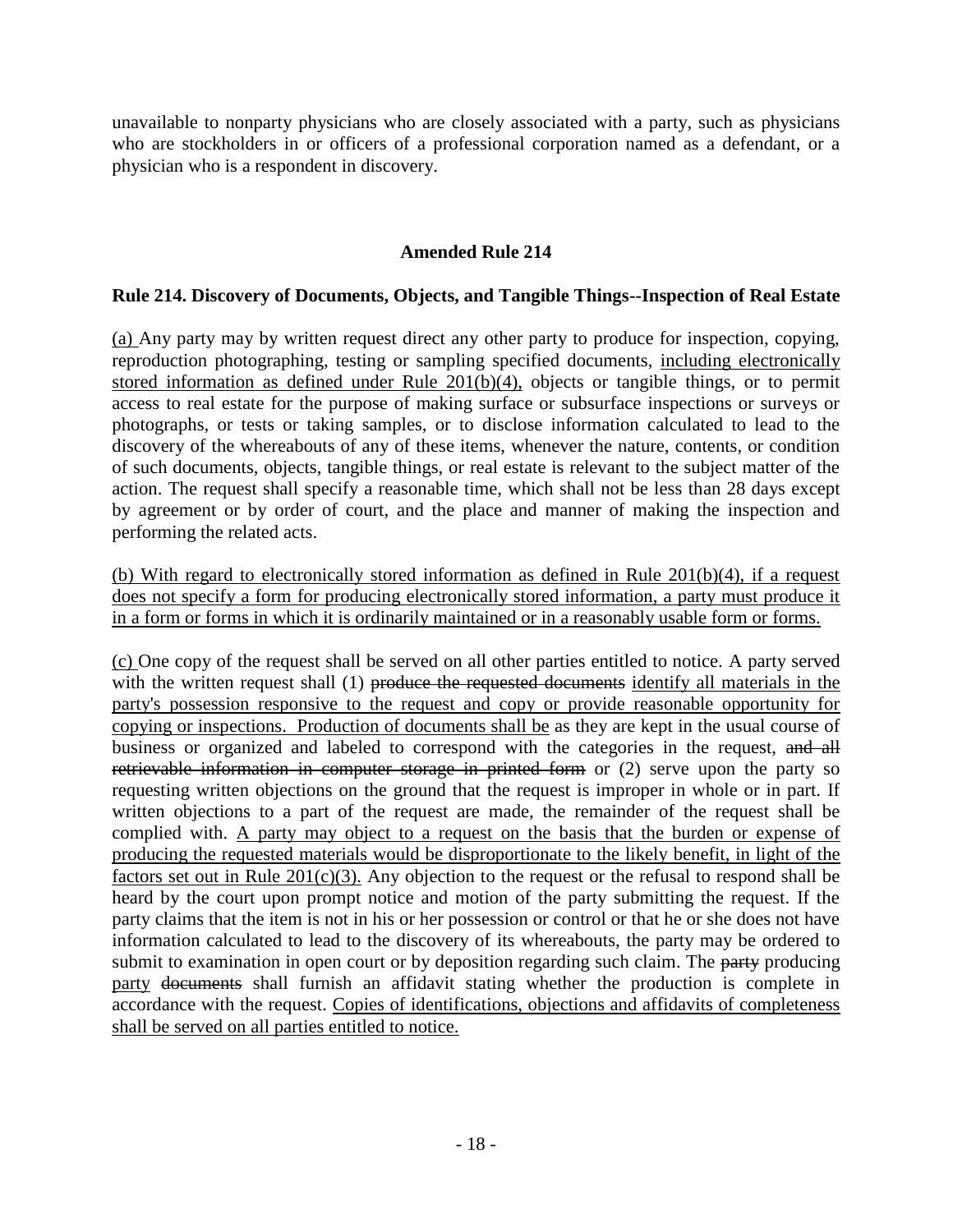(d) A party has a duty to seasonably supplement any prior response to the extent of documents, objects or tangible things which subsequently come into that party's possession or control or become known to that party.

(e) This rule does not preclude an independent action against a person not a party for production of documents and things and permission to enter upon real estate.

Amended June 28, 1974, effective September 1, 1974; amended October 1, 1976, effective November 15, 1976; amended June 1, 1995, effective January 1, 1996; amended May 29, 2014, eff. July 1, 2014.

> Committee Comments (Revised May 29, 2014)

### Paragraphs (a) and (b)

The Committee reorganized Rule 214 as well as creating new paragraph (b), which is modeled after Federal Rule of Civil Procedure 34(b).

# Paragraph (c)

The Committee's intent was to assist in the area of electronically stored information by allowing for identification of materials.

### Committee Comments (Revised June 1, 1995)

As originally promulgated Rule 214 was patterned after former Rule 17. It provided for discovery of documents and tangible things, and for entry upon real estate, in the custody or control of any "party or other person," by moving the court for an order compelling such discovery. In 1974, the rule was amended to eliminate the requirement of a court order. Under the amended rule a party seeking production of documents or tangible things or entry on real estate in the custody or control of any other party may serve the party with a request for the production of the documents or things, or for permission to enter upon the real estate. The party receiving the request must comply with it or serve objections. If objections are served, the party seeking the discovery may serve a notice of hearing on the objections, or in case of failure to respond to the request may move the court for an order under Rule 219(a).

The request procedure may be utilized only when discovery is sought from a party to the action. Discovery of documents and tangible things in the custody or control of a person not a party may be obtained by serving him with a subpoena *duces tecum* for the taking of his deposition. The last paragraph of the rule was added to indicate that the rule is not preemptive of an independent action for discovery in the nature of a bill in equity. Such an action can be employed, then, in the occasional case in which a party seeks to inspect real estate that is in the custody or control of a person not a party to the main action.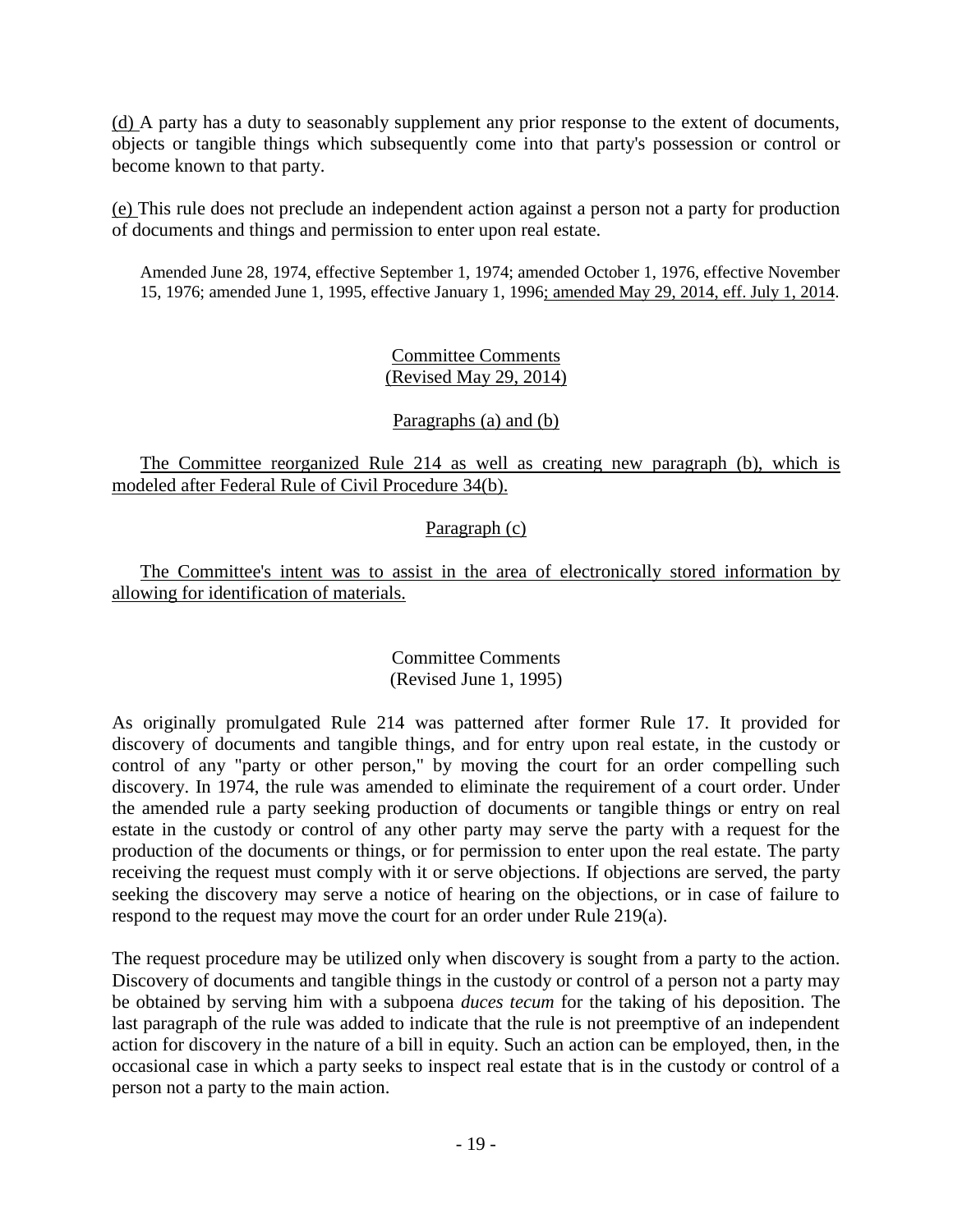The first paragraph has been revised to require a party producing documents to produce those documents organized in the order in which they are kept in the usual course of business, or organized and labeled to correspond with the categories in the request. This revision requires the party producing documents and that party's attorney to make a good-faith review of documents produced to ensure full compliance with the request, but not to burden the requesting party with nonresponsive documents.

The failure to organize the requested documents as required by this rule, or the production of nonresponsive documents intermingled among the requested documents, constitutes a discovery abuse subject to sanctions under Rule 219.

The first paragraph has also been amended to require a party to include in that party's production response all responsive information in computer storage in printed form. This change is intended to prevent parties producing information from computer storage on storage disks or in any other manner which tends to frustrate the party requesting discovery from being able to access the information produced.

Rule 201(b) has also been amended to include in the definition of "documents" all retrievable information in computer storage, so that there can be no question but that a producing party must search its computer storage when responding to a request to produce documents pursuant to this rule.

The last sentence of the first paragraph has also been revised to make mandatory the requirement that the party producing documents furnish an affidavit stating whether the production is complete in accordance with the request. Previously, the party producing documents was not required to furnish such an affidavit unless requested to do so.

The second paragraph is new. This paragraph parallels the similar requirement in Rule 213 that a party must seasonably supplement any prior response to the extent that documents, objects or tangible things subsequently come into that party's possession or control or become known to that party. A party who has knowledge of documents, objects or tangible things responsive to a previously served request must disclose that information to the requesting party whether or not the actual documents, objects or tangible things are in the possession of the responding party. To the extent that responsive documents, objects or tangible things are not in the responding party's possession, the compliance affidavit requires the producing party to identify the location and nature of such responsive documents, objects or tangible things. It is the intent of this rule that a party must produce all responsive documents, objects or tangible things in its possession, and fully disclose the party's knowledge of the existence and location of responsive documents, objects or tangible things not in its possession so as to enable the requesting party to obtain the responsive documents, objects or tangible things from the custodian.

# **Amended Rule 216**

### **Rule 216. Admission of Fact or of Genuineness of Documents**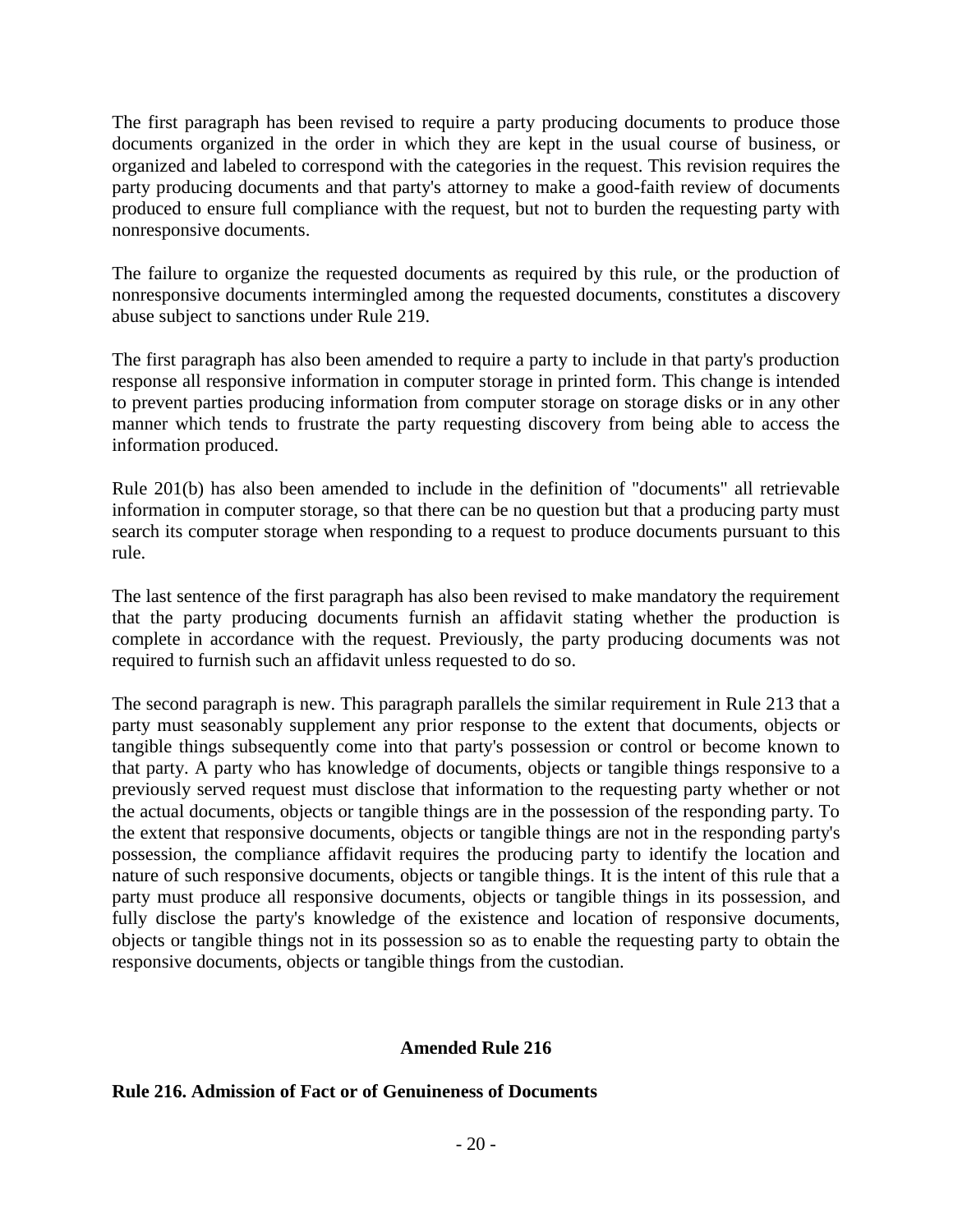**(a) Request for Admission of Fact.** A party may serve on any other party a written request for the admission by the latter of the truth of any specified relevant fact set forth in the request.  $\underline{A}$ copy of the request for admission shall be served on all parties entitled to notice.

 **(b) Request for Admission of Genuineness of Document.** A party may serve on any other party a written request for admission of the genuineness of any relevant documents described in the request. Copies of the documents shall be served with the request unless copies have already been furnished.

 **(c) Admission in the Absence of Denial.** Each of the matters of fact and the genuineness of each document of which admission is requested is admitted unless, within 28 days after service thereof, the party to whom the request is directed serves upon the party requesting the admission either (1) a sworn statement denying specifically the matters of which admission is requested or setting forth in detail the reasons why the party cannot truthfully admit or deny those matters or (2) written objections on the ground that some or all of the requested admissions are privileged or irrelevant or that the request is otherwise improper in whole or in part. If written objections to a part of the request are made, the remainder of the request shall be answered within the period designated in the request. A denial shall fairly meet the substance of the requested admission. If good faith requires that a party deny only a part, or requires qualification, of a matter of which an admission is requested, the party shall specify so much of it as is true and deny only the remainder. Any objection to a request or to an answer shall be heard by the court upon prompt notice and motion of the party making the request. The response to the request, sworn statement of denial, or written objection, shall be served on all parties entitled to notice.

 **(d) Public Records.** If any public records are to be used as evidence, the party intending to use them may prepare a copy of them insofar as they are to be used, and may seasonably present the copy to the adverse party by notice in writing, and the copy shall thereupon be admissible in evidence as admitted facts in the case if otherwise admissible, except insofar as its inaccuracy is pointed out under oath by the adverse party in an affidavit filed and served within 28 days after service of the notice.

 **(e) Effect of Admission.** Any admission made by a party pursuant to request under this rule is for the purpose of the pending action and any action commenced pursuant to the authority of section 13-217 of the Code of Civil Procedure (735 ILCS 5/13-217) only. It does not constitute an admission by him for any other purpose and may not be used against him in any other proceeding.

 **(f) Number of Requests.** The maximum number of requests for admission a party may serve on another party is 30, unless a higher number is agreed to by the parties or ordered by the court for good cause shown. If a request has subparts, each subpart counts as a separate request.

 **(g) Special Requirements.** A party must: (1) prepare a separate document which contains only the requests and the documents required for genuine document requests; (2) serve this document separate from other documents; and (3) put the following warning in a prominent place on the first page in 12-point or larger boldface type: **"WARNING: If you fail to serve the response required by Rule 216 within 28 days after you are served with this document, all**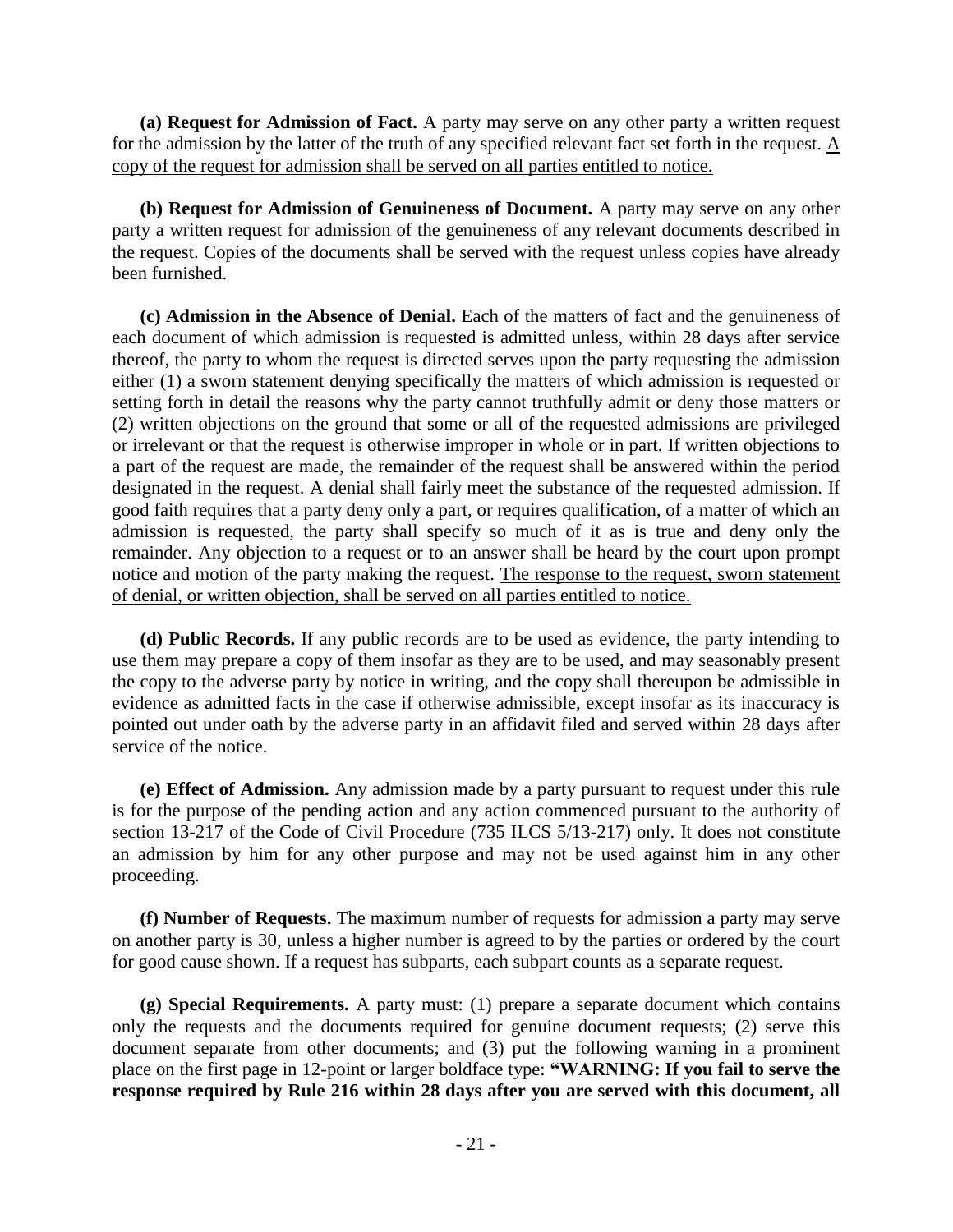### **the facts set forth in the requests will be deemed true and all the documents described in the requests will be deemed genuine."**

Amended July 1, 1985, effective August 1, 1985; amended May 30, 2008, effective immediately; amended October 1, 2010, effective January 1, 2011; amended Jan. 4, 2013, eff. immediately; amended Mar. 15, 2013, eff. May 1, 2013; amended May 29, 2014, eff. July 1, 2014.

### Committee Comment (October 1, 2010)

Paragraphs (f) and (g) are designed to address certain problems with Rule 216, including the service of hundreds of requests for admission. For the vast majority of cases, the limitation to 30 requests now found in paragraph (f) will eliminate this abusive practice. Other noted problems include the bundling of discovery requests to form a single document into which the requests to admit were intermingled. This practice worked to the disadvantage of certain litigants, particularly pro se litigants, who do not understand that failure to respond within the time allowed results in the requests being deemed admitted. Paragraph (g) provides for requests to be contained in a separate paper containing a boldface warning regarding the effect of the failure to respond within 28 days. Consistent with Vision Point of Sale Inc. v. Haas, 226 Ill.2d 334 (2007), trial courts are vested with discretion with respect to requests for admission.

### Committee Comments (Revised July 1, 1985)

This rule is derived from former Rule 18. Despite the usefulness of requests for admission of facts in narrowing issues, such requests seem to have been used very little in Illinois practice. The committee was of the opinion that perhaps this has resulted in part from the fact that they are provided for in the text of a rule that reads as if it relates primarily to admission of the genuineness of documents. Accordingly, it has rewritten the rule to place the authorization for request for admission of facts in a separate paragraph. No change in the substance of former Rule 18 was intended.

Subparagraph (e) was amended in 1985 to resolve an apparent conflict about whether admissions are carried over into subsequent cases between the same parties, involving the same subject matter, as are the fruits of other discovery activities (see Rule 212(d)). Relief from prior admissions is available to the same extent in the subsequent action as in the case which was dismissed or remanded.

#### **Amended Rule 218**

**Rule 218. Pretrial Procedure.**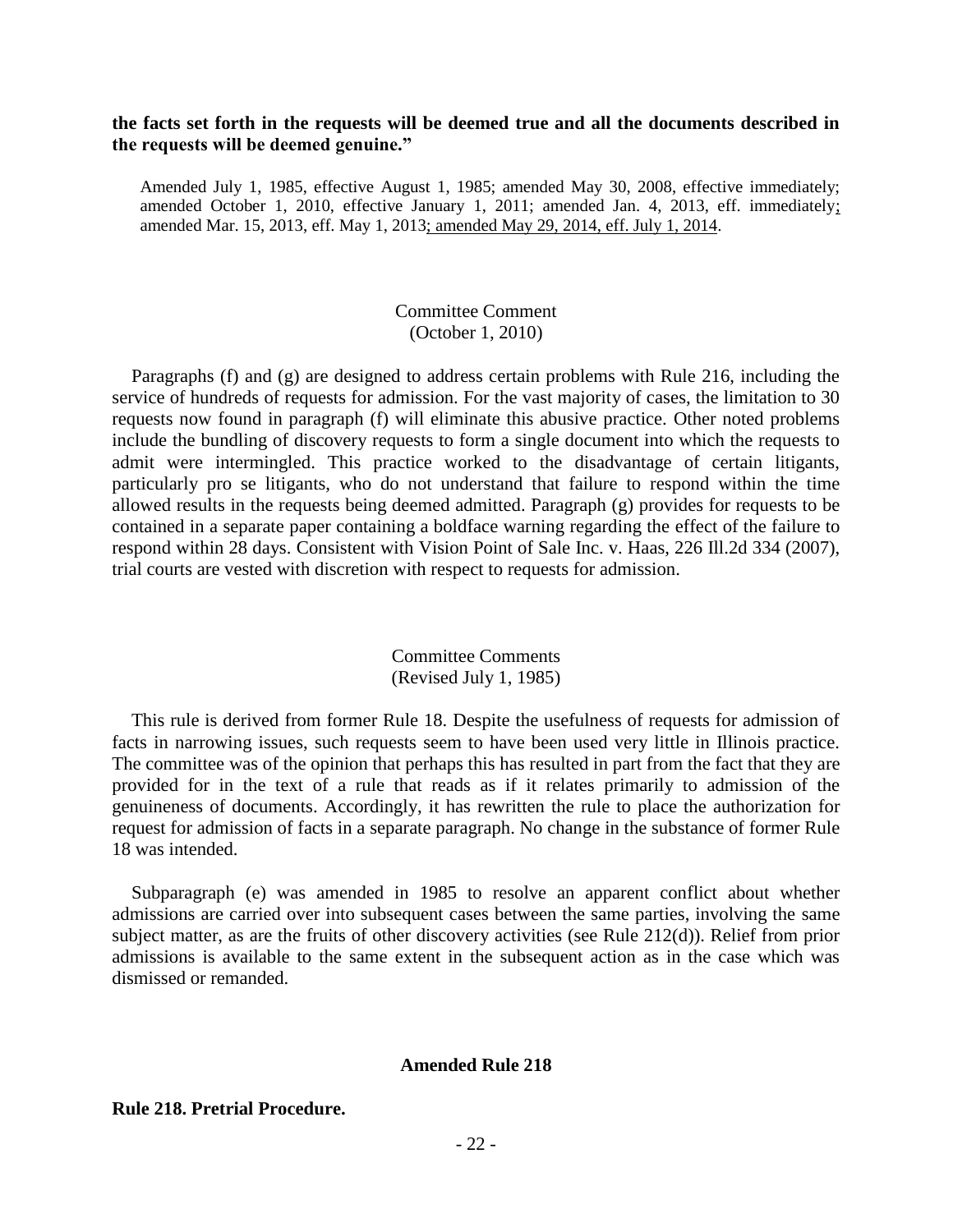**(a) Initial Case Management Conference.** Except as provided by local circuit court rule, which on petition of the chief judge of the circuit has been approved by the Supreme Court, the court shall hold a case management conference within 35 days after the parties are at issue and in no event more than 182 days following the filing of the complaint. At the conference counsel familiar with the case and authorized to act shall appear and the following shall be considered:

(1) the nature, issues, and complexity of the case;

(2) the simplification of the issues;

(3) amendments to the pleadings;

(4) the possibility of obtaining admissions of fact and of documents which will avoid unnecessary proof;

(5) limitations on discovery including:

(i) the number and duration of depositions which may be taken;

(ii) the area of expertise and the number of expert witnesses who may be called; and

(iii) deadlines for the disclosure of witnesses and the completion of written discovery and depositions;

(6) the possibility of settlement and scheduling of a settlement conference;

(7) the advisability of alternative dispute resolution;

(8) the date on which the case should be ready for trial;

(9) the advisability of holding subsequent case management conferences; and

(10) any other matters which may aid in the disposition of the action including but not limited to issues involving electronically stored information and preservation.

 **(b) Subsequent Case Management Conferences.** At the initial and any subsequent case management conference, the court shall set a date for a subsequent management conference or a trial date.

 **(c) Order.** At the case management conference, the court shall make an order which recites any action taken by the court, the agreements made by the parties as to any of the matters considered, and which specifies as the issues for trial those not disposed of at the conference. The order controls the subsequent course of the action unless modified. All dates set for the disclosure of witnesses, including rebuttal witnesses, and the completion of discovery shall be chosen to ensure that discovery will be completed not later than 60 days before the date on which the trial court reasonably anticipates that trial will commence, unless otherwise agreed by the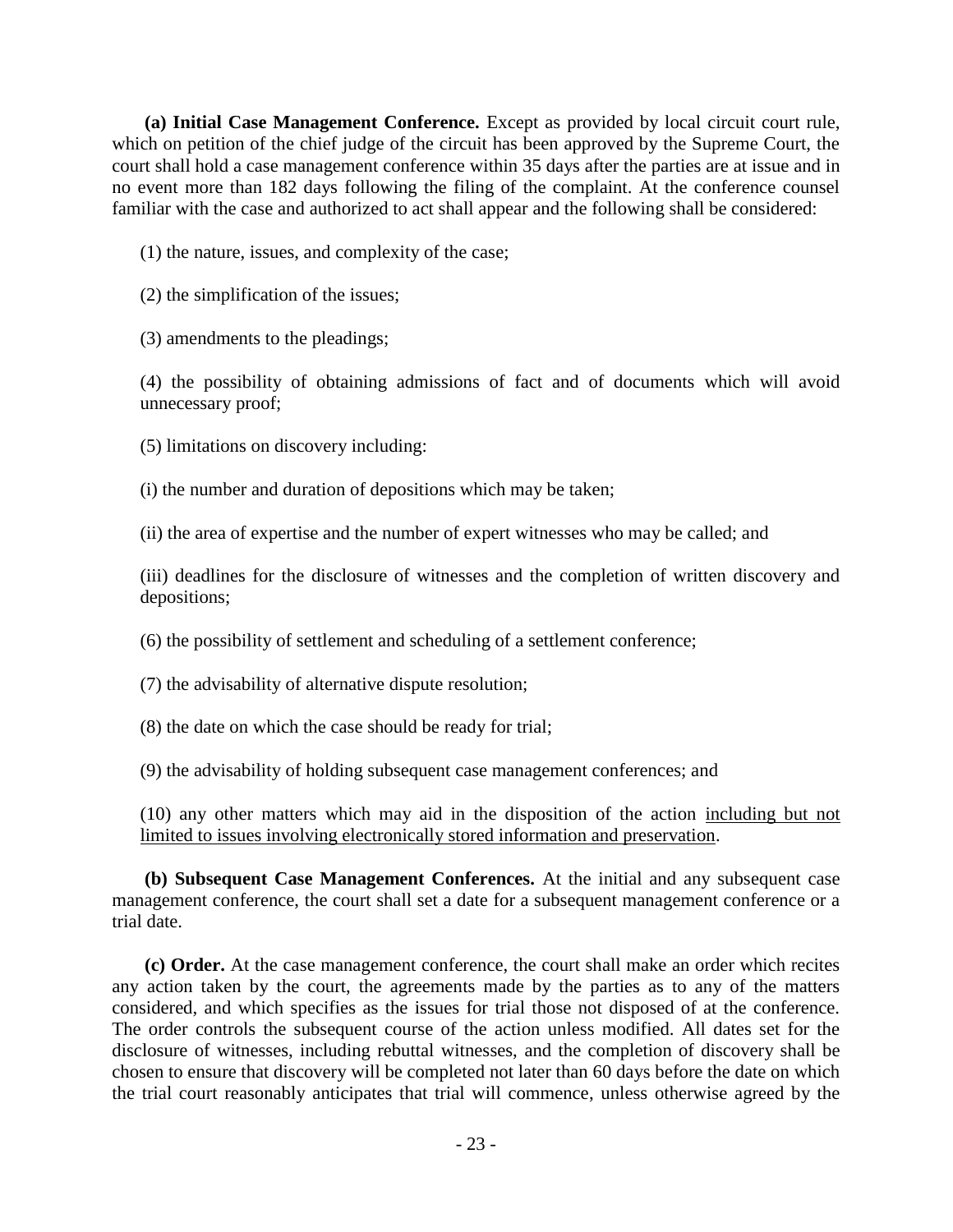parties. This rule is to be liberally construed to do substantial justice between and among the parties.

 **(d) Calendar.** The court shall establish a pretrial calendar on which actions shall be placed for consideration, as above provided, either by the court on its own motion or on the motion of any party.

Amended June 1, 1995, effective January 1, 1996; amended May 31, 2002, effective July 1, 2002; amended October 4, 2002, effective immediately; amended May 29, 2014, eff. July 1, 2014.

> Committee Comment (Revised May 29, 2014)

### Paragraph (a)

Paragraph (a), subparagraph (10) is intended to encourage parties to use the case management conference to resolve issues concerning electronically stored information early in the case.

### Committee Comment (October 4, 2002)

The rule is amended to clarify that case management orders will set dates for disclosure of rebuttal witnesses, if any, and that parties may agree to waive or modify the 60-day rule without altering the trial date.

### Committee Comment (May 31, 2002)

This rule is amended to conform to the changes in terminology made in Supreme Court Rule 213.

### Committee Comments (Revised June 1, 1995)

This rule is former Rule 22.

Rule 218 has been substantially modified to implement the objective of early and ongoing differential case management. The former rule contemplated a single pretrial conference which could be held at the discretion of the court. The new rule mandates an initial case management conference which must be held within 35 days after the parties are at issue or in any event not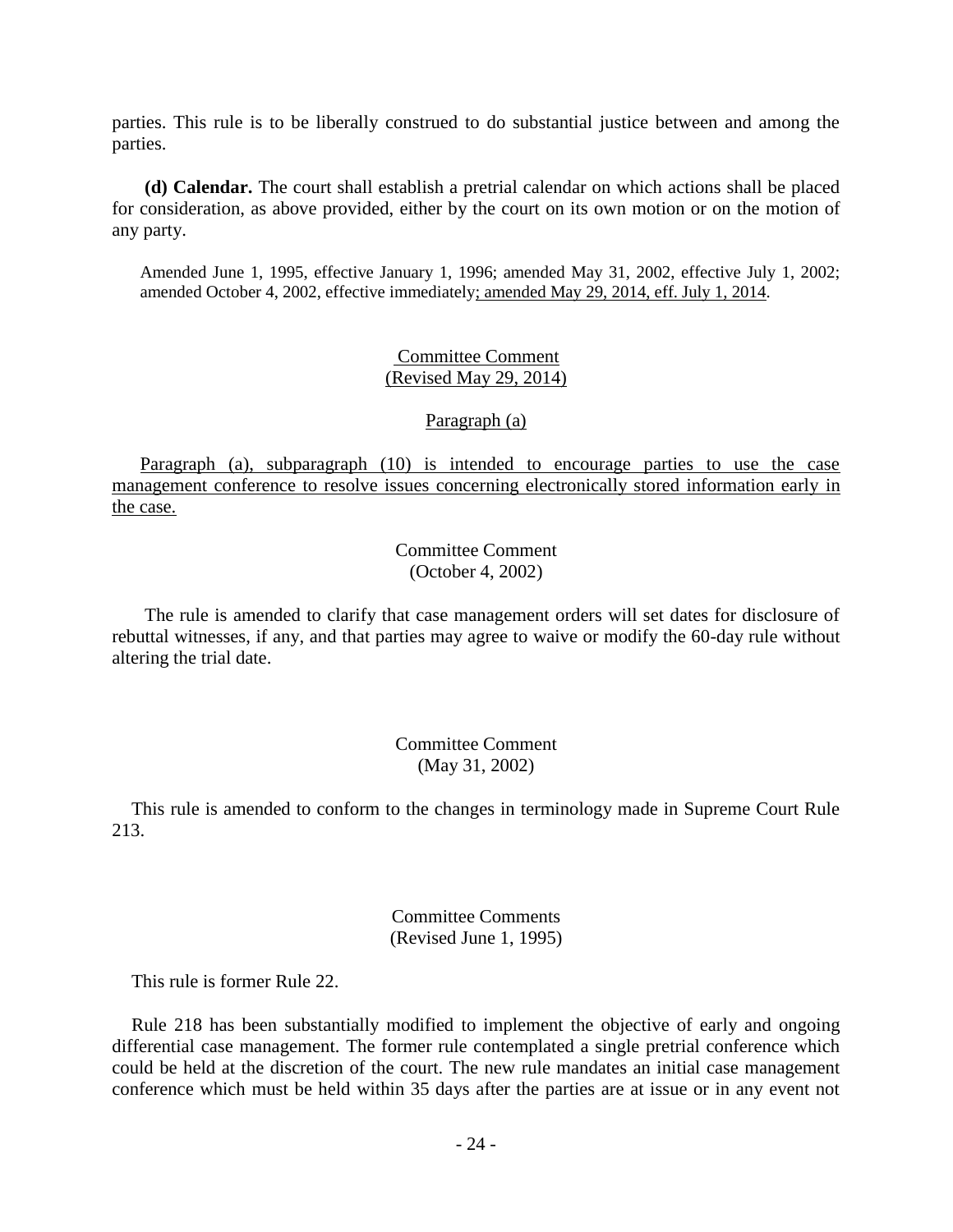later than 182 days after the complaint is filed. The principal goal of the initial case management conference is to tailor the future course of the litigation to reflect the singular characteristics of the case.

The new rule recognizes that each case is a composite of variable factors including the nature, number and complexity of the substantive and procedural issues which are involved, the number of parties and potential witnesses as well as the type and economic value of the relief sought. Less complex cases with limited damages and fewer parties require less discovery and involve less time to prepare than do cases with multiple complex issues involving numerous parties and damages or other remedies of extraordinary economic consequence. By focusing upon each case within six months after it is filed, the court and the parties are able to formulate a case management plan which avoids both the potential abuses and injustices that are inherent in the previous "cookie cutter" approach.

At the initial case management conference the court and counsel will consider the specific matters which are enumerated in subparagraphs  $(a)(1)$  through  $(a)(10)$ . Chief among these are those which require early recognition of the complexity of the claim in order to regulate the type of discovery which will follow and the amount of time which the court and counsel believe will be required before the case can be tried. In less complex cases, subparagraphs (a)(5)(i) and (a)(5)(ii) contemplate limitations on the number and duration of depositions and restriction upon the type and number of opinion witnesses which each side may employ. This type of management eliminates discovery abuse in smaller cases without inflexibly inhibiting the type of preparation which is required in more complex litigation.

The new rule also recognizes a number of the uncertainties and problems which existed under the prior scheduling provision of former Rule 220. It attempts to eliminate those difficulties by requiring the court, at the initial management conference, to set deadlines for the disclosure of opinion witnesses as well as for the completion of written discovery and depositions. Amendments to Supreme Court Rules 213 and 214 impose a continuing obligation to supplement discovery responses, including the identification of witnesses who will testify at trial and the subject matter of their testimony. Consequently, the trial of cases should not be delayed by the late identification of witnesses, including opinion witnesses, or by virtue of surprise because the nature of their testimony and opinions is unknown. In this regard, paragraph (c) provides that deadlines established by the court must take into account the completion of discovery not later than 60 days before it is anticipated that trial will commence. For example, opinion witnesses should be disclosed, and their opinions set forth pursuant to interrogatory answer, at such time or times as will permit their depositions to be taken more than 60 days before trial.

Paragraph (a) also enumerates the other matters which the court and counsel are to consider, including the elimination of nonmeritorious issues and defenses and the potential for settlement or alternative dispute resolution. Except in instances where the case is sufficiently simple to permit trial to proceed without further management, the rule contemplates that subsequent case management conferences will be held. The Committee believes that useless or unnecessary depositions should not take place during the discovery process and that no deposition should be longer than three hours unless good cause is shown. Circuits which adopt a local circuit court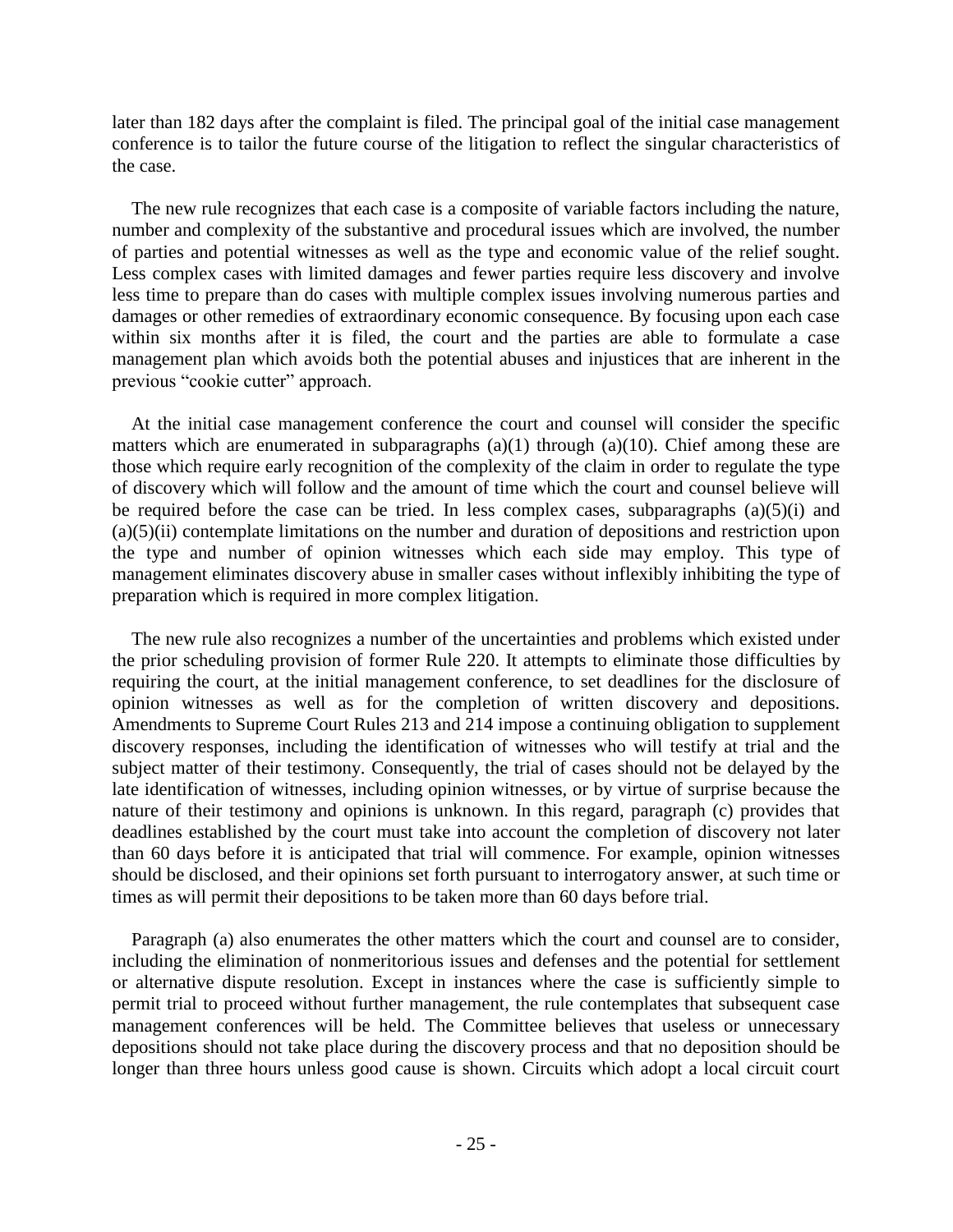rule should accomplish the purpose and goals of this proposal. Any local circuit court rule first must be approved by the Supreme Court.

Paragraph (b) reflects the belief that case management is an ongoing process in which the court and counsel will periodically review the matters specified in subparagraphs (a)(1) through (a)(10). As additional parties are added, or amendments are made to the complaint or defenses, it may be necessary to increase or further limit the type of discovery which is required. Consequently, paragraph (c) provides that at the conclusion of each case management conference, the court shall enter an order which reflects the action which was taken. That order will control the course of litigation unless and until it is modified by a subsequent case management order. A separate road map will chart the course of each case from a point within six months from the date on which the complaint is filed until it is tried. By regulating discovery on a case-specific basis, the trial court will keep control of the litigation and thereby prevent the potential for discovery abuse and delay which might otherwise result.

Paragraph (c) controls the subsequent course of action of the litigation unless modified and should ensure that the disclosure of opinion witnesses and discovery will be completed no later than 60 days before the date on which the matter is set for trial.

### **Rule 219, Revised Committee Comments**

### **Rule 219. Consequences of Refusal to Comply with Rules or Order Relating to Discovery or Pretrial Conferences**

**(a) Refusal to Answer or Comply with Request for Production.** If a party or other deponent refuses to answer any question propounded upon oral examination, the examination shall be completed on other matters or adjourned, as the proponent of the question may prefer. Thereafter, on notice to all persons affected thereby, the proponent of the question may move the court for an order compelling an answer. If a party or other deponent refuses to answer any written question upon the taking of his or her deposition or if a party fails to answer any interrogatory served upon him or her, or to comply with a request for the production of documents or tangible things or inspection of real property, the proponent of the question or interrogatory or the party serving the request may on like notice move for an order compelling an answer or compliance with the request. If the court finds that the refusal or failure was without substantial justification, the court shall require the offending party or deponent, or the party whose attorney advised the conduct complained of, or either of them, to pay to the aggrieved party the amount of the reasonable expenses incurred in obtaining the order, including reasonable attorney's fees. If the motion is denied and the court finds that the motion was made without substantial justification, the court shall require the moving party to pay to the refusing party the amount of the reasonable expenses incurred in opposing the motion, including reasonable attorney's fees.

**(b) Expenses on Refusal to Admit.** If a party, after being served with a request to admit the genuineness of any documents or the truth of any matters of fact, serves a sworn denial thereof,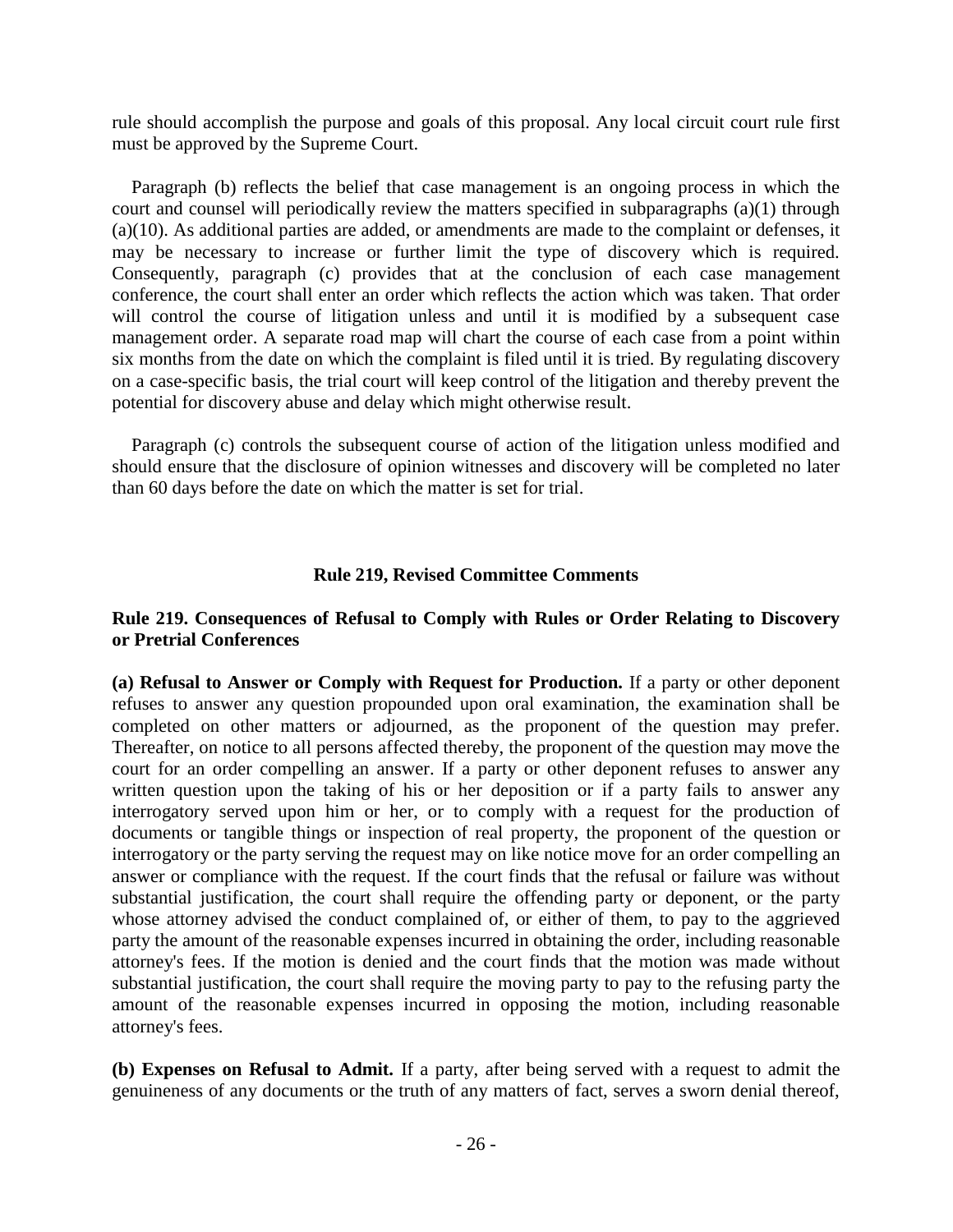and if the party requesting the admissions thereafter proves the genuineness of the document or the truth of the matter of fact, the requesting party may apply to the court for an order requiring the other party to pay the requesting party the reasonable expenses incurred in making the proof, including reasonable attorney's fees. Unless the court finds that there were good reasons for the denial or that the admissions sought were of no substantial importance, the order shall be made.

**(c) Failure to Comply with Order or Rules.** If a party, or any person at the instance of or in collusion with a party, unreasonably fails to comply with any provision of part E of article II of the rules of this court (Discovery, Requests for Admission, and Pretrial Procedure) or fails to comply with any order entered under these rules, the court, on motion, may enter, in addition to remedies elsewhere specifically provided, such orders as are just, including, among others, the following:

(i) That further proceedings be stayed until the order or rule is complied with;

(ii) That the offending party be debarred from filing any other pleading relating to any issue to which the refusal or failure relates;

(iii) That the offending party be debarred from maintaining any particular claim, counterclaim, third-party complaint, or defense relating to that issue;

(iv) That a witness be barred from testifying concerning that issue;

(v) That, as to claims or defenses asserted in any pleading to which that issue is material, a judgment by default be entered against the offending party or that the offending party's action be dismissed with or without prejudice;

(vi) That any portion of the offending party's pleadings relating to that issue be stricken and, if thereby made appropriate, judgment be entered as to that issue; or

(vii) That in cases where a money judgment is entered against a party subject to sanctions under this subparagraph, order the offending party to pay interest at the rate provided by law for judgments for any period of pretrial delay attributable to the offending party's conduct.

In lieu of or in addition to the foregoing, the court, upon motion or upon its own initiative, may impose upon the offending party or his or her attorney, or both, an appropriate sanction, which may include an order to pay to the other party or parties the amount of reasonable expenses incurred as a result of the misconduct, including a reasonable attorney fee, and when the misconduct is wilful, a monetary penalty. When appropriate, the court may, by contempt proceedings, compel obedience by any party or person to any subpoena issued or order entered under these rules. Notwithstanding the entry of a judgment or an order of dismissal, whether voluntary or involuntary, the trial court shall retain jurisdiction to enforce, on its own motion or on the motion of any party, any order imposing monetary sanctions, including such orders as may be entered on motions which were pending hereunder prior to the filing of a notice or motion seeking a judgment or order of dismissal.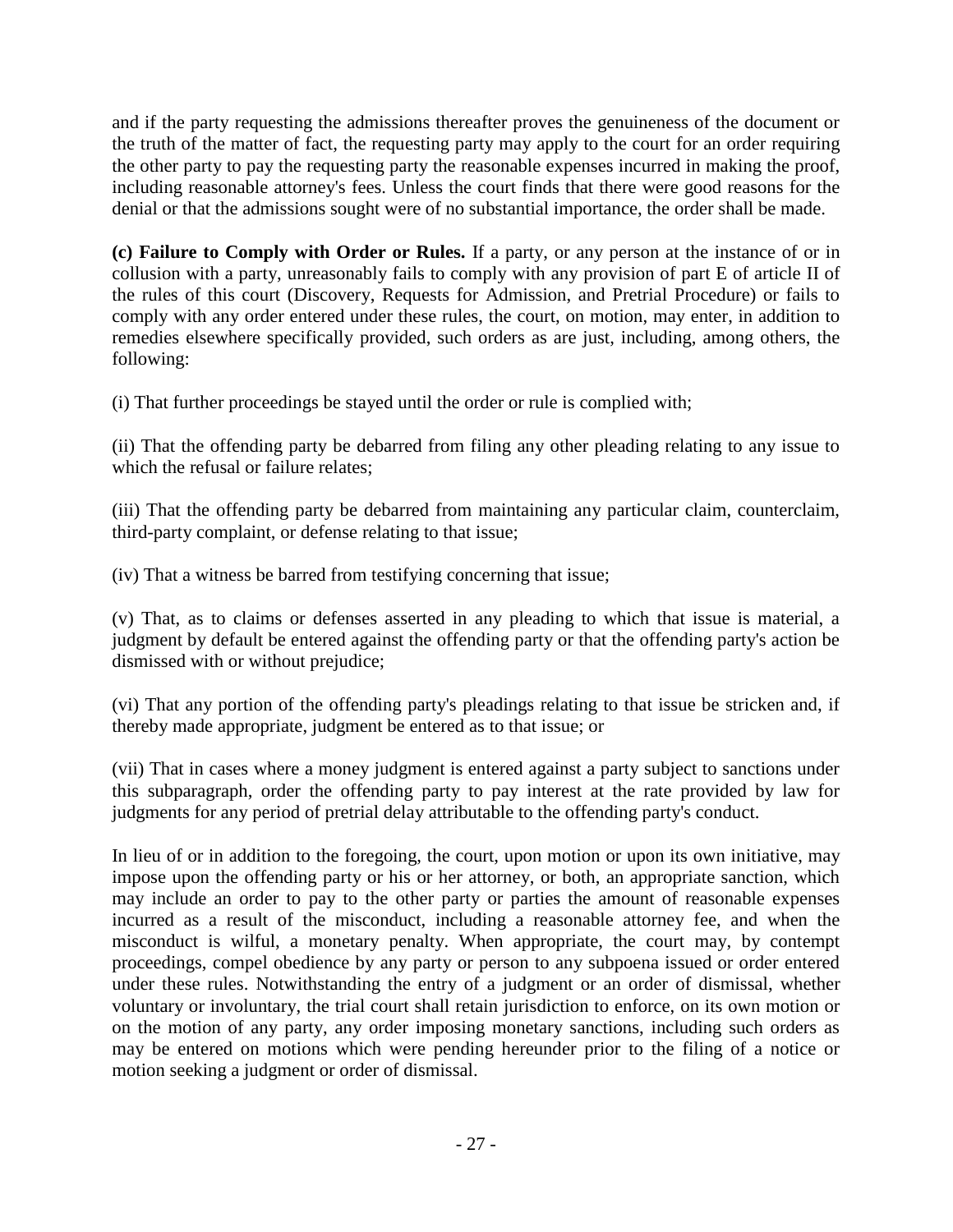Where a sanction is imposed under this paragraph (c), the judge shall set forth with specificity the reasons and basis of any sanction so imposed either in the judgment order itself or in a separate written order.

**(d) Abuse of Discovery Procedures.** The court may order that information obtained through abuse of discovery procedures be suppressed. If a party wilfully obtains or attempts to obtain information by an improper discovery method, wilfully obtains or attempts to obtain information to which that party is not entitled, or otherwise abuses these discovery rules, the court may enter any order provided for in paragraph (c) of this rule.

**(e) Voluntary Dismissals and Prior Litigation.** A party shall not be permitted to avoid compliance with discovery deadlines, orders or applicable rules by voluntarily dismissing a lawsuit. In establishing discovery deadlines and ruling on permissible discovery and testimony, the court shall consider discovery undertaken (or the absence of same), any misconduct, and orders entered in prior litigation involving a party. The court may, in addition to the assessment of costs, require the party voluntarily dismissing a claim to pay an opposing party or parties reasonable expenses incurred in defending the action including but not limited to discovery expenses, expert witness fees, reproduction costs, travel expenses, postage, and phone charges.

Amended effective September 1, 1974; amended May 28, 1982, effective July 1,1982; amended July 1, 1985, effective August 1, 1985; amended June 1, 1995, effective January 1, 1996; amended March 28, 2002, effective July 1, 2002.

# Committee Comment (Revised May 29, 2014)

The Committee believes that the rule is sufficient to cover sanction issues as they relate to electronic discovery. The rulings in *Shimanovsky v. GMC*, 181 Ill. 2d 112 (1998) and *Adams v. Bath and Body Works*, 358 Ill.App.3d 387 (1st Dist. 2005) contain detailed discussion of sanctions for discovery violations for the loss or destruction of relevant evidence and for the separate and distinct claim for the tort of negligent spoliation of evidence.

### Administrative Order In re Discovery Rules

The order entered March 28, 2002, amending various rules and effective July 1, 2002, shall apply to all cases filed after such effective date as well as all cases pending on such effective date, provided that any discovery order entered in any such case prior to July 1, 2002, shall remain in effect unless and until amended by the trial court.

Order entered November 27, 2002, effective immediately.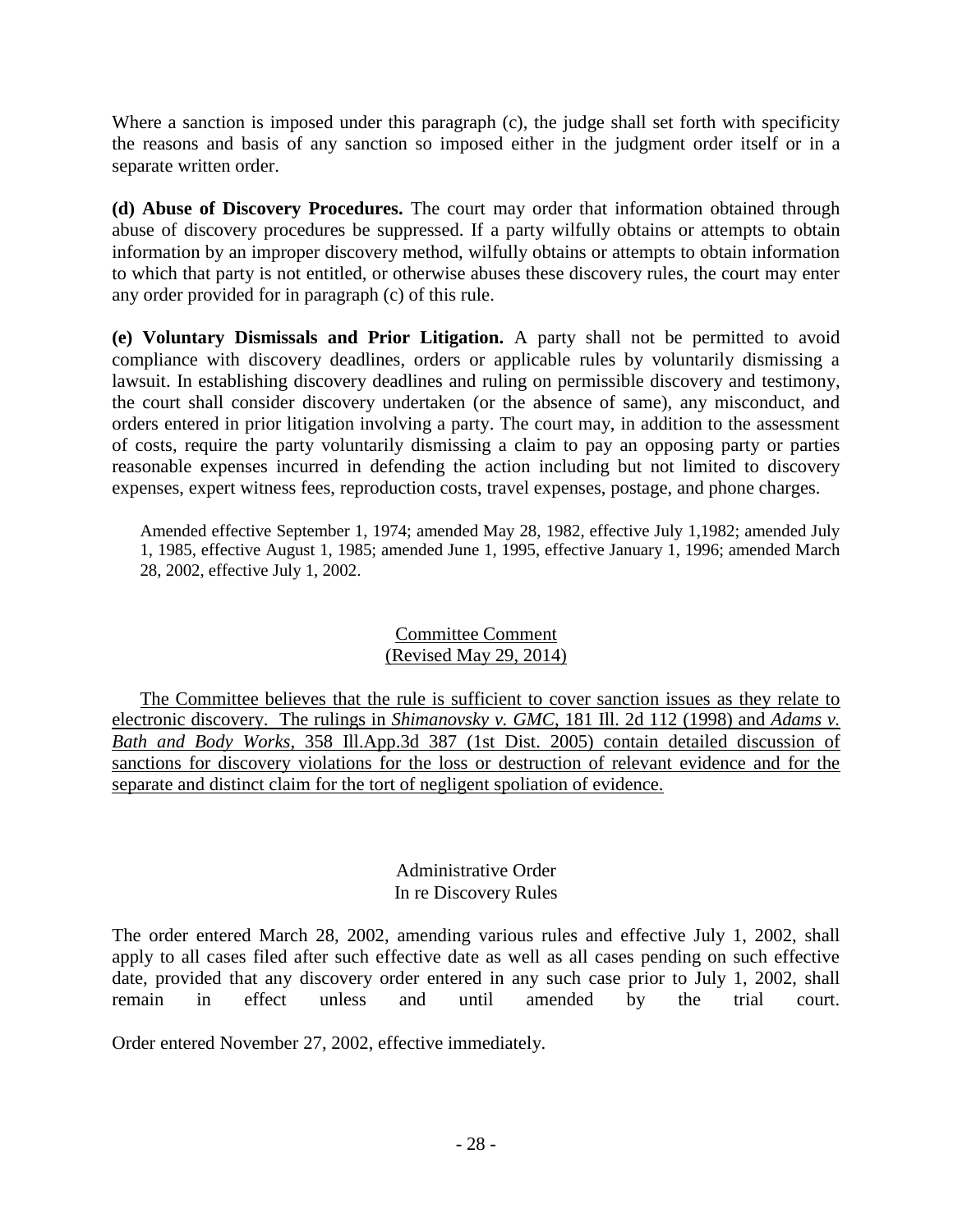### Committee Comment (March 28, 2002)

This rule is amended to conform to the changes in terminology made in Supreme Court Rule 213.

> Committee Comments (Revised June 1, 1995)

Paragraphs (a) and (b)

Paragraphs (a) and (b) of this rule were derived from former Rules 19--12(1) and (2). In 1974, Rule 214 was amended to provide for a request procedure in the production of documents and tangible things and inspection of real estate, eliminating the requirement that the party seeking such discovery obtain an order of court. Paragraph (a) of Rule 219 was amended at the same time to extend its coverage to cases in which a party refuses to comply with a request under amended Rule 214.

# Paragraph (c)

Paragraph (c) is derived from former Rule 19--12(3). The paragraph has been changed to permit the court to render a default judgment against either party. This is consistent with Federal Rule 37(b)(iii), and makes effective the remedy against a balky plaintiff. The remedy was previously limited to dismissal (although it is to be noted that in former Rule 19--12(3) nonsuit and dismissal were both mentioned), and the plaintiff could presumably bring his action again, while in case of the defendant the answer could be stricken and the case decided on the complaint alone. The sanctions imposed must relate to the issue to which the misconduct relates and may not extend to other issues in the case.

Subparagraph (c) was amended in 1985 to make it clear that the sanctions provided for therein applied to violations of new Rules 220 and 222, as well as any discovery rules that may be enacted in the future. Subparagraph (c) was further amended in 1985 to recognize the trial court's continuing jurisdiction to enforce any monetary sanctions imposed thereunder for any abuse of discovery in any case in which an order prescribing such sanctions was entered before any judgment or order of dismissal, whether voluntary or involuntary (see *North Park Bus Service, Inc. v. Pastor* (1976), 39 Ill. App. 3d 406), or to order such monetary sanctions, and enforce them, in any case in which a motion for sanctions was pending before the trial court prior to the filing of a notice or motion seeking a judgment or order of dismissal, whether voluntary or involuntary. This change in no way compromises a plaintiff's right to voluntarily dismiss his action under section 2--1009 of the Code of Civil Procedure (Ill. Rev. Stat. 1983, ch. 110, par. 2- -1009). It simply makes it clear that a party may not avoid the consequences of an abuse of the discovery process by filing a notice of voluntary dismissal.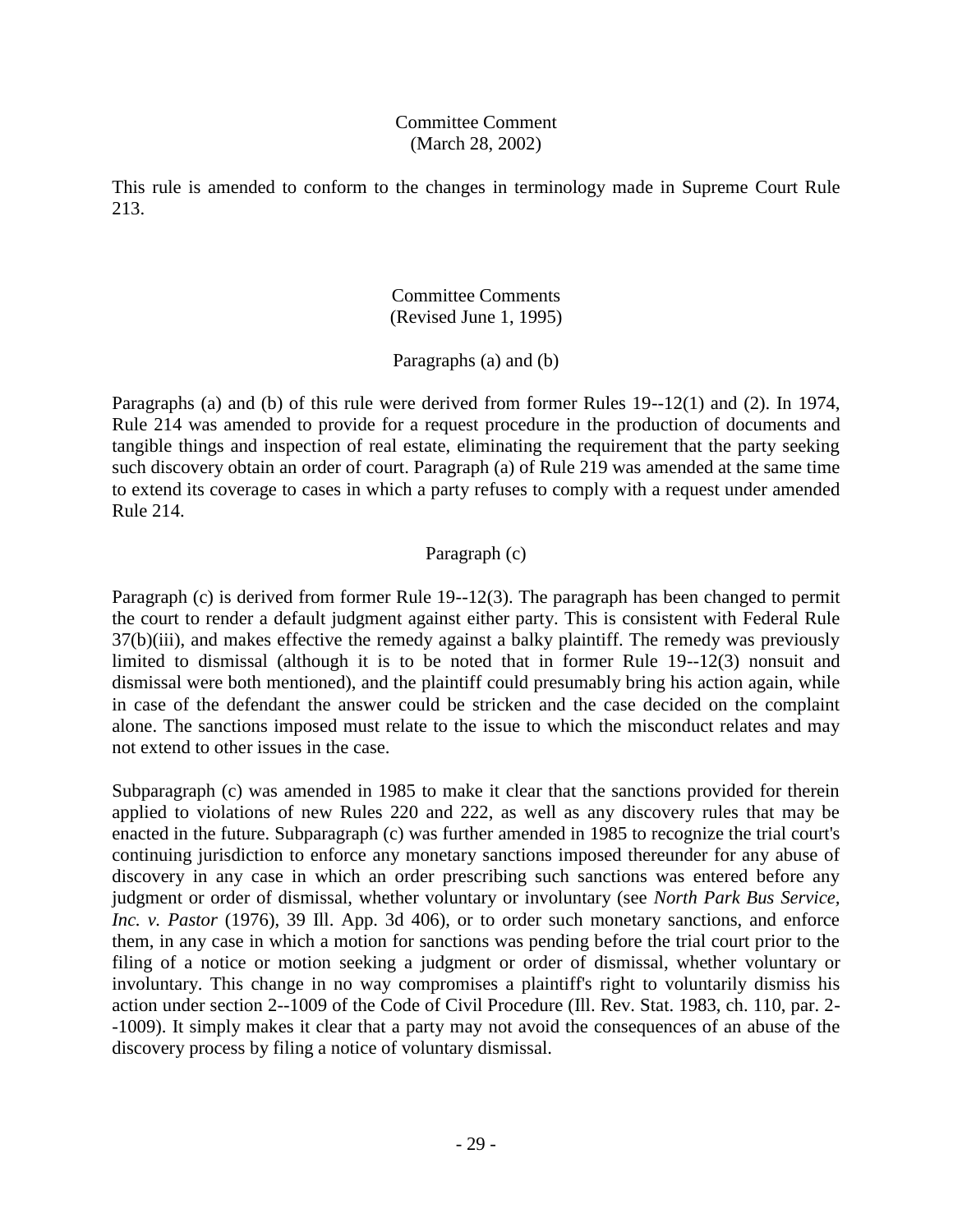Paragraph (c) has been expanded to provide: (1) for the imposition of prejudgment interest in those situations where a party who has failed to comply with discovery has delayed the entering of a money judgment; (2) the imposition of a monetary penalty against a party or that party's attorney for a wilful violation of the discovery rules; and (3) for other appropriate sanctions against a party or that party's attorney including the payment of reasonable expenses incurred as a result of the misconduct together with a reasonable attorney fee.

Paragraph (c) is expanded first by adding subparagraph (vii), which specifically allows the trial court to include in a judgment, interest for any period of pretrial delay attributable to discovery abuses by the party against whom the money judgment is entered.

Paragraph (c) has also been expanded to provide for the imposition of a monetary penalty against a party or that party's attorney as a result of a wilful violation of the discovery rules. See *Safeway Insurance Co. v. Graham*, 188 Ill. App. 3d 608 (1st Dist. 1989). The decision as to whom such a penalty may be payable is left to the discretion of the trial court based on the discovery violation involved and the consequences of that violation. This language is intended to put to rest any doubt that a trial court has the authority to impose a monetary penalty against a party or that party's attorney. See *Transamerica Insurance Group v. Lee*, 164 Ill. App. 3d 945 (1st Dist. 1988) (McMorrow, J., dissenting).

The last full paragraph of paragraph (c) has also been amended to give greater discretion to the trial court to fashion an appropriate sanction against a party who has violated the discovery rules or orders. The amended language parallels that used in Rule 137. This paragraph has also been amended to require a judge who imposes a sanction under paragraph (c) to specify the reasons and basis for the sanction imposed either in the judgment order itself or in a separate written order. This language is the same as that now contained in Rule 137.

# Paragraph (d)

Paragraph (d) is new. It extends the sanctions provided for in the new rule to general abuse of the discovery rules.

# Paragraph (e)

Paragraph (e) addresses the use of voluntary dismissals to avoid compliance with discovery rules or deadlines, or to avoid the consequences of discovery failures, or orders barring witnesses or evidence. This paragraph does not change existing law regarding the right of a party to seek or obtain a voluntary dismissal. However, this paragraph does clearly dictate that when a case is refiled, the court shall consider the prior litigation in determining what discovery will be permitted, and what witnesses and evidence may be barred. The consequences of noncompliance with discovery deadlines, rules or orders cannot be eliminated by taking a voluntary dismissal. Paragraph (e) further authorizes the court to require the party taking the dismissal to pay the outof-pocket expenses actually incurred by the adverse party or parties. This rule reverses the holdings in *In re Air Crash Disaster at Sioux City, Iowa, on July 19, 1989*, 259 Ill. App. 3d 231, 631 N.E.2d 1302 (1st Dist. 1994), and *Galowich v. Beech Aircraft Corp.*, 209 Ill. App. 3d 128,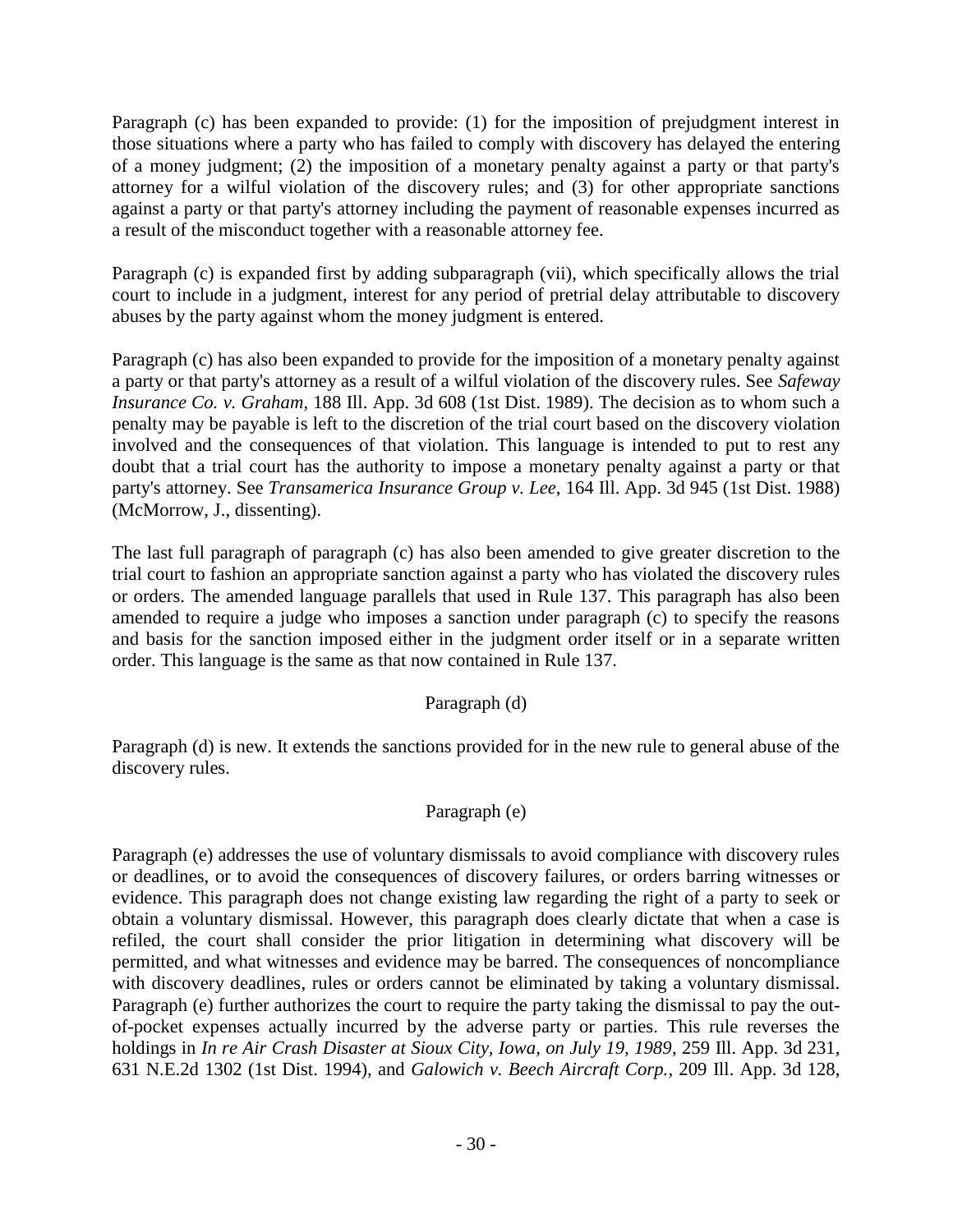568 N.E.2d 46 (1st Dist. 1991). Paragraph (e) does not provide for the payment of attorney fees when an action is voluntarily dismissed.

### **Amended Rule 243**

#### **243. Written Juror Questions Directed to Witnesses**

 **(a) Questions Permitted.** The court may permit jurors in civil cases to submit to the court written questions directed to witnesses.

 **(b) Procedure.** Following the conclusion of questioning by counsel, the court shall determine whether the jury will be afforded the opportunity to question the witness. Regarding each witness for whom the court determines questions by jurors are appropriate, the jury shall be asked to submit any question they have for the witness in writing. No discussion regarding the questions shall be allowed between jurors at this time; neither shall jurors be limited to posing a single question nor shall jurors be required to submit questions. The bailiff will then collect any questions and present the questions to the judge. Questions will be marked as exhibits and made a part of the record.

 **(c) Objections.** Out of the presence of the jury, the judge will read the question to all counsel, allow counsel to see the written question, and give counsel an opportunity to object to the question. If any objections are made, the court will rule upon them at that time and the question will be either admitted, modified, or excluded accordingly. The limitations on direct examination set forth in Rule 213(g) apply to juror-submitted questions.

 **(d) Questioning of the Witness.** The court shall instruct the witness to answer only the question presented, and not exceed the scope of the question. The court will ask each question; the court will then provide all counsel with an opportunity to ask follow-up questions limited to the scope of the new testimony.

 **(e) Admonishment to Jurors.** At times before or during the trial that it deems appropriate, the court shall advise the jurors that they shall not concern themselves with the reason for the exclusion or modification of any question submitted and that such measures are taken by the court in accordance with the rules of evidence that govern the case.

Adopted April 3, 2012, eff. July 1, 2012; amended May 29, 2014, eff. July 1, 2014.

### **Committee Comments** (April 3, 2012)

 This rule gives the trial judge discretion in civil cases to permit jurors to submit written questions to be directed to witnesses―a procedure which has been used in other jurisdictions to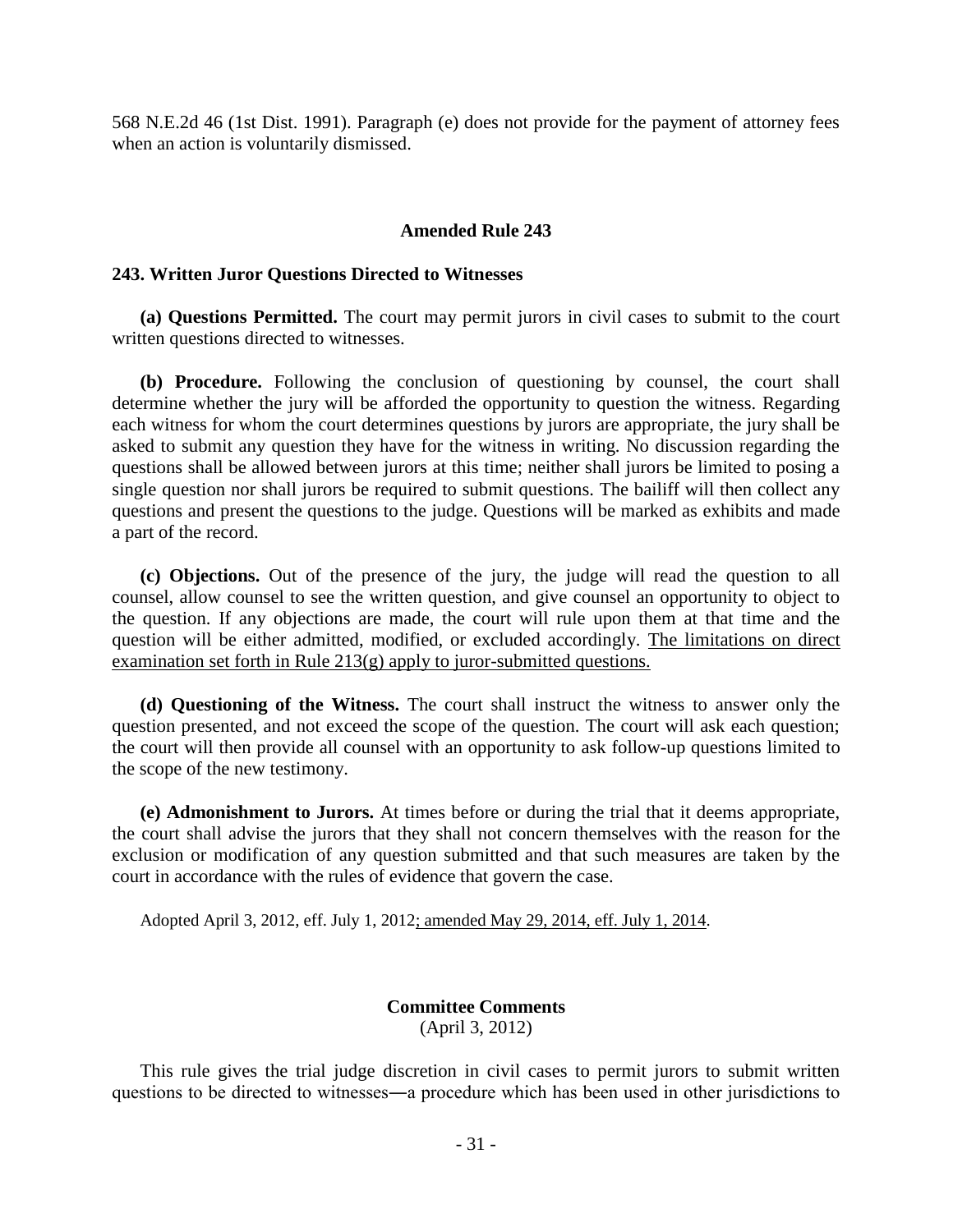improve juror comprehension, attention to the proceedings, and satisfaction with jury service. The trial judge may discuss with the parties' attorneys whether the procedure will be helpful in the case, but the decision whether to use the procedure rests entirely with the trial judge. The rule specifies some of the procedures the trial judge must follow, but it leaves other details to the trial judge's discretion.

# **Amended Rule 306**

# **Rule 306. Interlocutory Appeals by Permission.**

 **(a) Orders Appealable by Petition**. A party may petition for leave to appeal to the Appellate Court from the following orders of the trial court:

(1) from an order of the circuit court granting a new trial;

(2) from an order of the circuit court allowing or denying a motion to dismiss on the grounds of *forum non conveniens*, or from an order of the circuit court allowing or denying a motion to transfer a case to another county within this State on such grounds;

(3) from an order of the circuit court denying a motion to dismiss on the grounds that the defendant has done nothing which would subject defendant to the jurisdiction of the Illinois courts;

(4) from an order of the circuit court granting or denying a motion for a transfer of venue based on the assertion that the defendant is not a resident of the county in which the action was commenced, and no other legitimate basis for venue in that county has been offered by the plaintiff;

(5) from interlocutory orders affecting the care and custody of unemancipated minors, if the appeal of such orders is not otherwise specifically provided for elsewhere in these rules;

(6) from an order of the circuit court which remands the proceeding for a hearing *de novo* before an administrative agency; or

(7) from an order of the circuit court granting a motion to disqualify the attorney for any party;

(8) from an order of the circuit court denying or granting certification of a class action under section 2–802 of the Code of Civil Procedure (735 ILCS 5/2–802); or

(9) from an order of the circuit court denying a motion to dispose under the Citizen Participation Act (735 ILCS 110/1 *et seq.*)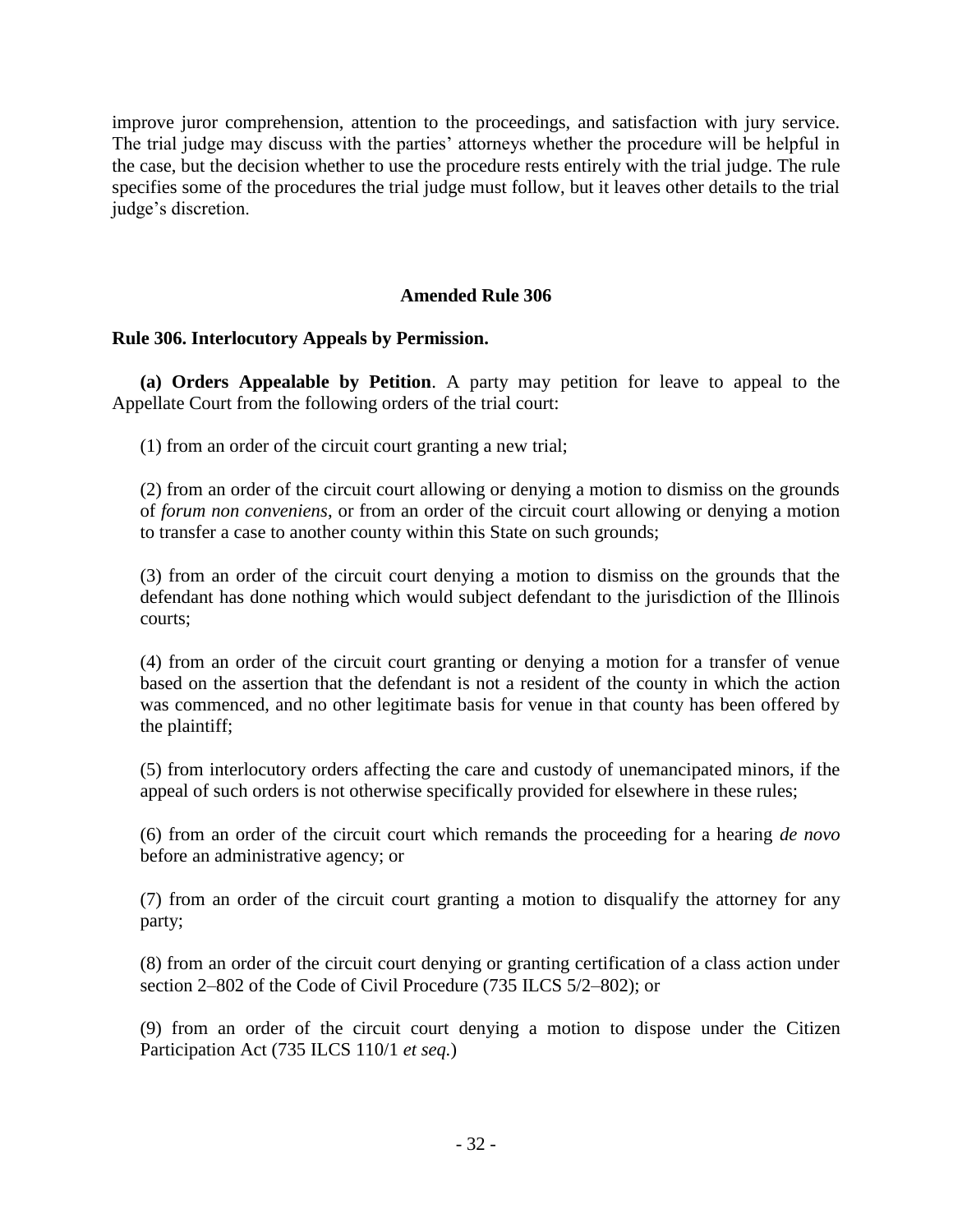If the petition for leave to appeal an order granting a new trial is granted, all rulings of the trial court on the posttrial motions are before the reviewing court without the necessity of a crosspetition.

# **(b) Procedure for Petitions Under Subparagraph (a)(5).**

(1) *Petition; Service; Record*. Unless another form is ordered by the Appellate Court, review of an order affecting the care and custody of an unemancipated minor as authorized in paragraph (a)(5) shall be by petition filed in the Appellate Court. The petition shall be in writing and shall state the relief requested and the grounds for the relief requested. An appropriate supporting record shall accompany the petition, which shall include the order appealed from or the proposed order, and any supporting documents or matters of record necessary to the petition. The supporting record must be authenticated by the certificate of the clerk of the trial court or by the affidavit of the attorney or party filing it. The petition, supporting record and the petitioner's legal memorandum, if any, shall be filed in the Appellate Court within 14 days of the entry or denial of the order from which review is being sought, with proof of personal service or facsimile service as provided in Rule 11. A copy of the petition for leave to appeal must also be served upon the trial court judge who entered the order from which leave to appeal is sought.

(2) *Legal Memoranda*. The petitioner may file a memorandum, not exceeding 15 typewritten pages, with the petition. The respondent or any other party or person entitled to be heard in the case may file, with proof of personal service or facsimile service as provided in Rule 11, a responding memorandum within five business days following service of the petition and petitioner's memorandum. A memorandum by the respondent or other party may not exceed 15 typewritten pages.

(3) *Replies; Extensions of Time*. Except by order of court, no replies will be allowed and no extension of time will be allowed.

(4) *Variations by Order of Court*. The Appellate Court may, if it deems it appropriate, order a different schedule, or order that no memoranda be filed, or order that other materials need not be filed.

(5) *Procedure if Leave to Appeal Is Granted*. If leave to appeal is granted, the circuit court and the opposing parties shall be served with copies of the order granting leave to appeal. All proceedings shall then be subject to the expedited procedures set forth in Rule 311(a). A party may allow his or her petition or answer to stand as his or her brief or may elect to file a new brief. In order to allow a petition or answer to stand as a brief, the party must notify the other parties and the Clerk of the Appellate Court on or before the due date of the brief.

# **(c) Procedure for All Other Petitions Under This Rule.**

 (1) *Petition*. The petition shall contain a statement of the facts of the case, supported by reference to the supporting record, and of the grounds for the appeal. An original and three copies of the petition (or original and five copies in workers' compensation cases arising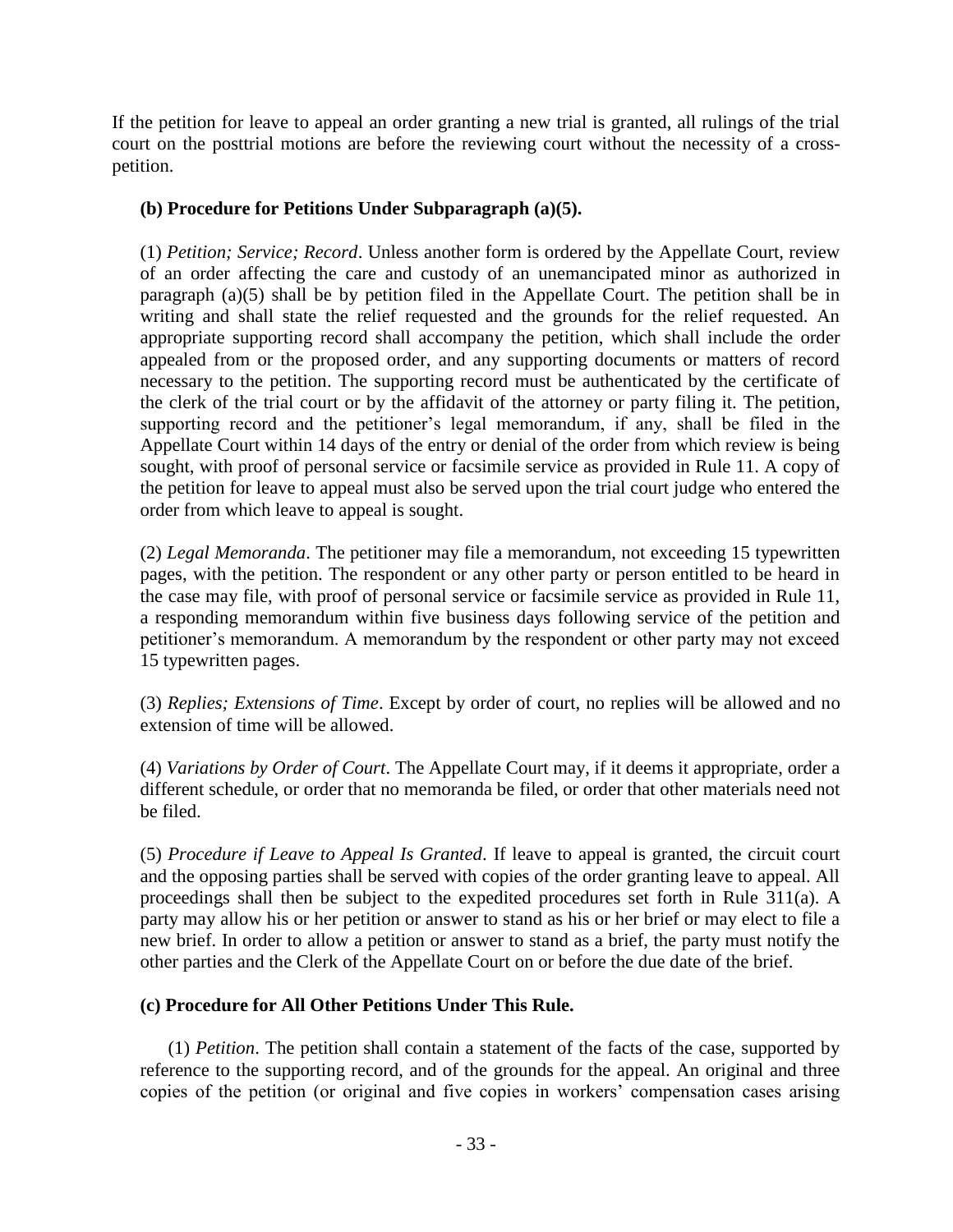under Rule  $22(g)$ ) shall be filed in the Appellate Court in accordance with the requirements for briefs within 30 days after the entry of the order. A supporting record conforming to the requirements of Rule 328 shall be filed with the petition.

 (2) *Answer.* Any other party may file an original and three copies of an answer (or original and five copies in workers' compensation cases arising under Rule 22(g)) within 21 days of the filing of the petition, together with a supplementary supporting record conforming to Rule 328 consisting of any additional parts of the record the party desires to have considered by the Appellate Court. No reply will be received except by leave of court or a judge thereof.

 (3) *Appendix to Petition; Abstract.* The petition shall include, as an appendix, a copy of the order appealed from, and of any opinion, memorandum, or findings of fact entered by the trial judge, and a table of contents of the record on appeal in the form provided in Rule 342(a). If the Appellate Court orders that an abstract of the record be filed, it shall be in the form set forth in Rule 342(b) and shall be filed within the time fixed in the order.

 (4) *Extensions of Time.* The above time limits may be extended by the reviewing court or a judge thereof upon notice and motion, accompanied by an affidavit showing good cause, filed before expiration of the original or extended time.

 (5) *Stay; Notice of Allowance of Petition.* If the petition is granted, the proceedings in the trial court are stayed. Upon good cause shown, the Appellate Court or a judge thereof may vacate or modify the stay, and may require the petitioner to file an appropriate bond. Within 48 hours after the granting of the petition, the clerk shall send notice thereof to the clerk of the circuit court.

 (6) *Additional Record.* If leave to appeal is allowed, any party to the appeal may request that additional portions of the record on appeal be prepared as provided in Rule 321 *et seq.*, or the court may order the appellant to file the record, which shall be filed within 35 days of the date on which such leave was allowed. The filing of an additional record shall not affect the time for filing briefs under this rule.

 (7) *Briefs.* A party may allow his or her petition or answer to stand as his or her brief or may file a further brief in lieu of or in addition thereto. If a party elects to allow a petition or answer to stand as a brief, he or she must notify the other parties and the Clerk of the Appellate Court on or before the due date of the brief and supply the court with the requisite number of briefs required by Rule 341(e). If the appellant elects to file a further brief, it must be filed within 35 days from the date on which leave to appeal was granted. The appellant's brief, and other briefs if filed, shall conform to the schedule and requirements as provided in Rules 341 through 343. Oral argument may be requested as provided in Rule 352(a).

Amended October 21, 1969, effective January 1, 1970, and amended effective September 1, 1974; amended July 30, 1979, effective October 15, 1979; amended February 19, 1982, effective April 1, 1982; amended May 28, 1982, effective July 1, 1982; amended June 15, 1982, effective July 1, 1982; amended August 9, 1983, effective October 1, 1983; amended September 16, 1983, effective October 1, 1983; amended December 17, 1993, effective February 1, 1994; amended March 26, 1996,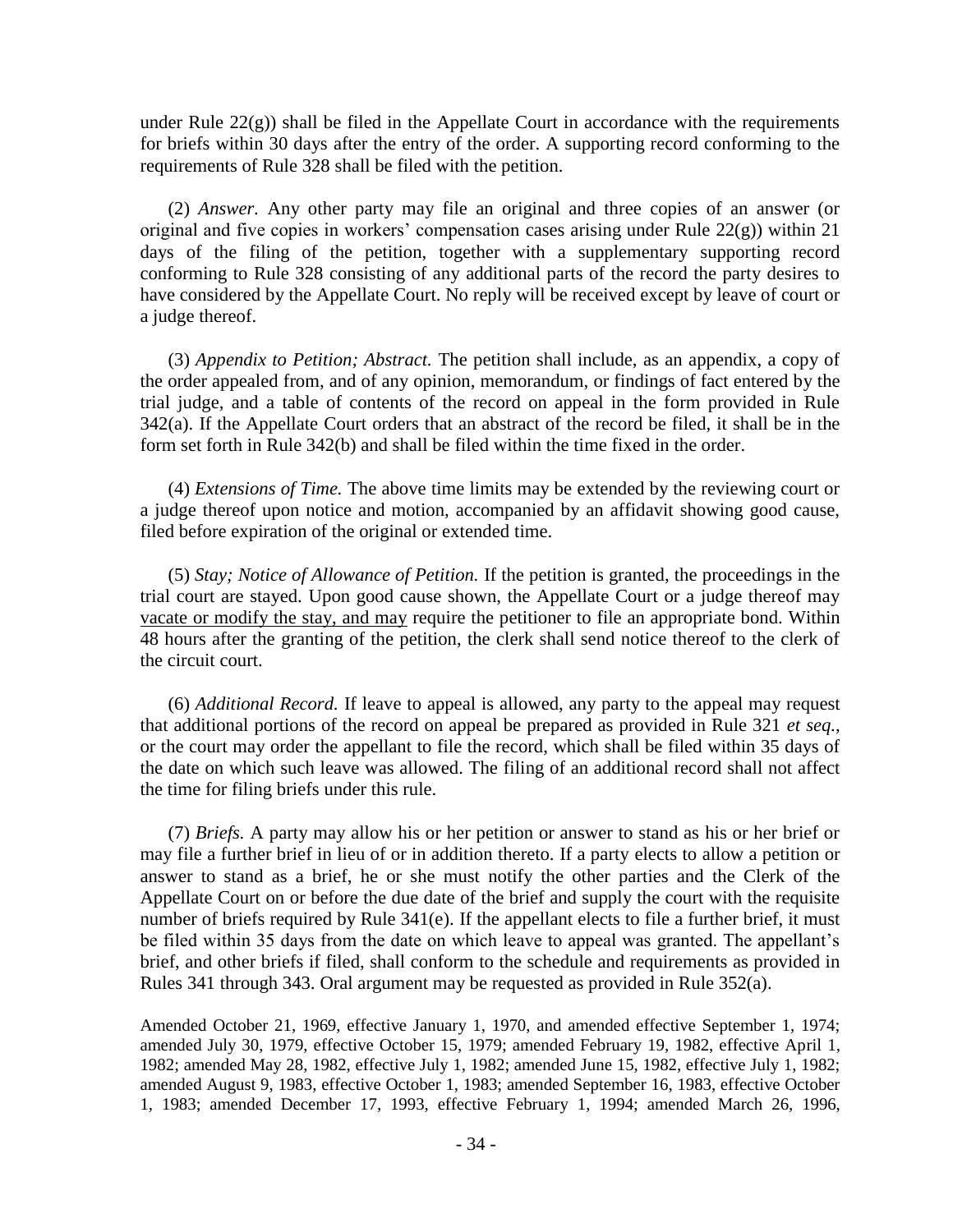effective immediately; amended December 31, 2002, effective January 1, 2003; amended December 5, 2003, effective January 1, 2004; amended May 24, 2006, effective September 1, 2006; amended February 26, 2010, effective immediately; amended February 16, 2011, effective immediately; amended May 29, 2014, eff. July 1, 2014.

# Committee Comment (May 29, 2014)

# Subparagraph  $(c)(5)$

In exceptional circumstances or by agreement of the parties, it may be appropriate for the parties to continue with certain aspects of the case (such as discovery, for example), provided that such continuation does not interfere with appellate review or otherwise offend the notions of substantial justice. If the stay is vacated or modified, the trial court remains (as with any interlocutory appeal) restrained from entering an order which interferes with the appellate review, such as modifying the trial court order that is the subject of the appeal.

### Committee Comments (February 26, 2010)

 In 2010, this rule was reorganized and renumbered for the sake of clarity. No substantive changes were made in this revision.

# Paragraph (b)

 Paragraph (b) was added to Rule 306 in 2004 to provide a special, expedited procedure to be followed in petitioning for leave to appeal from interlocutory orders affecting the care and custody of unemancipated minors. This procedure applies only to petitions for leave to appeal filed pursuant to subparagraph (a)(5) of this rule. The goal of this special procedure is to provide a faster means for achieving permanency for not only abused or neglected children, but also children whose custody is at issue in dissolution of marriage, adoption, and other proceedings.

Paragraph (c)

 Paragraph (c) sets forth the procedures to be followed in petitioning for leave to appeal pursuant to any subparagraph of paragraph (a) except subparagraph (a)(5).

# Subparagraph  $(c)(1)$

 This subparagraph was amended in 1979 to reflect changes in Rule 321 that eliminated the requirement that a praecipe for the record be filed.

Subparagraph  $(c)(2)$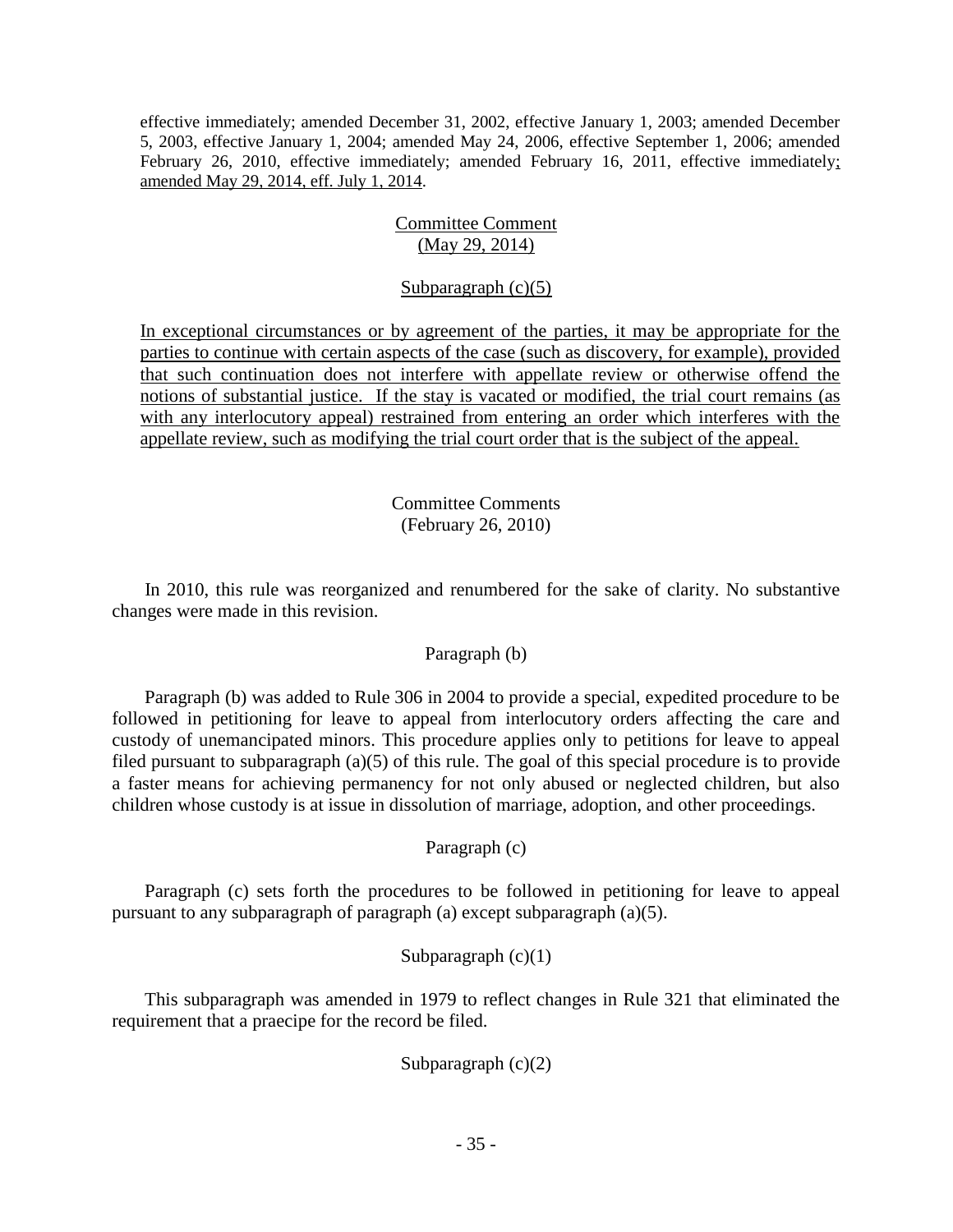Subparagraph  $(c)(2)$  permits answers to the petition to be filed within 21 days after the due date of the petition instead of "within 15 days after the petition is served upon him." They are not required to be printed as formerly, but may also be otherwise duplicated as are briefs. Former Rule 30 was silent as to a reply. Subparagraph (c)(2) provides that there shall be no reply except by leave.

### Subparagraph  $(c)(3)$

 As originally promulgated, and as amended in 1974, this subparagraph provided that "excerpts from record" or an abstract should be filed. This represented a change from former Rule 30, which required the filing of a printed abstract of record. It was amended in 1979 to delete reference to "excerpts from record" to reflect the changes made in that year to provide for the hearing of most appeals on the original record, thus dispensing with the reproduction of "excerpts" from the record, and with an abstract as well, unless the court orders that one must be prepared. See the committee comments to Rule 342.

#### Subparagraph (c)(4)

 Subparagraph (c)(4) is a general provision for extensions of time and does not change the practice in existence at the time of the adoption of the rule. In 1982, this subparagraph was reworded but not changed in substance.

#### Subparagraph  $(c)(5)$

Subparagraph  $(c)(5)$  provides that the granting of the appeal from an order allowing a new trial *ipso facto* operates as a stay. The former rule required the giving of some kind of a bond to make a stay effective. A bond is not always appropriate. Subparagraph (c)(5) requires a bond only after a showing of good cause.

### Subparagraph (c)(6)

 As originally adopted Rule 343 provided that in cases in which a reviewing court grants leave to appeal, or allows an appeal as a matter of right, the appellant must file his brief within 35 days of the order allowing the appeal, and that in cases in which a party allows his petition for leave to appeal or his answer to such a petition to stand as his brief, he must notify the other parties and the clerk of the reviewing court. These provisions were applicable to all cases in which leave to appeal was required, whether to the Appellate Court or the Supreme Court. Rules 306(c)(6), 308(d), and 315(g) provided for the briefing schedule by cross-reference to Rule 343. In 1974, Rule  $315(g)$ , dealing with briefs in appeals to the Supreme Court from the Appellate Court, was amended to provide in detail for the filing of briefs, leaving the general language in Rule 343(a) relating to the filing of the appellant's brief in cases taken on motion for leave to appeal applicable only to appeals under Rules 306 and 308, and the provision for notice of intention to let the petition or answer stand as a brief applicable only to appeals under Rule 306. In the interest of clarity these provisions were placed in Rules  $306(c)(6)$  and  $308(d)$  and the general language deleted from Rule 343(a). This represents no change in practice. The briefing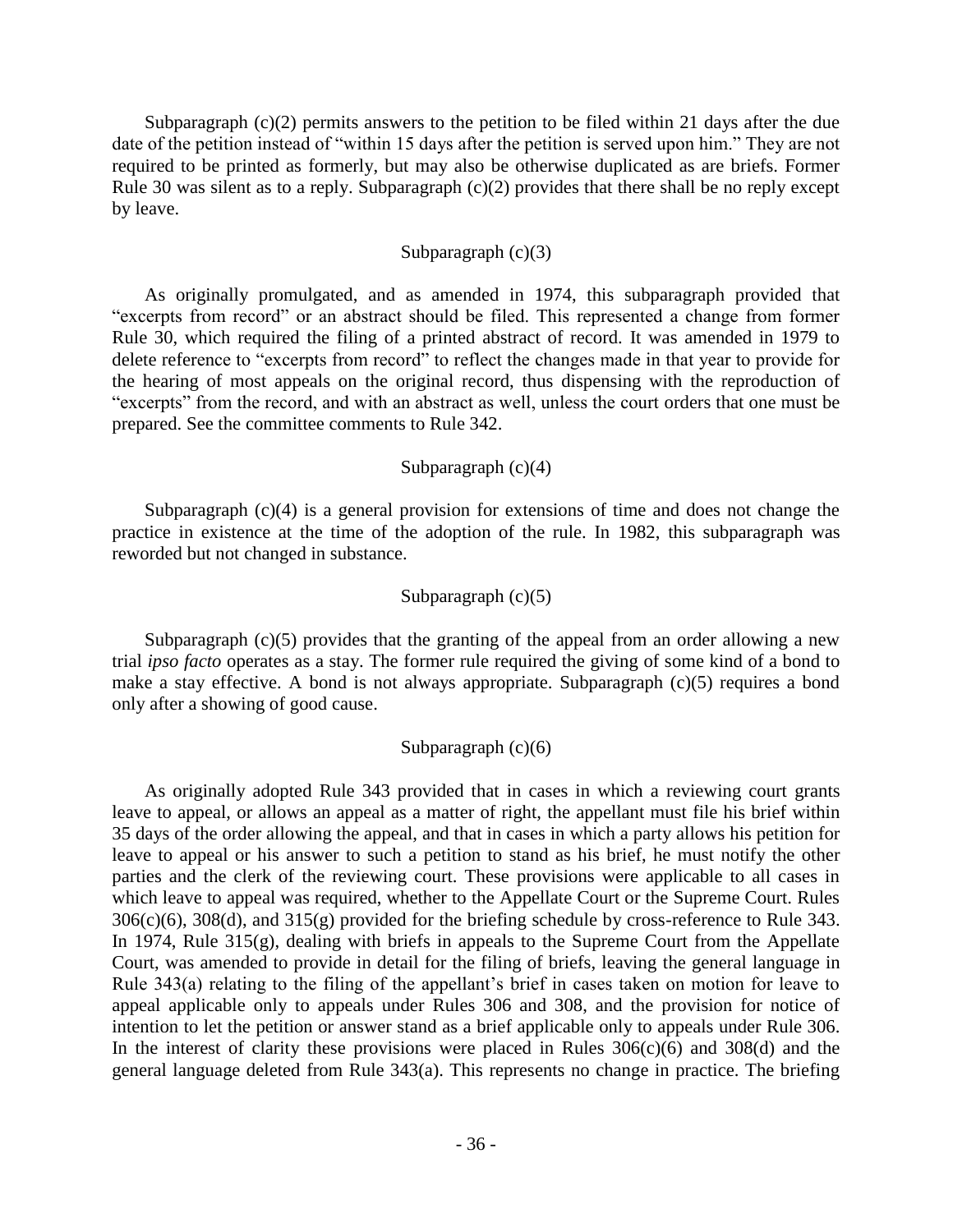schedule after the due date of the appellant's brief (35 days for the appellee's brief and 14 days for a reply brief) remains governed by Rule 343(a).

### Subparagraph  $(c)(7)$

 Former Rule 30 provided that after allowance of the appeal and the filing of the stay bond, "The case is then pending on appeal." This obvious fact was omitted from Rule 306 as unnecessary. Subparagraph (c)(7) does provide that if the appeal is granted oral argument may be requested as provided in Rule 352.

### Committee Comments (Revised September 1983)

 This rule replaced former Rule 30, which was in effect from January 1, 1964, to December 31, 1966, and which in turn was derived from former section 77(2) of the Civil Practice Act, repealed effective January 1, 1964 (Laws of 1963, p. 2691, § 2). The Judicial Article of the new Illinois constitution (art. VI, § 6) contains substantially the same language on interlocutory appeals that appeared in the 1964 Judicial Amendment, and authorizes this rule in the following language:

"The Supreme Court may provide by rule for appeals to the Appellate Court from other than final judgments of the Circuit Courts."

### Paragraph (a)

 Paragraph (a), as originally adopted, made no change in the prior rule except to permit the petition to be duplicated in the same manner as a brief (see Rule 344) instead of always being printed. The petition is to be filed within 30 days, subject to an extension of time under paragraph (e).

 Paragraph (a) was amended in 1969 by adding subparagraph (2), denominating as subparagraph (1) what was formerly entire paragraph (a), and making appropriate changes in the headings. Subparagraph (2), together with Rule 366(b)(2)(v), also added in 1969, abrogates the ruling in Keen v. Davis, 108 Ill. App. 2d 55, 63-64 (5th Dist. 1969), denying reviewability, on appeal from an order allowing a new trial, of questions raised by other rulings of the trial court on the post-trial motion. Revised Rule  $366(b)(2)(v)$  makes it clear that the absence of a final judgment is not a bar to review of all the rulings of the trial court on the post-trial motions. See the Committee Comments to that rule.

In 1982, paragraph  $(a)(1)$  was amended by adding subparagraphs  $(i)$ ,  $(ii)$ ,  $(iii)$ , and  $(iv)$ , expanding the instances in which appeals could be sought in the appellate court. Also in 1982, subparagraph (a)(2) was amended to make it clear that post-trial motions are before the reviewing court without the necessity of filing a cross-appeal only when the appellate court has granted a petition for leave to appeal an order granting a new trial.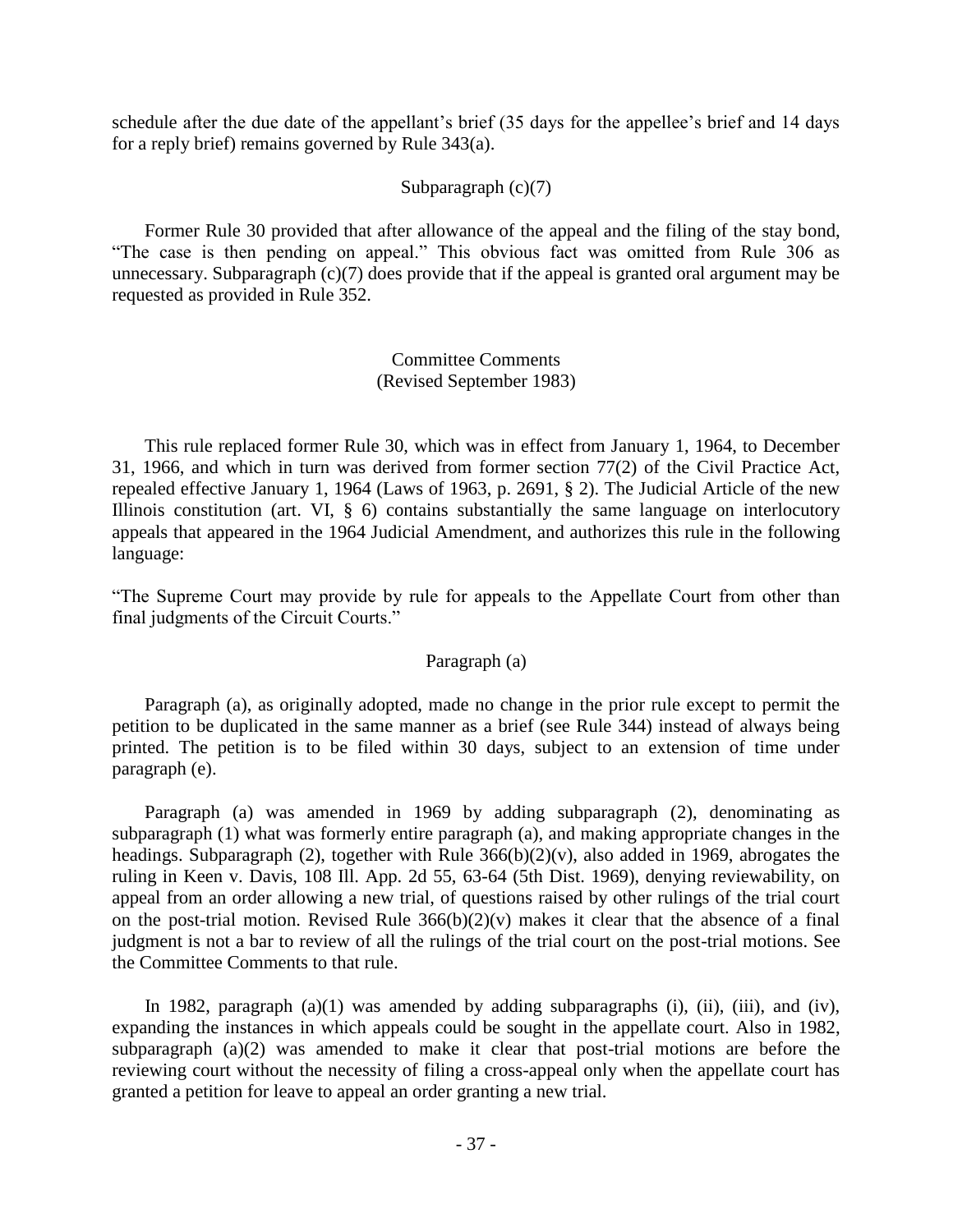In 1983, paragraph  $(a)(1)(ii)$  was amended to permit a party to seek leave to appeal from a circuit court order allowing or denying a motion to transfer a case to another county within Illinois on the grounds of *forum non conveniens.* See Torres v. Walsh (1983) 97 Ill. 2d 338; Mesa v. Chicago & North Western Transportation Co. (1933), 97 Ill. 2d 356.

#### Paragraph (b)

 Paragraph (b) was amended in 1979 to reflect changes in Rule 321 that eliminated the requirement that a praecipe for record be filed.

#### Paragraph (c)

 Paragraph (c) permits answers to the petition to be filed within 21 days after the due date of the petition instead of "within 15 days after the petition is served upon him." They are not required to be printed as formerly, but may also be otherwise duplicated as are briefs. Former Rule 30 was silent as to a reply. Paragraph (c) provides that there shall be no reply except by leave.

#### Paragraph (d)

 As originally promulgated, and as amended in 1974, paragraph (d) provided that "excerpts from record" or an abstract should be filed. This represented a change from former Rule 30, which required the filing of a printed abstract of record. It was amended in 1979 to delete reference to "excerpts from record" to reflect the changes made in that year to provide for the hearing of most appeals on the original record, thus dispensing with the reproduction of "excerpts" from the record, and with an abstract as well, unless the court orders that one must be prepared. See the committee comments to Rule 342.

#### Paragraph (e)

 Paragraph (e) is a general provision for extensions of time and does not change the practice in existence at the time of the adoption of the rule. In 1982, this paragraph was reworded but not changed in substance.

#### Paragraph (f)

 Paragraph (f) provides that the granting of the appeal from an order allowing a new trial *ipso facto* operates as a stay. The former rule required the giving of some kind of a bond to make a stay effective. A bond is not always appropriate. Paragraph (f) requires a bond only after a showing of good cause.

### Paragraph (g)

 As originally adopted Rule 343 provided that in cases in which a reviewing court grants leave to appeal, or allows an appeal as a matter of right, the appellant must file his brief within 35 days of the order allowing the appeal, and that in cases in which a party allows his petition for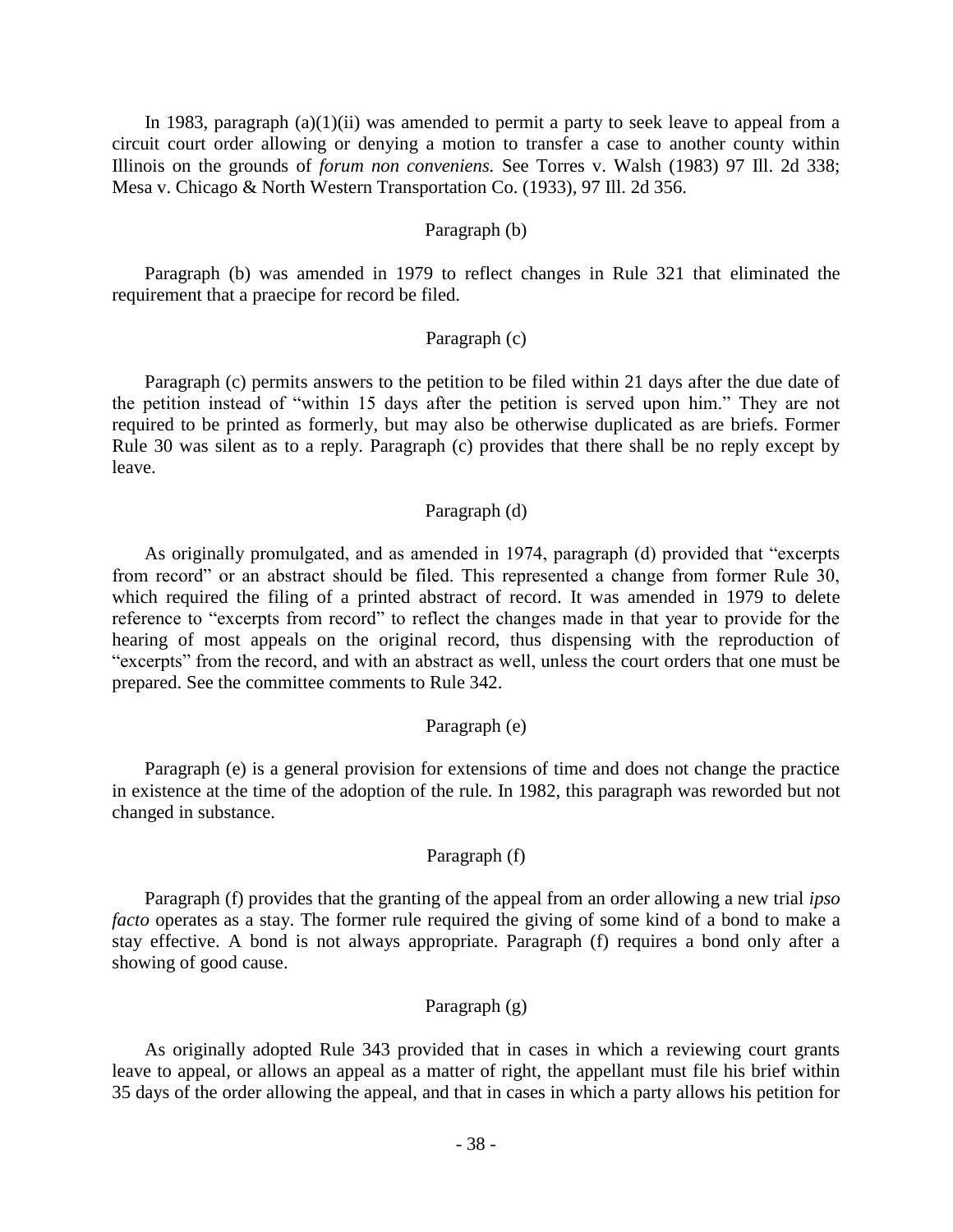leave to appeal or his answer to such a petition to stand as his brief, he must notify the other parties and the clerk of the reviewing court. These provisions were applicable to all cases in which leave to appeal was required, whether to the Appellate Court or the Supreme Court. Rules 306(g), 308(d), and 315(g) provided for the briefing schedule by cross-reference to Rule 343. In 1974, Rule 315(g), dealing with briefs in appeals to the Supreme Court from the Appellate Court, was amended to provide in detail for the filing of briefs, leaving the general language in Rule 343(a) relating to the filing of the appellant's brief in cases taken on motion for leave to appeal applicable only to appeals under Rules 306 and 308, and the provision for notice of intention to let the petition or answer stand as a brief applicable only to appeals under Rule 306. In the interest of clarity these provisions were placed in Rules 306(g) and 308(d) and the general language deleted from Rule 343(a). This represents no change in practice. The briefing schedule after the due date of the appellant's brief (35 days for the appellee's brief and 14 days for a reply brief) remains governed by Rule 343(a).

### Paragraph (h)

 Former Rule 30 provided that after allowance of the appeal and the filing of the stay bond, "The case is then pending on appeal." This obvious fact was omitted from Rule 306 as unnecessary. Paragraph (h) does provide that if the appeal is granted oral argument may be requested as provided in Rule 352.

## **Amended Rule 707**

### **Rule 707. Permission for an Out-of-State Attorney to Provide Legal Services in Proceedings in Illinois**

**(a) Permission to Provide Legal Services in a Proceeding in Illinois.** Upon filing pursuant to this rule of a verified Statement by an eligible out-of-state attorney and the filing of an appearance of an active status Illinois attorney associated with the attorney in the proceeding, the out-of-state attorney is permitted to appear as counsel and provide legal services in the proceeding without order of the tribunal. The permission is subject to termination pursuant to this rule.

**(b) Eligible Out-of-State Attorney.** An out-of-state attorney is eligible for permission to appear under this rule if the attorney:

(1) is admitted to practice law without limitation and is authorized to practice law in another state, territory, or commonwealth of the United States, in the District of Columbia, or in a foreign country and is not prohibited from practice in any jurisdiction or any other jurisdiction by reason of discipline, resignation with charges pending, or permanent retirement;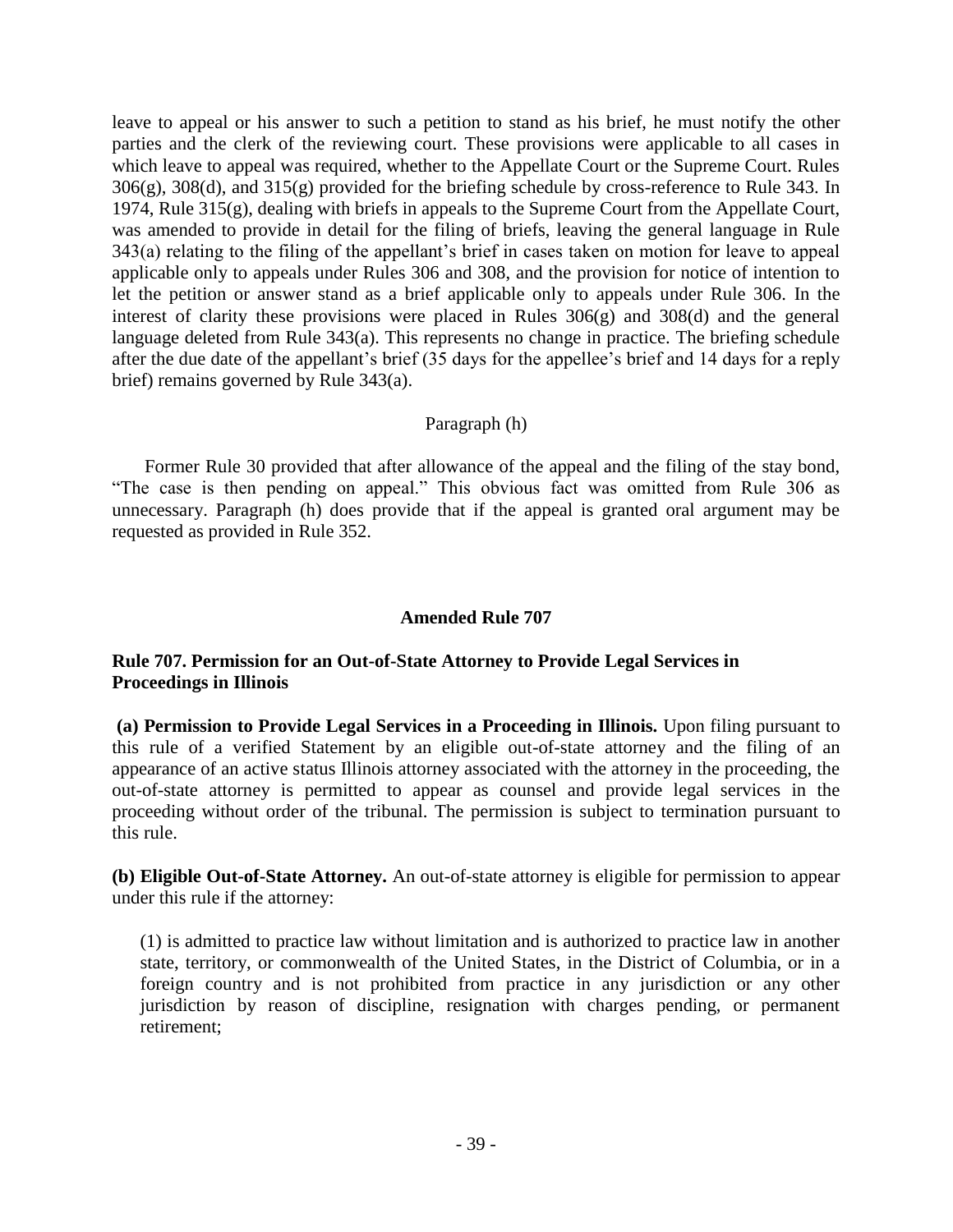(2) on or after January 1, 2014, has not entered an appearance in more than five other proceedings under the provisions of this rule in the calendar year in which the Statement is filed;

(3) has not been enjoined or otherwise prohibited from obtaining permission under this rule; and

(4) has not been admitted to the practice of law in Illinois by unlimited or conditional admission. The admission of an attorney as a house counsel pursuant to Rule 716, as a legal services program lawyer pursuant to Rule 717, or as a foreign legal counsel pursuant to Rules 712 and 713 does not preclude that attorney from obtaining permission to provide legal services under this rule.

**(c) Proceedings Requiring Permission.** The following proceedings require permission under this rule:

(1) a case before a court of the State of Illinois;

(2) a court-annexed alternative dispute resolution proceeding; and

(3) a case before an agency or administrative tribunal of the State of Illinois or of a unit of local government in Illinois, if the representation by the out-of-state attorney constitutes the practice of law in Illinois or the agency or tribunal requires that a representative be an attorney.

The appeal or review of a proceeding before a different tribunal is a separate proceeding for purposes of this rule.

**(d) Statement.** The out-of-state attorney shall include the following information in the Statement and shall serve the Statement upon the Administrator of the Attorney Registration and Disciplinary Commission, the Illinois counsel with whom the attorney is associated in the proceeding, the attorney's client, and all parties to the proceeding entitled to notice:

(1) the attorney's full name, all addresses of offices from which the attorney practices law and related email addresses and telephone numbers;

(2) the name of the party or parties that the attorney represents in the proceeding;

(3) a listing of all proceedings in which the attorney has filed an appearance pursuant to this rule in the calendar year in which the Statement is filed and the ARDC registration number of the attorney, if assigned previously;

(4) a listing of all jurisdictions in which the attorney has been admitted and the full name under which the attorney has been admitted and the license or bar number in each such jurisdiction, together with a letter or certificate of good standing from each such jurisdiction, except for federal courts and agencies of the United States;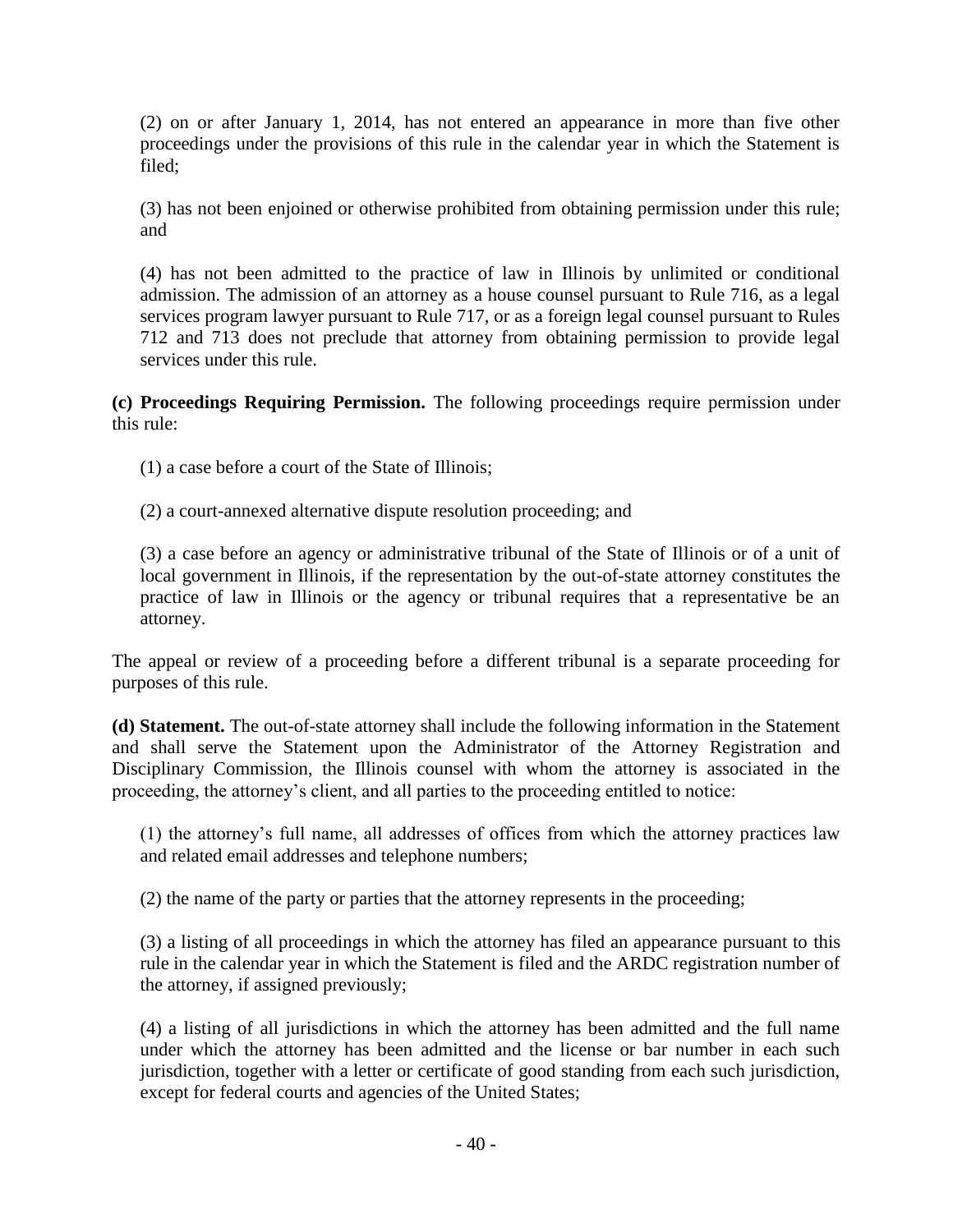(5) a statement describing any office or other presence of the attorney for the practice of law in Illinois;

(6) a statement that the attorney submits to the disciplinary authority of the Supreme Court of Illinois;

(7) a statement that the attorney has undertaken to become familiar with and to comply, as if admitted to practice in Illinois, with the rules of the Supreme Court of Illinois, including the Illinois Rules of Professional Conduct and the Supreme Court Rules on Admission and Discipline of Attorneys, and other Illinois law and practices that pertain to the proceeding;

(8) the full name, business address and ARDC number of the Illinois attorney with whom the attorney has associated in the matter; and

(9) a certificate of service of the Statement upon all entitled to service under this rule.

**(e) Additional Disclosures.** The out-of-state attorney shall advise the Administrator of new or additional information related to items 4, 5 and 8 of the Statement, shall report a criminal conviction or discipline as required by Supreme Court Rule 761 and Rule 8.3(d) of the Illinois Rules of Professional Conduct, respectively, and shall report the conclusion of the attorney's practice in the proceeding. The attorney shall make these disclosures in writing to the Administrator within 30 days of when the information becomes known to the attorney. The outof-state attorney shall provide waivers upon request of the Administrator to authorize bar admission or disciplinary authorities to disclose information to the Administrator.

**(f) Fee per Proceeding.** At the time of serving the Statement upon the Administrator, the out-ofstate attorney shall submit to the Administrator a nonrefundable fee in the amount of \$250 per proceeding, except that no fee shall be due from an attorney appointed to represent an indigent defendant in a criminal or civil case, from an attorney employed by or associated with a nonprofit legal service organization in a civil case involving the client of such a program, from an attorney providing legal services pursuant to Rule 718, or from an attorney employed by the United States Department of Justice and representing the United States. Fees shall be deposited in the disciplinary fund maintained pursuant to Rule 751(e)(6). The Attorney Registration and Disciplinary Commission shall retain \$75 of each fee received under this section to fund its expenses to administer this rule. The \$175 balance of each such fee shall be remitted to a trust fund established by the Attorney Registration and Disciplinary Commission for the Court's Access to Justice Commission and used at the Court's discretion to provide funding for the work of the Commission on Access to Justice and related Court programs that improve access to justice for low-income and disadvantaged Illinois residents, as well as to provide funding to the Lawyers Trust Fund of Illinois for distribution to legal aid organizations serving the State. The Court or its designee may direct the deposit of other funds into the trust fund. The Attorney Registration and Disciplinary Commission shall act in a ministerial capacity only and shall have no interest in or discretion concerning the trust fund. The Attorney Registration and Disciplinary Commission shall make payments from the trust fund pursuant to written direction from the Court or its designee. Such directions may be submitted electronically.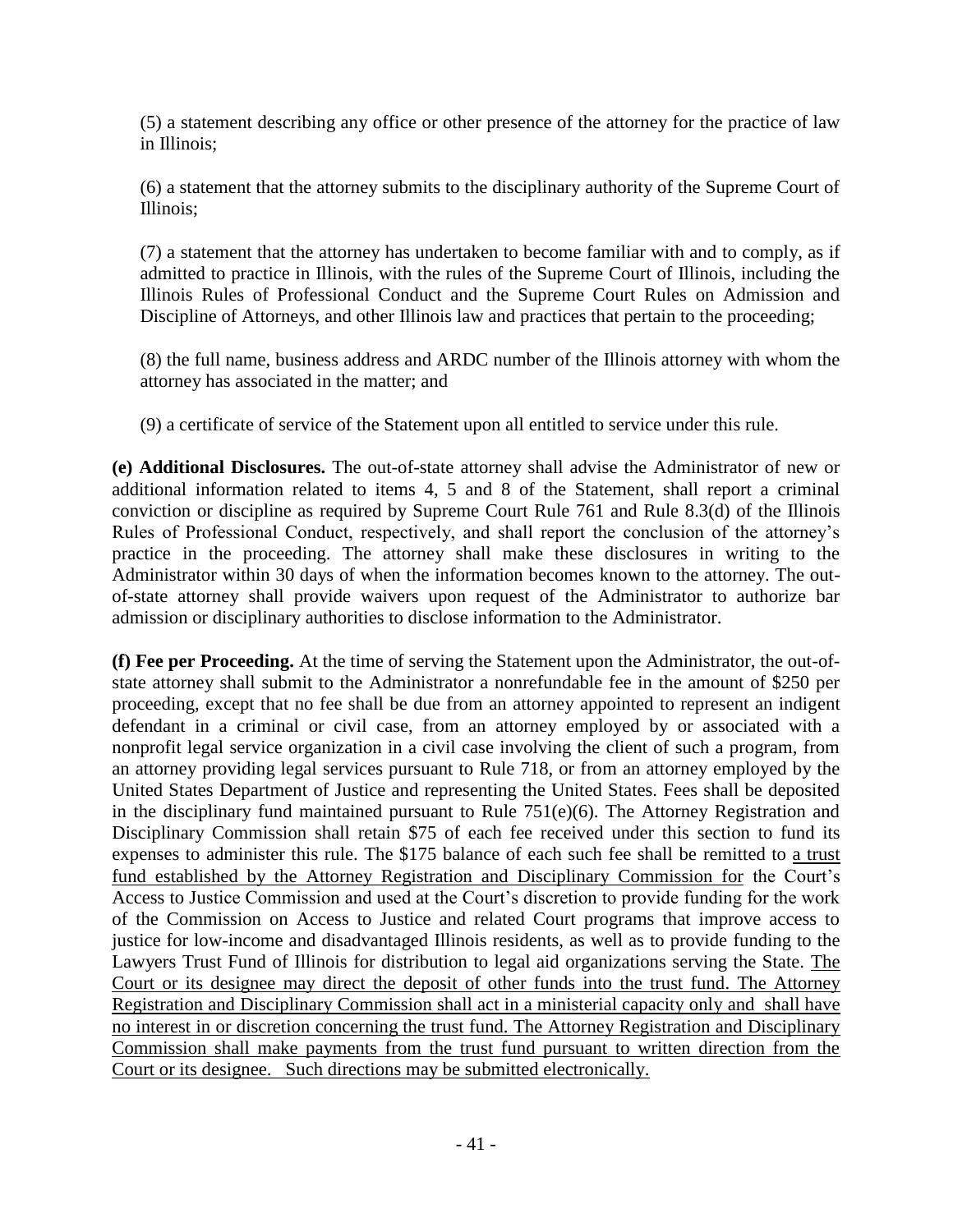**(g) Administrator's Review of Statement.** The Administrator of the Attorney Registration and Disciplinary Commission shall conduct an inquiry into the Statement. It shall be the duty of the out-of-state attorney and Illinois attorneys to respond expeditiously to requests for information from the Administrator related to an inquiry under this section.

**(h) Registration Requirement.** An out-of-state attorney who appears in a proceeding pursuant to this rule shall register with the Attorney Registration and Disciplinary Commission and pay the registration fee required by Rule 756 for each year in which the attorney has any appearance of record pursuant to this rule. The attorney shall register within 30 days of the filing of a Statement pursuant to this rule if the attorney is not yet registered.

**(i) Duration of Permission to Practice.** The permission to practice law shall extend throughout the out-of-state attorney's practice in the proceeding unless earlier terminated. The Supreme Court, the Chief Judge of the Circuit Court for the circuit in which a proceeding is pending, or the court in which a proceeding is pending may terminate the permission to practice upon its own motion or upon motion of the Administrator if it determines that grounds exist for termination. Grounds may include, but are not limited to:

(1) the failure of the out-of-state attorney to have or maintain qualifications required under this rule;

(2) the conduct of the attorney inconsistent with Rule 5.5 or other rules of the Illinois Rules of Professional Conduct, the Supreme Court Rules on Admission and Discipline of Attorneys or other rules of the Supreme Court, or other Illinois law and practices that pertain to the proceeding;

(3) the conduct of the attorney in the proceeding;

(4) the absence of an Illinois attorney who is associated with the out-of-state lawyer as counsel, who has an appearance of record in the proceeding, and who participates actively in the proceeding pursuant to Rule  $5.5(c)(1)$  of the Illinois Rules of Professional Conduct;

(5) inaccuracies or omissions in the Statement;

(6) the failure of the attorney or the associated Illinois lawyer to comply with requests of the Administrator for information; or

(7) the failure of the attorney to pay the per-proceeding fee under this rule or to comply with registration requirements under Rule 756.

**(j) Disciplinary Authority.** The out-of-state attorney shall be subject to the disciplinary and unauthorized practice of law authority of the Supreme Court. The Administrator may institute disciplinary or unauthorized practice of law investigations and proceedings related to the out-ofstate attorney. The Administrator may seek interim relief in the Supreme Court pursuant to the procedure set forth in Rule 774. The Administrator may also refer matters to the disciplinary authority of any other jurisdiction in which the attorney may be licensed.